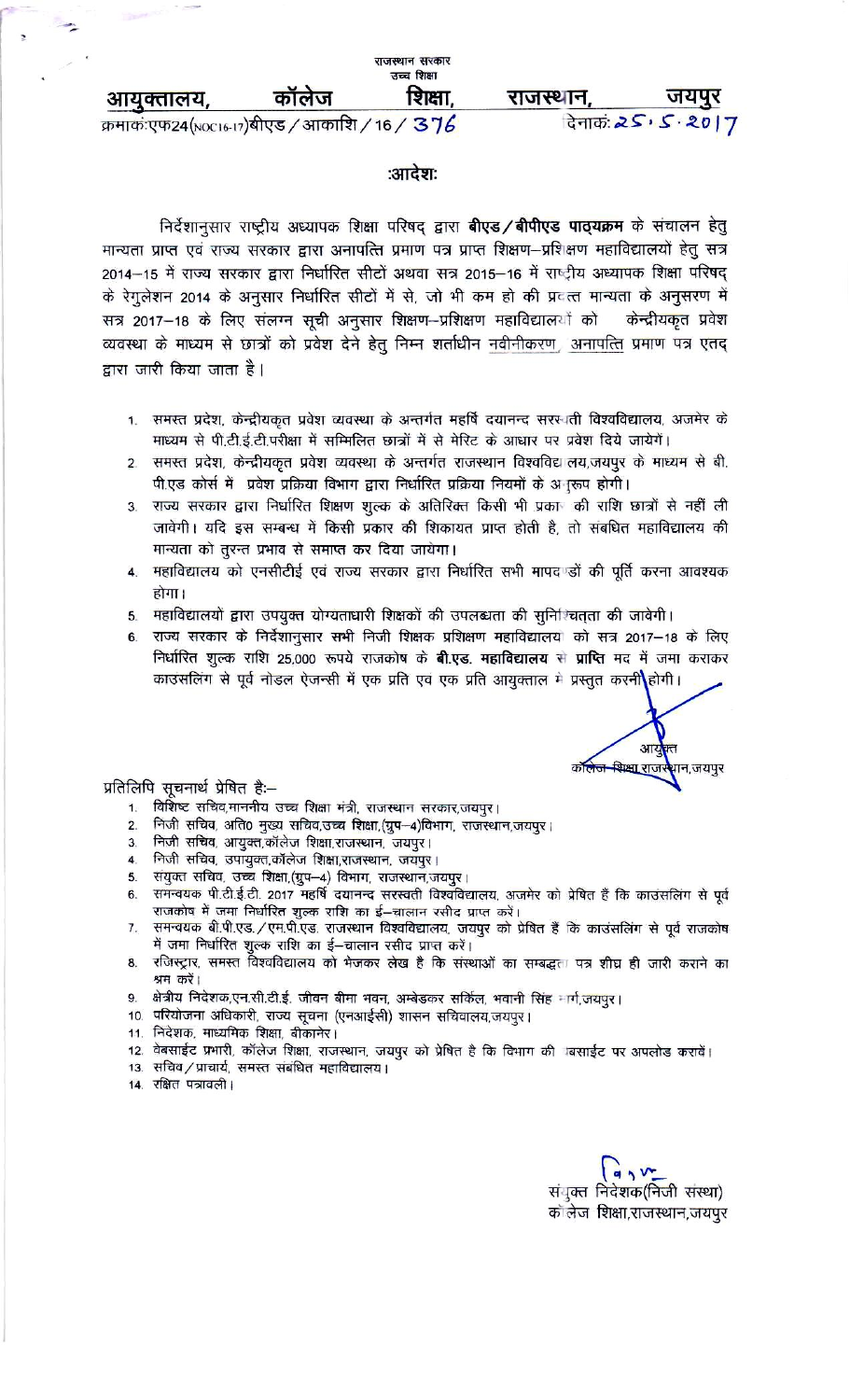# आयुक्तालय, कॉलेज शिक्षा, राजस्थान, जयपुर

### राज्य में संचालित शिक्षक–प्रशिक्षण महाविद्यालयों को सत्र 2017–18 के B.P.Ed.(2 year) Course हेतु नवीनीकरण/अनापत्ति प्रमाण पत्र<br>जारी किये जाने की सूची लिए

 $\sim$ 

| S.No.                   | <b>District</b> | <b>Institute Name</b>                                                      | <b>Total Seats</b> |
|-------------------------|-----------------|----------------------------------------------------------------------------|--------------------|
| 1.                      | Jodhpur         | राज, शारीरिक शिक्षक प्रशिक्षण महाविद्यालय, जोधपुर                          | 120<br>(सेवारत—30) |
| 2.                      | Jaipur          | देवीदत्त डालमिया शारीरिक शिक्षक प्रशिक्षण महाविद्यालय,<br>जामडोली, जयपूर   | 100                |
| $\overline{\mathbf{3}}$ | Udaipur         | राणा प्रताप शा.शिक्षक प्रशिक्षण महाविद्यालय, भिण्डर, उदयपुर 100 (20 माडा,  | 20 टाडा)           |
| $\overline{\mathbf{4}}$ | Ajmer           | सनातम धर्म शा.शिक्षक प्रश्क्षिण महाविद्यालय, केकडी, अजमेर                  | 100                |
| 5                       | Kauroli         | आर्दश शा.शिक्षक प्रशिक्षण महाविद्यालय, सूरोठ, करौली                        | 60                 |
| 6                       | <b>Bikaner</b>  | द्वारका शा.शिक्षक प्रशिक्षण महाविद्यालय, नालबड़ी, बीकानेर                  | 60                 |
| $\overline{7}$          | <b>Baran</b>    | भारत माता शा.शिक्षक प्रशिक्षण महाविद्यालय, किशनगंज, बांरा                  | 100                |
| 8                       | <b>Bhilwara</b> | नारायणी देवी वर्मा महिला आश्रम शा.शिक्षक प्रशिक्षण<br>महाविद्यालय, भीलवाडा | 60                 |
| 9                       | Udaipur         | कृष्णा शा.शिक्षक प्रशिक्षण महाविद्यालय, मावली, उदयपुर                      | 50                 |
| 10                      | Ajmer           | दयानन्द शारीरिक शिक्षा महाविद्यालय, अजमेर                                  | 50                 |
|                         |                 | योग                                                                        | 800                |

 $\overbrace{\mathsf{Iq}\cap \mathsf{V}^{\bullet}_{\bullet}}^{\mathsf{Iq}\cap \mathsf{V}^{\bullet}_{\bullet}}$  Joint Director(PI)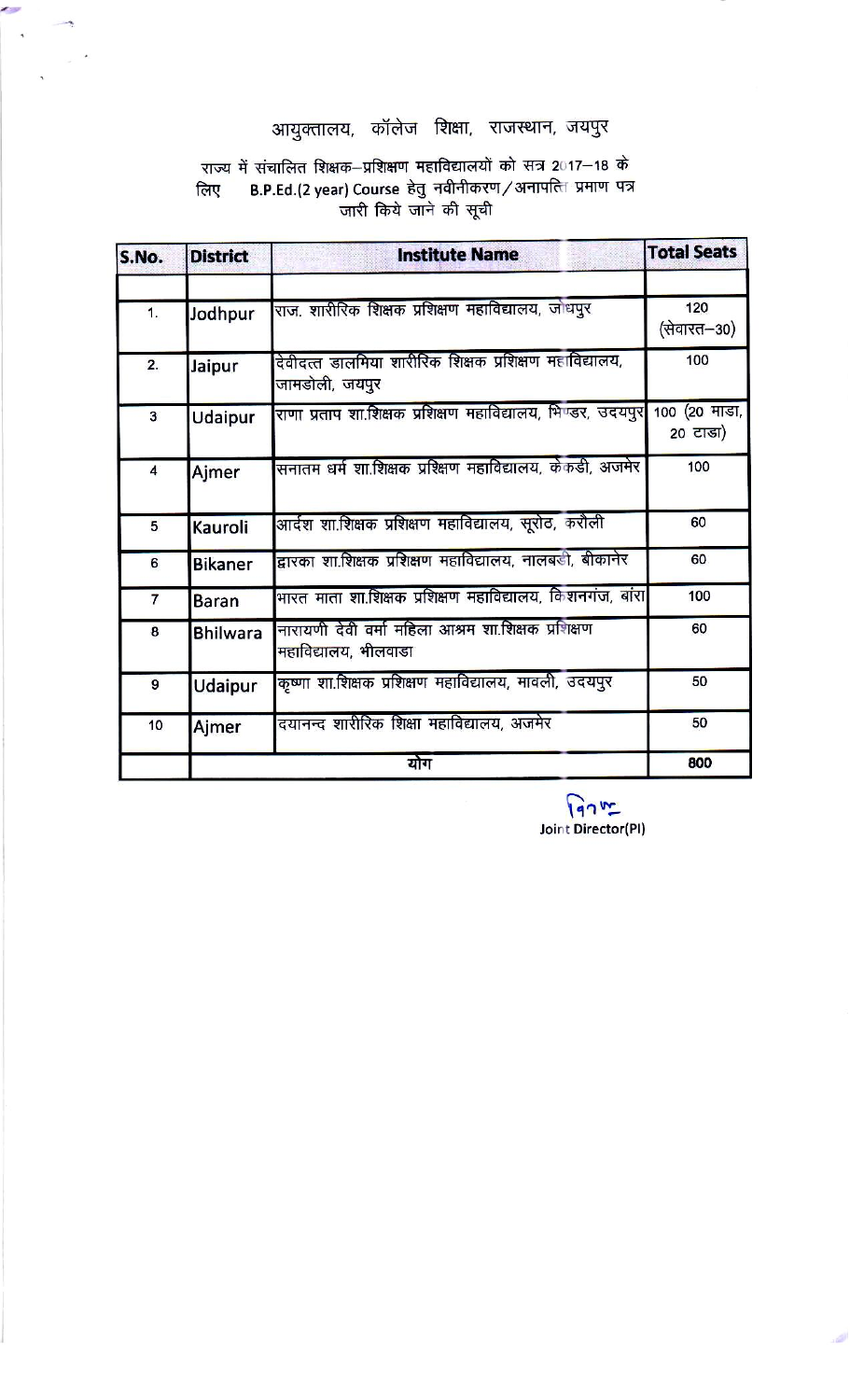## <u>आयुक्तालय, कॉलेज शिक्षा, राजस्थान, जयपुर</u>

राज्य में संचालित शिक्षक—प्रशिक्षण महाविद्यालयों को सत्र 2017—18 के लिए बी.एड. (2 वर्षीय) पाठ्यक्रम हेतु नवीनीकरण/अनापत्ति प्रमाण पत्र जारी किये जाने की सूची

| <b>B.Ed. Course(2 Year)</b> |                 |                                                                                                |               |                     |                  |  |  |
|-----------------------------|-----------------|------------------------------------------------------------------------------------------------|---------------|---------------------|------------------|--|--|
| S.No.                       | <b>District</b> | <b>Institute Name</b>                                                                          | <b>Tehsil</b> | <b>B.Ed</b><br>Type | 2017-18<br>seats |  |  |
| $\mathbf{1}$                | Ajmer           | Arya Narayani Devi T T College<br>(101C001)                                                    | Ajmer         | $\mathsf{C}$        | 200              |  |  |
| $\overline{2}$              | Ajmer           | <b>Balasati Ji Mahila T T College</b><br>(101W016)                                             | Pisangan      | W                   | 100              |  |  |
| $\overline{3}$              | Ajmer           | <b>Bright India Mahila TT College</b><br>(101W019)                                             | Ajmer         | W                   | 100              |  |  |
| $\overline{4}$              | Ajmer           | <b>Central Academy T T College</b><br>(101C002)                                                | Ajmer         | $\mathsf{C}$        | 200              |  |  |
| 5                           | Ajmer           | Gurukul Teacher Institute (101C020)                                                            | Kekri         | $\mathsf C$         | 100              |  |  |
| 6                           | Ajmer           | Haribhau Upadhyay Mahila TT College,<br>(101W009)                                              | Pisangan      | W                   | 180              |  |  |
| $\overline{7}$              | Ajmer           | Jialal Institute of Education (101C004)                                                        | Ajmer         | $\mathsf C$         | 120              |  |  |
| 8                           | Ajmer           | M.D.S University(101C022)                                                                      | Ajmer         | $\mathsf C$         | 50               |  |  |
| 9                           | Ajmer           | Maa Saraswati Shikshak Prakshishan<br>Mahavidhyalay (101W010)                                  | Ajmer         | W                   | 100              |  |  |
| 10                          | Ajmer           | Narayana TT College (101W011)                                                                  | Beawar        | W                   | 100              |  |  |
| 11                          | Ajmer           | Rajkiya Uchh Adhayan Shiksha<br><b>Sansthan (101C003)</b>                                      | Ajmer         | C                   | 150              |  |  |
| 12                          | Ajmer           | Rama Devi B.ED College (101W005)                                                               |               | W                   | 100              |  |  |
| 13                          | Ajmer           | S M S Mahila T T College (101W012)                                                             | Beawar        | W                   | 100              |  |  |
| 14                          | Ajmer           | S S Rathore Memorial T T College<br>(101C021)                                                  | Ajmer         | $\mathsf C$         | 100              |  |  |
| 15                          | Ajmer           | <b>Shri Govind Singh Gurjar Government</b><br><b>College Nasirabad,</b><br>Ajmer(B.Ed.Faculty) | Nasirabad     | $\mathsf C$         | 100              |  |  |
| 16                          | Ajmer           | SHRI M.L.D. GIRLS B.ED. COLLEGE,<br>KEKRI (101W014)                                            | Kekri         | W                   | 100              |  |  |
| 17                          | Ajmer           | Shri Onkar Singh Memorial Women<br>Teachers Training College (101W013)                         | Beawar        | W                   | 100              |  |  |
| 18                          | Ajmer           | ST. STEPHEN COLLEGE (101C018)                                                                  | Kishangarh    | $\mathsf C$         | 100              |  |  |
| 19                          | Ajmer           | Suraj Narayan Pareek Mahila TT<br>College (101W015)                                            | Puskar        | W                   | 100              |  |  |
| 20                          | Ajmer           | Tagore TT College (101C006)                                                                    | Kekri         | $\mathsf C$         | 200              |  |  |
| 21                          | Ajmer           | Tak Shiksha Niketan TT College<br>(101C007)                                                    | Ajmer         | $\mathsf C$         | 100              |  |  |
| 22                          | Alwar           | Agrsen Mahila TT Sansthan (102W040)                                                            | Kathumer      | W                   | 100              |  |  |

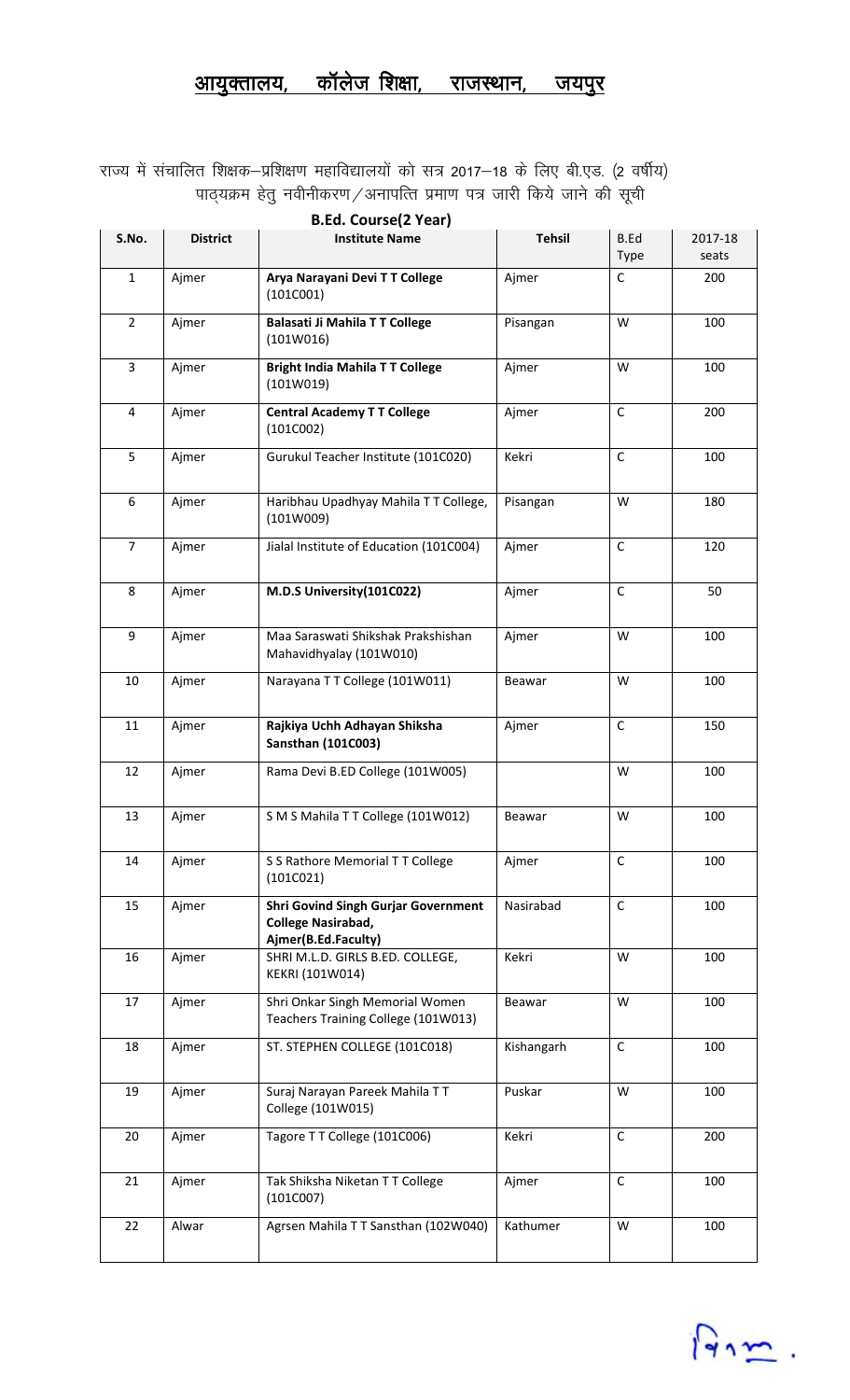| 23 | Alwar | Anand Teachers Training College<br>(102C001)                                           | Bansur         | $\mathsf C$  | 100 |
|----|-------|----------------------------------------------------------------------------------------|----------------|--------------|-----|
| 24 | Alwar | Arya Mahila TT College (102W041)                                                       | Alwar          | W            | 150 |
| 25 | Alwar | BRTT College (102C062)                                                                 | Behror         | $\mathsf C$  | 100 |
| 26 | Alwar | B.R. T.T. College (102C063)                                                            | Neemrana       | $\mathsf{C}$ | 100 |
| 27 | Alwar | Baba Bhagwan Das T T College<br>(102C064)                                              | Mundawar       | $\mathsf{C}$ | 100 |
| 28 | Alwar | Baba Khetanath Mahila TT College<br>(102W042)                                          | Behror         | W            | 100 |
| 29 | Alwar | Baba Shri Narayandas Shikshak<br>Prakshishan Mahila Mahvidhyalay<br>(102W043)          | Behror         | W            | 100 |
| 30 | Alwar | Bal Bharti T T College (102C065)                                                       | Alwar          | $\mathsf{C}$ | 100 |
| 31 | Alwar | BHARTIYA PRASHIKSHAN SANSTHAN<br>MAHAVIDHYALAYA (102C002)                              | Behror         | $\mathsf{C}$ | 200 |
| 32 | Alwar | <b>Bhartiya Teachers Training College</b><br>(102C023)                                 | Kishangarh Bas | $\mathsf{C}$ | 200 |
| 33 | Alwar | BIRBAL MEMORIAL T.T. COLLEGE<br>(102C003)                                              | Bansur         | $\mathsf{C}$ | 100 |
| 34 | Alwar | CRCTTCollege (102C031)                                                                 | Behror         | $\mathsf{C}$ | 100 |
| 35 | Alwar | Chandra Prabha Digamber Jain Mahila<br>Shikshak Prashikshan Mahavidhayala<br>(102W067) | Tijara         | W            | 100 |
| 36 | Alwar | Children Academy B Ed College<br>(102C021)                                             | Alwar          | $\mathsf C$  | 100 |
| 37 | Alwar | Deep International College of<br>Education (102C004)                                   | Kotakasim      | $\mathsf{C}$ | 200 |
| 38 | Alwar | Dholaplus B.Ed. College (102C066)                                                      | Malakhera      | $\mathsf{C}$ | 100 |
| 39 | Alwar | Dr Radha Krishna TT College (102C036)                                                  | Mundawar       | $\mathsf C$  | 100 |
| 40 | Alwar | Durga Devi T T College (102C034)                                                       | Malakhera      | $\mathsf{C}$ | 100 |
| 41 | Alwar | <b>GARGI SHIKSHAK PRASHIKSHAN</b><br>MAHAVIDYALAYA (102C029)                           | Behror         | $\mathsf{C}$ | 100 |
| 42 | Alwar | Global TT College (102C005)                                                            | Behror         | $\mathsf C$  | 100 |
| 43 | Alwar | Govindam TT College (102C006)                                                          | Bansur         | $\mathsf{C}$ | 200 |
| 44 | Alwar | <b>GUARDIAN INSTITUTE OF EDUCATION</b><br>AND TECHNOLOGY (102C030)                     | Neemrana       | $\mathsf{C}$ | 100 |
| 45 | Alwar | Harsh TT College (102C037)                                                             | Govindgarh     | $\mathsf{C}$ | 100 |
| 46 | Alwar | Karam Bhumiu T T College (102C022)                                                     | Behror         | $\mathsf{C}$ | 100 |
| 47 | Alwar | KARM VIDHYA MANDIR SHIKSHAN<br>SANSTHAN, MUNDAWAR (102C059)                            | Mundawar       | C            | 100 |
| 48 | Alwar | LBSTTCollege (102C026)                                                                 | Nirmana        | $\mathsf C$  | 100 |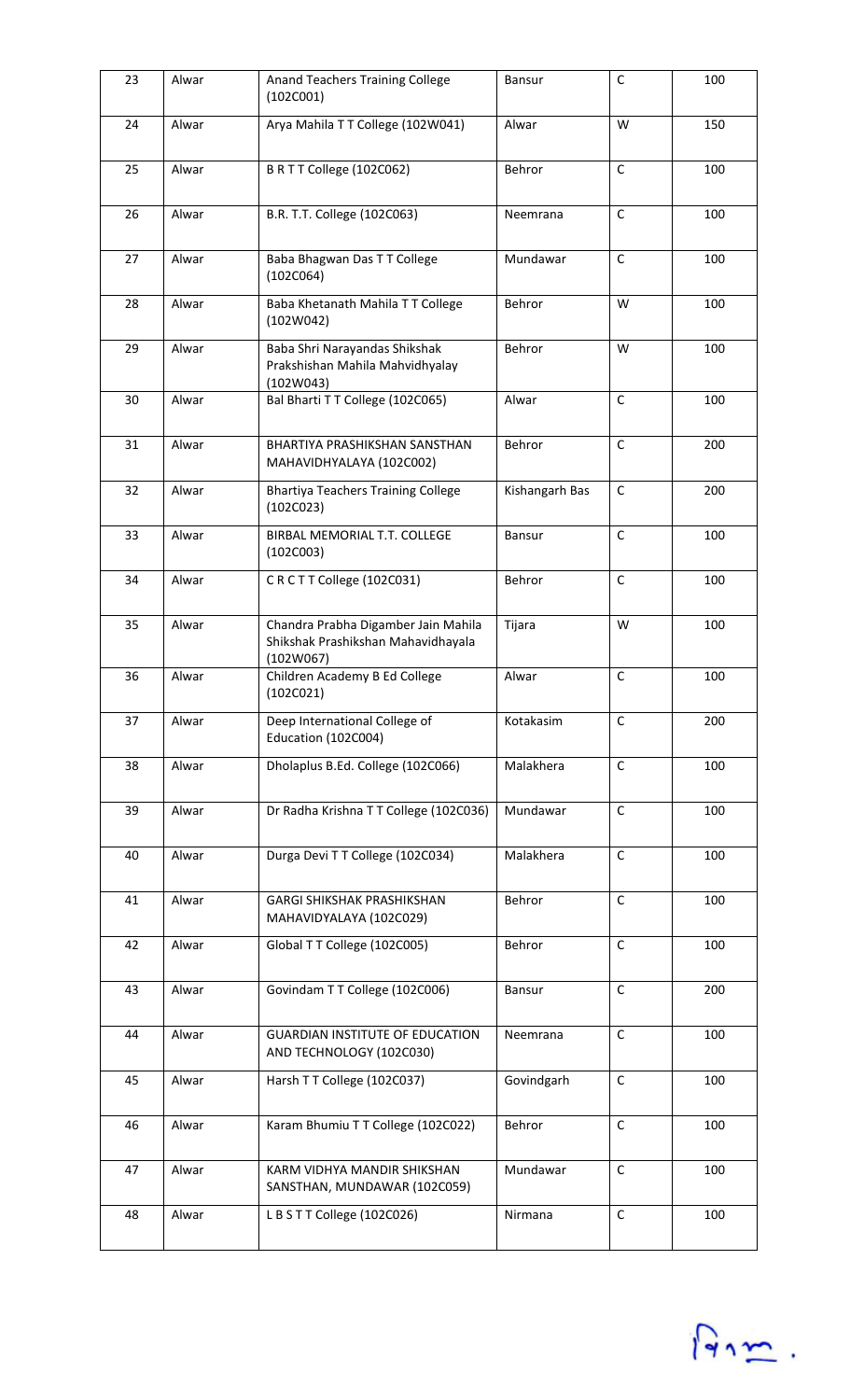| 49 | Alwar | Lord Krishna College of Education<br>(102C057)                        | Behror     | $\mathsf{C}$ | 100 |
|----|-------|-----------------------------------------------------------------------|------------|--------------|-----|
| 50 | Alwar | Lords International College for TT<br>College (102C032)               | Alwar      | $\mathsf{C}$ | 100 |
| 51 | Alwar | Maharaja College of Education<br>(102C028)                            | Behror     | $\mathsf C$  | 100 |
| 52 | Alwar | Modern Mahila TT College (102W039)                                    | Alwar      | W            | 100 |
| 53 | Alwar | Monika Virmani T T College (102C058)                                  | Alwar      | $\mathsf{C}$ | 100 |
| 54 | Alwar | National TT College for Girls<br>(102W055)                            | Alwar      | W            | 100 |
| 55 | Alwar | Neelam TT College (102C033)                                           | Behror     | $\mathsf{C}$ | 100 |
| 56 | Alwar | Poddar Shikshan Sansthan (102C008)                                    | Laxmangarh | $\mathsf C$  | 100 |
| 57 | Alwar | R.G. Mishra B.Ed. College (102C009)                                   | Alwar      | $\mathsf C$  | 100 |
| 58 | Alwar | Rajasthan College of Education<br>(102C010)                           | Behror     | $\mathsf{C}$ | 100 |
| 59 | Alwar | Rajasthan Sikshak Prashikshan<br>Mahavidhyalay (102C011)              | Ramgarh    | $\mathsf C$  | 100 |
| 60 | Alwar | Ramanand Vidhya Mandir Mahila TT<br>Mahavidhalaya (102W044)           | Thanagazi  | W            | 100 |
| 61 | Alwar | Ramanujan College of Education<br>(102C012)                           | Neemrana   | $\mathsf C$  | 100 |
| 62 | Alwar | Rao B Ed College (102C013)                                            | Rajgarh    | $\mathsf C$  | 100 |
| 63 | Alwar | Rao Umrao SinghT T College (102C056)                                  | Behror     | $\mathsf{C}$ | 100 |
| 64 | Alwar | Sampat T T College (102C014)                                          | Bansur     | $\mathsf{C}$ | 100 |
| 65 | Alwar | Sanskar Bharti Teachers Training<br>College (102C024)                 | Mundawar   | $\mathsf C$  | 100 |
| 66 | Alwar | Sanskar College of Education<br>(102C027)                             | Alwar      | $\mathsf{C}$ | 100 |
| 67 | Alwar | Saraswati TT College (102C015)                                        | Behror     | $\mathsf{C}$ | 100 |
| 68 | Alwar | Sarbati Devi SHIKSHAK PRASHIKSHAN<br>MAHAVIDHYALAYA (102C038)         | Neemrana   | $\mathsf{C}$ | 100 |
| 69 | Alwar | Seth Prahlad Institute of Education<br>(102C025)                      | Mundawar   | $\mathsf C$  | 100 |
| 70 | Alwar | Shanti Niketan Teachers Training<br>College (102C016)                 | Behror     | $\mathsf{C}$ | 100 |
| 71 | Alwar | Sharma Modern Mahila TT College<br>(102W045)                          | Kotakasim  | W            | 100 |
| 72 | Alwar | Shishak Prashikshan Mahavidhyalaya<br>(102C017)                       | Rajgarh    | $\mathsf C$  | 100 |
| 73 | Alwar | Shree Jain TT College (102C018)                                       | Alwar      | $\mathsf{C}$ | 150 |
| 74 | Alwar | Shree Vaidhehi Mahila Shikshak<br>Prashikshan Mahavidyalaya (102W051) | Behror     | W            | 100 |
| 75 | Alwar | Shri Matsya Teacher Education College<br>(102C019)                    | Kathumer   | $\mathsf C$  | 100 |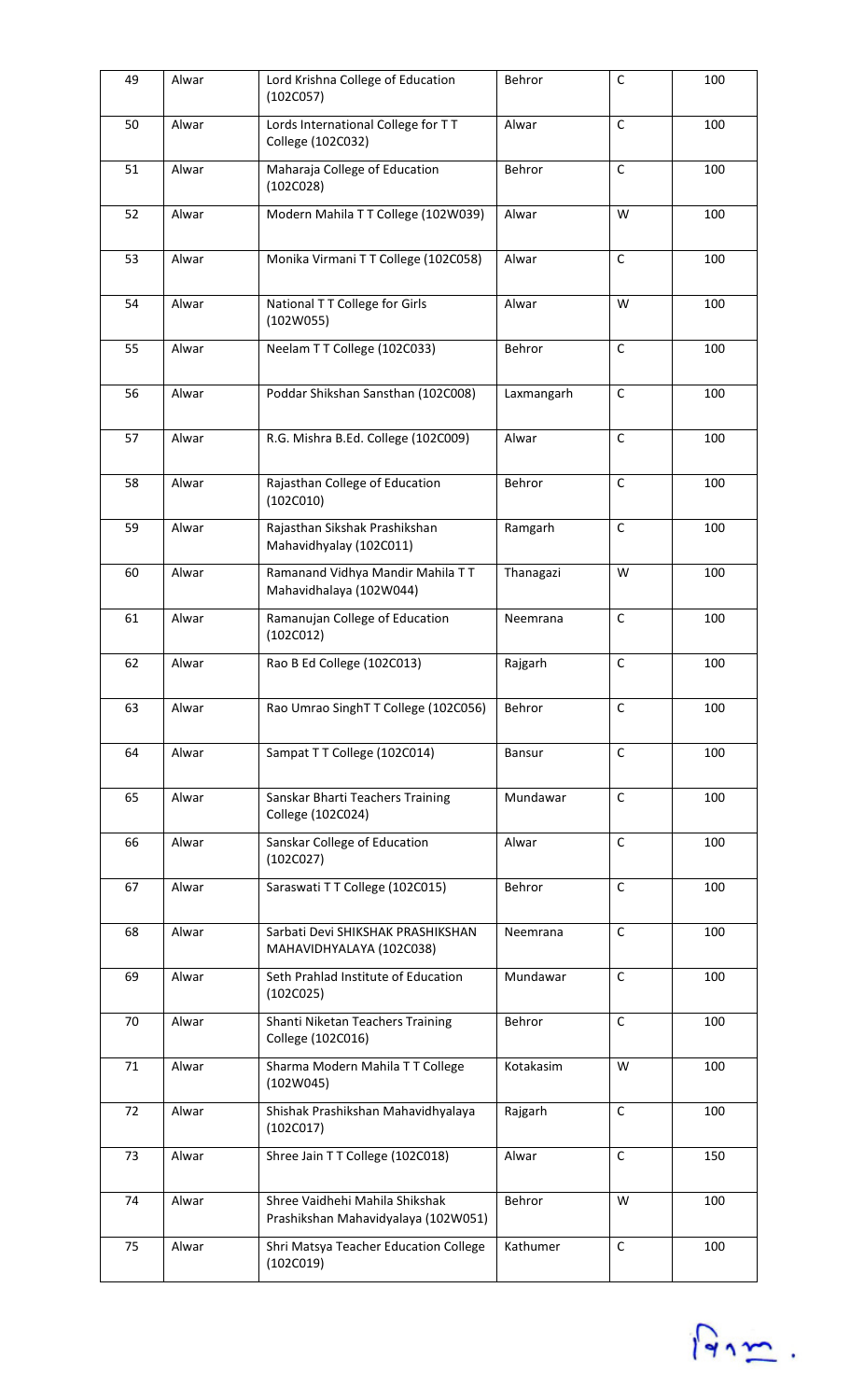| 76  | Alwar           | Shri Shyam TT College (102C035)                                                           | Tijara          | $\mathsf{C}$ | 100 |
|-----|-----------------|-------------------------------------------------------------------------------------------|-----------------|--------------|-----|
| 77  | Alwar           | Siddhi Vinayak College of Science & Hr.<br>Education (102W046)                            | Alwar           | W            | 100 |
| 78  | Alwar           | Smt Narayani Devi Mahila TT College<br>(102W053)                                          | Behror          | W            | 100 |
| 79  | Alwar           | Smt. Mahadevi Mahila TT College<br>(102W047)                                              | Thanagazi       | W            | 200 |
| 80  | Alwar           | Sugni Devi TT College (102W048)                                                           | Alwar           | W            | 100 |
| 81  | Alwar           | Swami Keshwanand Mahila TT College<br>(102W049)                                           | Laxmangarh      | W            | 200 |
| 82  | Alwar           | Thakur Durg Pal Singh Memorial TT<br>College (102W050)                                    | Alwar           | W            | 100 |
| 83  | Alwar           | Vaidik Shikshak Prakshishan<br>Mahavidhyalay (102C020)                                    | Behror          | $\mathsf{C}$ | 100 |
| 84  | Alwar           | Vidhyasthali Shikshak Prashikshan<br>Mahavidhyalaya, Nangla, Madopur,<br>Kherli (102C068) | Kathumer        | $\mathsf C$  | 100 |
| 85  | Alwar           | Vivekanand Mahila Sikshak<br>Prashikshan Mahavidhyalay (102W052)                          | Kotakasim       | W            | 100 |
| 86  | Banswara        | Bharti Vidhya Bhawan B Ed College<br>(103C001)                                            | Banswara        | $\mathsf{C}$ | 100 |
| 87  | <b>Banswara</b> | Bhartiya Vidhya Mandir TT College<br>(103C002)                                            | <b>Banswara</b> | $\mathsf{C}$ | 120 |
| 88  | <b>Banswara</b> | Mahatama Gandhi T T College<br>(103C003)                                                  | Ghatol          | $\mathsf{C}$ | 100 |
| 89  | Banswara        | Shri Mahaveer B.ED. College (103C004)                                                     | <b>Banswara</b> | $\mathsf{C}$ | 100 |
| 90  | Baran           | Bharat Mata TT College (128C001)                                                          | Kishanganj      | C            | 100 |
| 91  | Baran           | Pt. Deen Dayal Upadhyay Women TT<br>College (128W003)                                     | Baran           | W            | 100 |
| 92  | <b>Baran</b>    | Swami Vivekanand College of Teachers<br>Traianing & Research                              | Shahabad        | C            | 100 |
| 93  | Barmer          | Jai Narayan Vyas Mahila Sikshak<br>Prashikshn Mahavidhyalay (104W003)                     | Barmer          | W            | 120 |
| 94  | <b>Barmer</b>   | Mahesh Mahila T T College (104W004)                                                       | Barmer          | W            | 100 |
| 95  | Barmer          | Mahesh T T College (104C007)                                                              | Barmer          | C            | 100 |
| 96  | Barmer          | Marudhara Shikshak PRASHIKSHAN<br>MAHAVIDHYALAY(104W005)                                  | Pachpadra       | W            | 100 |
| 97  | Bharatpur       | Anand Mahila TT College (105W014)                                                         | Bharatpur       | W            | 100 |
| 98  | Bharatpur       | Arya Vidhyapeeth Mahila TT College<br>(105W015)                                           | Bhusawar        | W            | 140 |
| 99  | Bharatpur       | <b>Bharti Teachers Training College</b><br>(105C001)                                      | Nadbai          | $\mathsf{C}$ | 200 |
| 100 | Bharatpur       | Choudhary Jagan Singh Educational<br>Institute (105C013)                                  | Bharatpur       | $\mathsf{C}$ | 100 |
| 101 | Bharatpur       | D.P.M. B.ED. COLLEGE, SARSAINA<br>(VAIR) BHARATPUR                                        | Weir            | $\mathsf{C}$ | 100 |
| 102 | Bharatpur       | H D Teachers Training Institute<br>(105C002)                                              | Bharatpur       | $\mathsf C$  | 100 |

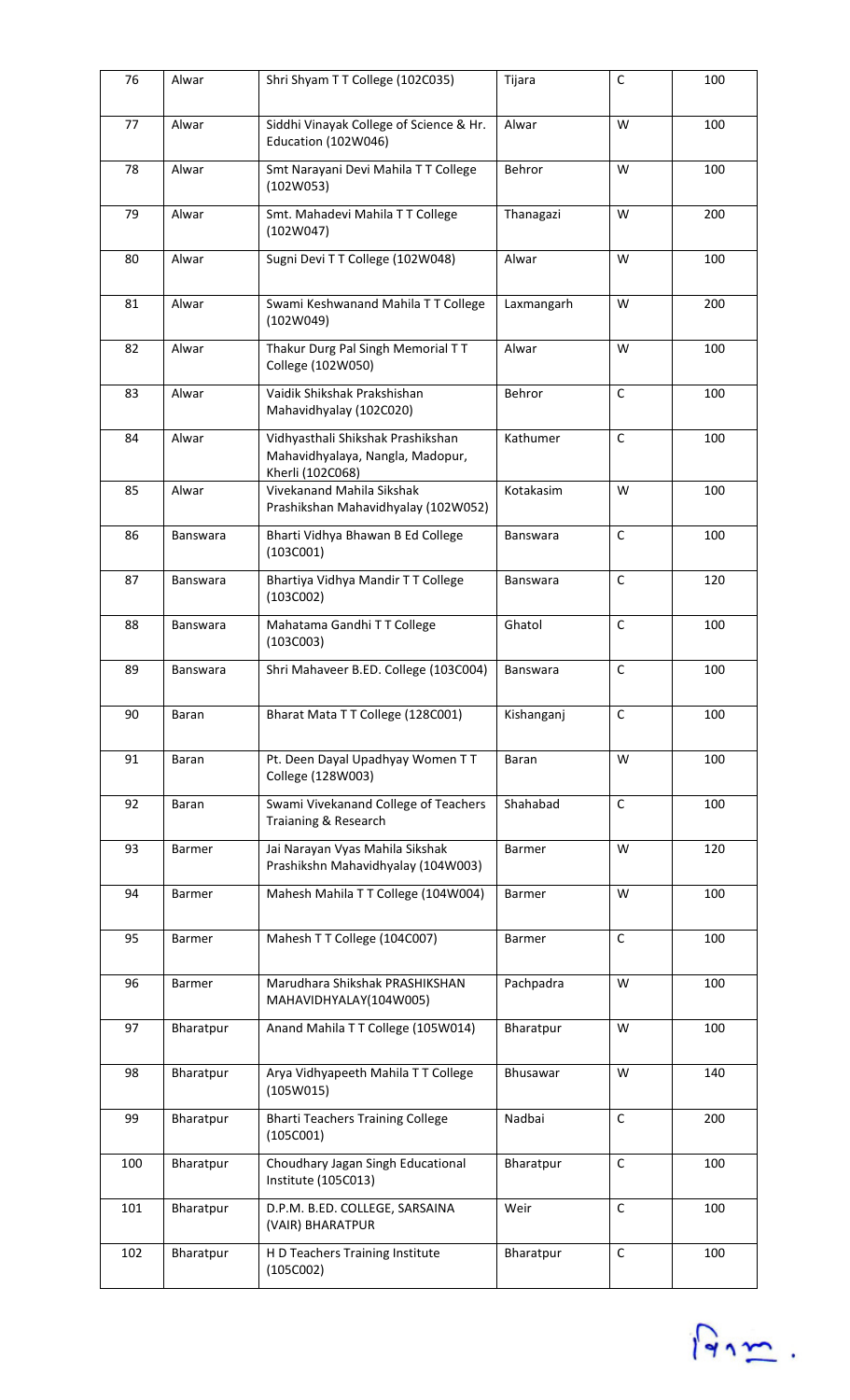| 103 | Bharatpur       | Khandelwal Teachers Training College<br>(105C003)                                 | Bharatpur       | C            | 100 |
|-----|-----------------|-----------------------------------------------------------------------------------|-----------------|--------------|-----|
| 104 | Bharatpur       | Laxmi Teacher Training Mahila College<br>(105W016)                                | Bayana          | W            | 100 |
| 105 | Bharatpur       | Maa Kasturba Gandhi Mahila TT<br>College (105W017)                                | Bharatpur       | W            | 100 |
| 106 | Bharatpur       | Maharaja Agresen TT College<br>(105C004)                                          | Nagar           | C            | 200 |
| 107 | Bharatpur       | Maharaja Surajmal TT College<br>(105C005)                                         | Bharatpur       | $\mathsf{C}$ | 150 |
| 108 | Bharatpur       | Mahatma Gandhi Shikshak Prakshishan<br>Mahavidhyalay (105C006)                    | Bharatpur       | $\mathsf C$  | 100 |
| 109 | Bharatpur       | Maruti Nandan Shikshak Prashikshan<br>Mahavidhyalay (105C007)                     | Bharatpur       | $\mathsf C$  | 100 |
| 110 | Bharatpur       | Mother Teresa Mahila Teachers<br>Training College (105W018)                       | Bharatpur       | W            | 100 |
| 111 | Bharatpur       | Parsuram T T Colleg (105C008)                                                     | Bayana          | $\mathsf{C}$ | 100 |
| 112 | Bharatpur       | SHREE AGRASEN SHIKSHAK<br>PRAKSHISHAN MAHILA<br>MAHAVIDHAYALAYA (105W019)         | Bharatpur       | W            | 100 |
| 113 | Bharatpur       | Shree Bajrang TT College (105C009)                                                | Deeg            | $\mathsf C$  | 150 |
| 114 | Bharatpur       | Shree Bakey Bihari Kanhilya Lal Mahila<br>TT College (105W020)                    | Deeg            | W            | 100 |
| 115 | Bharatpur       | Shree Krishna Educational Institute<br>(105C010)                                  | Bharatpur       | $\mathsf C$  | 100 |
| 116 | Bharatpur       | Shree Radha Kishan Educational<br>Institute (105C021)                             | Kumher          | $\mathsf C$  | 100 |
| 117 | Bharatpur       | Shree Radhe TT College (105C011)                                                  | Nadbai          | C            | 100 |
| 118 | Bharatpur       | Shri Bal Vikas TT College (105C012)                                               | Nagar           | C            | 100 |
| 119 | Bharatpur       | Suarya Educational Institute (105C022)                                            | Bharatpur       | $\mathsf{C}$ | 100 |
| 120 | Bhilwara        | Annuvrat Mahila Shikshak Prashikshan<br>Mahvidhyalaya (106W006)                   | Mandal          | W            | 100 |
| 121 | <b>Bhilwara</b> | Gandhi Shishak Mahavidhyalaya<br>(106C001)                                        | Hurda           | $\mathsf C$  | 140 |
| 122 | Bhilwara        | Greenvalley College of Education<br>(106C002)                                     | Bhilwara        | C            | 100 |
| 123 | Bhilwara        | Kanchan Devi T T College (106C003)                                                | <b>Bhilwara</b> | C            | 100 |
| 124 | Bhilwara        | Maha Prabhu Swami Ram Charan<br>Kanya Vidhyapeeth (106W008)                       | Sahapura        | W            | 100 |
| 125 | Bhilwara        | Pearl T T College (106W004)                                                       | <b>Bhilwara</b> | W            | 100 |
| 126 | Bhilwara        | Shreeje Teachers Training College<br>(106C009)                                    | Bijolian        | C            | 100 |
| 127 | Bhilwara        | Smt Narayani Devi Verma Mahila<br>Shikshak Prakshishan Mahavidhyalay<br>(106W007) | <b>Bhilwara</b> | W            | 200 |
| 128 | <b>Bikaner</b>  | M.N. Institute of Teachers Training<br>(107W012)                                  | <b>Bikaner</b>  | W            | 100 |

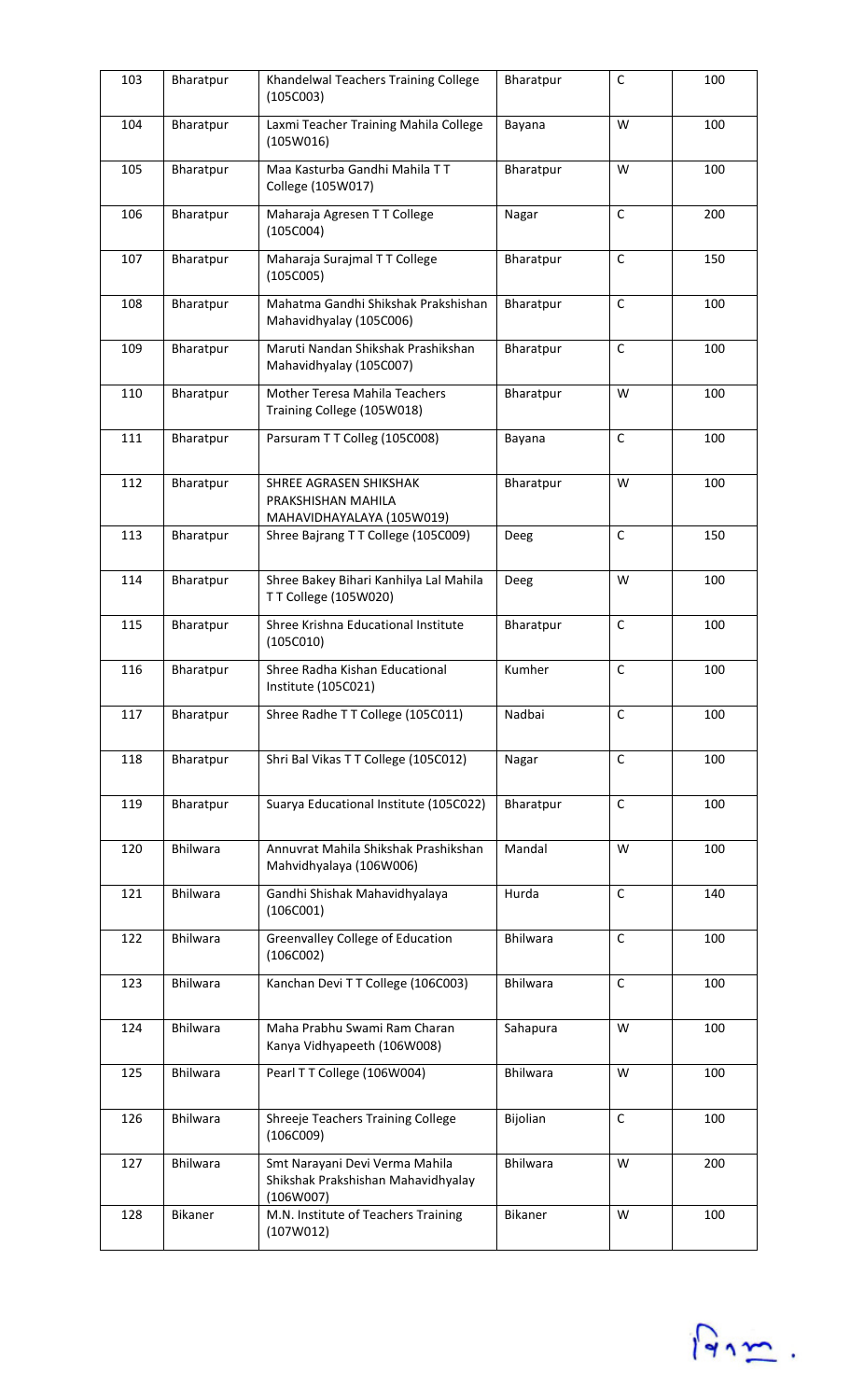| 129 | Bikaner     | Maa Karni B Ed College (107W011)                                      | Bikaner        | W           | 100 |
|-----|-------------|-----------------------------------------------------------------------|----------------|-------------|-----|
| 130 | Bikaner     | Murli Singh Yadav Memorial<br>Prashikshan Sansthan (107W009)          | <b>Bikaner</b> | W           | 100 |
| 131 | Bikaner     | Pandit Deendayal Upadhayay TT<br>College (107W005)                    | Bikaner        | W           | 100 |
| 132 | Bikaner     | Pink Model TT College (107W006)                                       | Bikaner        | W           | 100 |
| 133 | Bikaner     | Rajasthan Mahila TT College<br>(107W008)                              | Bikaner        | W           | 60  |
| 134 | Bikaner     | Rajasthan Teachers Training College<br>(107C001)                      | <b>Bikaner</b> | $\mathsf C$ | 100 |
| 135 | Bikaner     | Rajkiya Uchh Adhayan Shiksha<br>Sansthan (107C003)IASE                | <b>Bikaner</b> | $\mathsf C$ | 170 |
| 136 | Bikaner     | RASHTRA Uday T T College (107W002)                                    | Bikaner        | W           | 200 |
| 137 | Bikaner     | Shree Adrash B Ed College (107C010)                                   | Dungargarh     | $\mathsf C$ | 100 |
| 138 | Bikaner     | Shri Jain Adrash Kenya Shikshak<br>Prashikshan Mahavidalaya (107W004) | Nokha          | W           | 100 |
| 139 | Bikaner     | Shri S.R. Shikshan Sansthan (107C013)                                 | Lunkaransar    | $\mathsf C$ | 100 |
| 140 | Bikaner     | Swami Vivekanand College for<br>Professional Studies (107W007)        | <b>Bikaner</b> | W           | 200 |
| 141 | Bundi       | Azad Shikshak Prakshishan<br>Mahavidhyalay (108C001)                  | <b>Bundi</b>   | $\mathsf C$ | 100 |
| 142 | Bundi       | Dr Kesav Ram Bali Ram Hedgwar TT<br>College (108C002)                 | Bundi          | $\mathsf C$ | 100 |
| 143 | Bundi       | Indira Gandhi TT College (108C006)                                    | Talera         | $\mathsf C$ | 100 |
| 144 | Bundi       | LashyadeepT T College (108C004)                                       | Bundi          | $\mathsf C$ | 100 |
| 145 | Bundi       | Raghukul T T College (108C007)                                        | Bundi          | $\mathsf C$ | 100 |
| 146 | Bundi       | Sarvodya TT College (108C005)                                         | Talera         | $\mathsf C$ | 100 |
| 147 | Bundi       | Shri Ganpati Adarsh T T College<br>(108C003)                          | Bundi          | $\mathsf C$ | 100 |
| 148 | Chittorgarh | Bahubali Shikshan Sansthan (109C008)                                  | Dungla         | $\mathsf C$ | 100 |
| 149 | Chittorgarh | Bhagwati Mahila TT Mahavidhalaya<br>(109W004)                         | Chittorgarh    | W           | 100 |
| 150 | Chittorgarh | Meera Mahila B Ed College (109W005)                                   | Chittorgarh    | W           | 100 |
| 151 | Chittorgarh | Mewar Girls College of Teachers<br>Training (109W006)                 | Chittorgarh    | W           | 100 |
| 152 | Chittorgarh | Mewar T T College (109C009)                                           | Gangrar        | $\mathsf C$ | 100 |
| 153 | Chittorgarh | R N T B Ed College (109C001)                                          | Chittorgarh    | $\mathsf C$ | 100 |
| 154 | Chittorgarh | RNT College of Teachers Education<br>(109W007)                        | Kapasan        | W           | 100 |
| 155 | Chittorgarh | Sardhalaya Women T.T. college<br>(109W011)                            | Rawatbhata     | W           | 100 |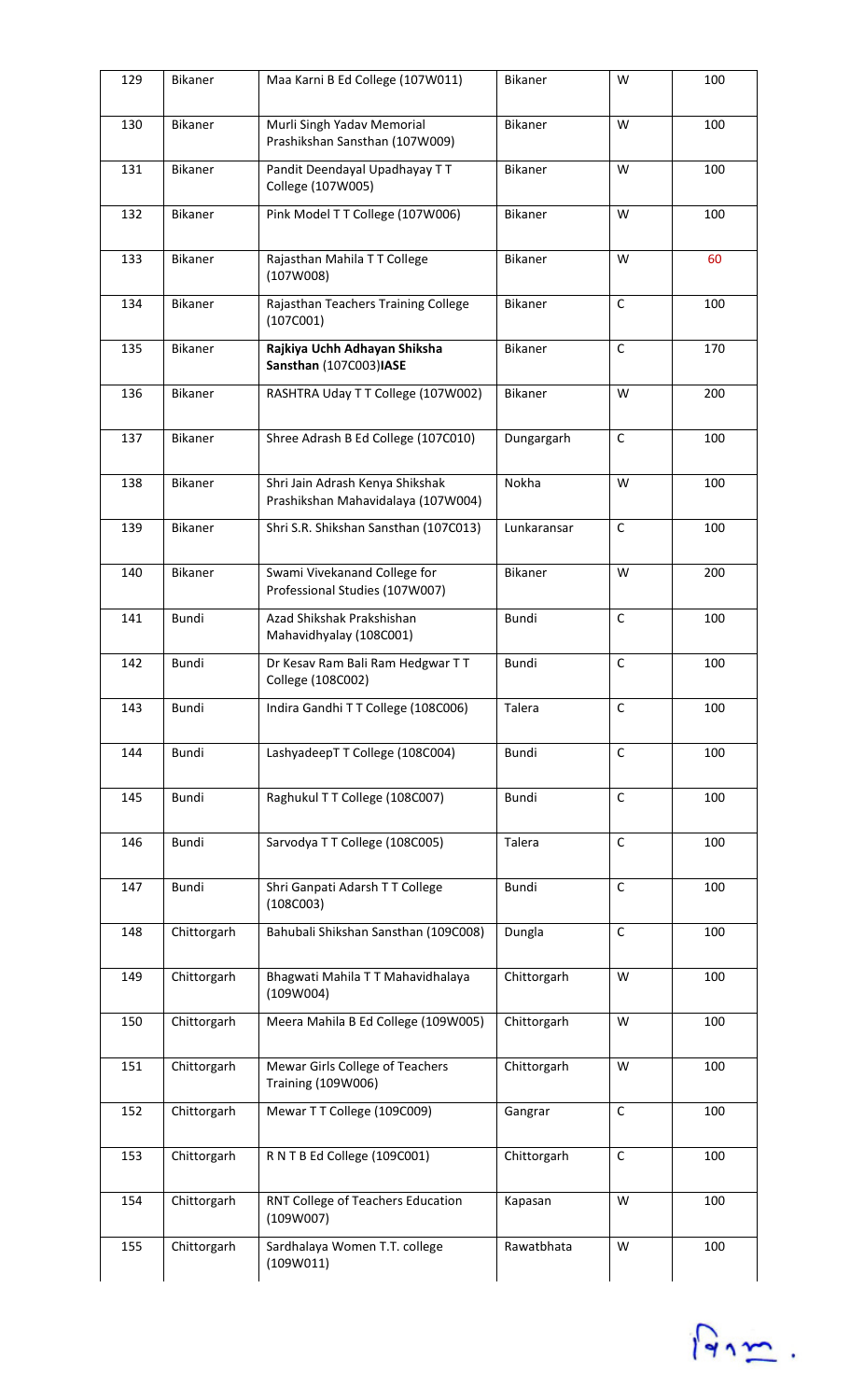| 156 | Chittorgarh | Shradhalaya Janjati T T College<br>(109C002)                            | Rawatbhata        | C            | 100 |
|-----|-------------|-------------------------------------------------------------------------|-------------------|--------------|-----|
| 157 | Chittorgarh | Shri Nath Shikshak Prakshishan<br>Mahavidhyalay (109C003)               | Badi Sadri        | $\mathsf C$  | 200 |
| 158 | Churu       | Abhilasha TT College (110C001)                                          | Bidasar           | $\mathsf C$  | 200 |
| 159 | Churu       | Adrash Mahila TT College (110W023)                                      | <b>Tara Nagar</b> | W            | 100 |
| 160 | Churu       | Asha Devi College of Education<br>(110C019)                             | Rajgarh           | $\mathsf C$  | 100 |
| 161 | Churu       | Buniyadi Shikshak Prakshishan<br>Mahavidhyalay (110C002)                | Sardar Shahar     | $\mathsf C$  | 250 |
| 162 | Churu       | CR Memorial TT College (110C015)                                        | Rajgarh           | $\mathsf{C}$ | 100 |
| 163 | Churu       | Career TT College (110C020)                                             | Churu             | $\mathsf C$  | 100 |
| 164 | Churu       | CARIER TEACHER TRAINING COLLEGE                                         | Sujangarh         | $\mathsf C$  | 100 |
| 165 | Churu       | CHANDRASHEKHAR MAHILA T.T.<br>COLLEGE,                                  | Sujangarh         | w            | 100 |
| 166 | Churu       | Choudhary B Ed College (110C003)                                        | Rajgarh           | $\mathsf C$  | 100 |
| 167 | Churu       | Choudhary M S Memorial TT College<br>(110C004)                          | <b>Tara Nagar</b> | $\mathsf C$  | 200 |
| 168 | Churu       | Department Of Education (B Ed), I A S<br>E, Deemed University (110C005) | Sardar Shahar     | $\mathsf C$  | 100 |
| 169 | Churu       | Dev Teacher Training College<br>(110C012)                               | <b>Tara Nagar</b> | $\mathsf C$  | 100 |
| 170 | Churu       | H.B. BHANSALI T.T. COLLEGE (110C036)                                    | Sujangarh         | C            | 100 |
| 171 | Churu       | Idiyal Public Sikshak Santhan (110C032)                                 | Rajgarh           | $\mathsf C$  | 100 |
| 172 | Churu       | India Mahila TT College (110W024)                                       | Ratangarh         | W            | 100 |
| 173 | Churu       | Indian TT College (110W025)                                             | Churu             | W            | 200 |
| 174 | Churu       | Jasveer Memorial TT College<br>(110W026)                                | <b>Bidasar</b>    | W            | 100 |
| 175 | Churu       | KOTHARI T.T. COLLEGE, SANKHAN TAI,<br>CHURU (110C006)                   | Rajgarh           | $\mathsf C$  | 100 |
| 176 | Churu       | Laheri TT College (110C016)                                             | Rajgarh           | $\mathsf C$  | 100 |
| 177 | Churu       | Lords International TT College<br>(110C007)                             | Rajgarh           | $\mathsf{C}$ | 100 |
| 178 | Churu       | Mala Ram Kothari T T College<br>(110C017)                               | Rajgarh           | $\mathsf C$  | 100 |
| 179 | Churu       | Modern TT Mahila College (110W027)                                      | Churu             | W            | 100 |
| 180 | Churu       | Parmanand Trilokchand TT College<br>(110C018)                           | Sujangarh         | $\mathsf C$  | 100 |
| 181 | Churu       | Rajasthan Teachers Training College<br>(110C008)                        | Rajgarh           | $\mathsf{C}$ | 100 |
| 182 | Churu       | Sant Nekiram Shikshak Prashikshan<br>Mahavidhyalay (110C009)            | Ratangarh         | $\mathsf C$  | 100 |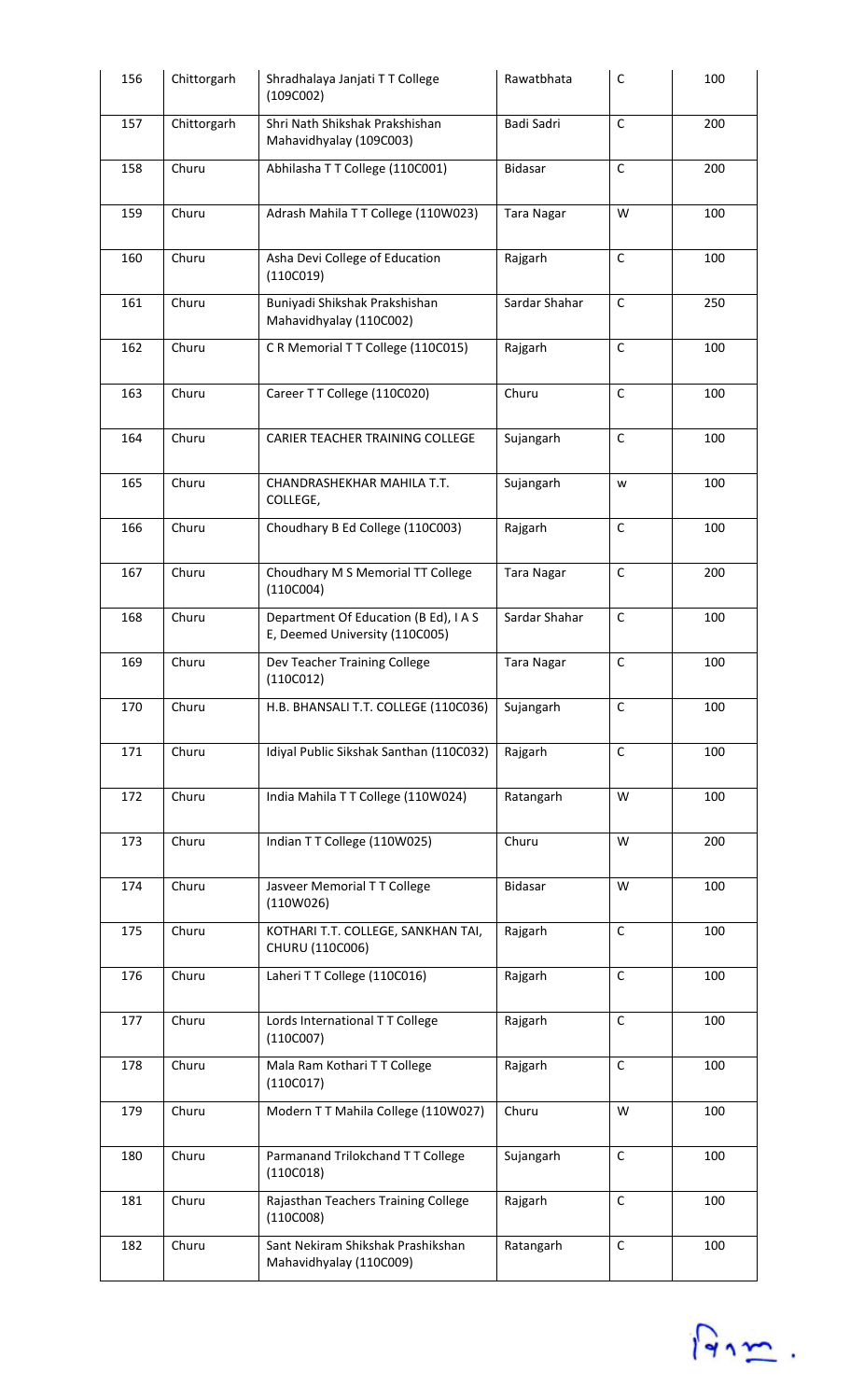| 183 | Churu | Saraswati Shikshak Prashikshan<br>Mahavidyalaya (110C014)                                | Sardar Shahar     | C            | 100 |
|-----|-------|------------------------------------------------------------------------------------------|-------------------|--------------|-----|
| 184 | Churu | Saraswati Vidhya Mandir Teachers<br>Training College (110C010)                           | Rajgarh           | $\mathsf{C}$ | 100 |
| 185 | Churu | Shree Hari T T College (110C031)                                                         | Sardar Shahar     | $\mathsf C$  | 100 |
| 186 | Churu | Shree Mahaveer TT College<br>(110W028)                                                   | Sardar Shahar     | W            | 100 |
| 187 | Churu | <b>Shri Amichand Memorial Teachers</b><br>Training College (110C011)                     | <b>Tara Nagar</b> | $\mathsf C$  | 100 |
| 188 | Churu | Shri Bhartiya Adarsh Vidhyapeeth TT<br>College (110C022)                                 | Sardar Shahar     | $\mathsf C$  | 100 |
| 189 | Churu | Shri Nehru TT College (110C021)                                                          | <b>Tara Nagar</b> | $\mathsf{C}$ | 100 |
| 190 | Churu | Smt. Rama Devi Mahila B.Ed. College<br>(110W029)                                         | Rajgarh           | W            | 100 |
| 191 | Churu | SUBHASH CHANDRA BOSE TEACHER<br>TRAINING COLLEGE (110C034)                               | <b>Tara Nagar</b> | $\mathsf C$  | 100 |
| 192 | Churu | Swami Sewanand Teacher Training<br>College (110C013)                                     | Sardar Shahar     | $\mathsf C$  | 100 |
| 193 | Churu | Vishwa Bharti TT College (110C035)                                                       | Sardar Shahar     | C            | 100 |
| 194 | Churu | Vivekanand Vidhyaashram TT College<br>(110C033)                                          | Bidasar           | $\mathsf C$  | 100 |
| 195 | Dausa | Late Pandit Surya Narayan raj Mishra T<br>T College (129C002)                            | Dausa             | $\mathsf{C}$ | 100 |
| 196 | Dausa | Mahatama Gandhi Teacher Training<br>College (129C008)                                    | Mahuwa            | $\mathsf C$  | 100 |
| 197 | Dausa | Om Shiv Mahila TT College (129W011)                                                      | Dausa             | W            | 200 |
| 198 | Dausa | PRASASVI T T College (129C003)                                                           | Dausa             | $\mathsf C$  | 200 |
| 199 | Dausa | Pt. Deen Dayal Upadhyay Smriti Mahila<br>Shikshak Prakshishan Mahavidhyalay<br>(129W012) | Baswa             | W            | 100 |
| 200 | Dausa | Pt. Badri Prasad T T College (129C004)                                                   | Baswa             | $\mathsf C$  | 100 |
| 201 | Dausa | Rajasthan B.ED College (129C005)                                                         | Dausa             | $\mathsf C$  | 100 |
| 202 | Dausa | Sanjeevan College of Teaching<br>Education (129C010)                                     | Dausa             | $\mathsf{C}$ | 100 |
| 203 | Dausa | Saraswati College of Teachers Training<br>(129C006)                                      | Dausa             | $\mathsf C$  | 100 |
| 204 | Dausa | Shree Ramswaroop Agarwal TT<br>College (129C016)                                         | Mahuwa            | $\mathsf C$  | 100 |
| 205 | Dausa | Shri Agrasen Mahila TT College<br>(129W015)                                              | Mahuwa            | W            | 100 |
| 206 | Dausa | Smt. Mota Devi Teachers Training<br>College (129C007)                                    | Mahuwa            | $\mathsf C$  | 100 |
| 207 | Dausa | Sw. Moolchand Meena TT College<br>(129C001)                                              | Lalsot            | $\mathsf C$  | 200 |
| 208 | Dausa | Uma Mahila TT College (129W013)                                                          | Dausa             | W            | 100 |
| 209 | Dausa | Universal TT College (129C009)                                                           | Mahuwa            | $\mathsf C$  | 100 |

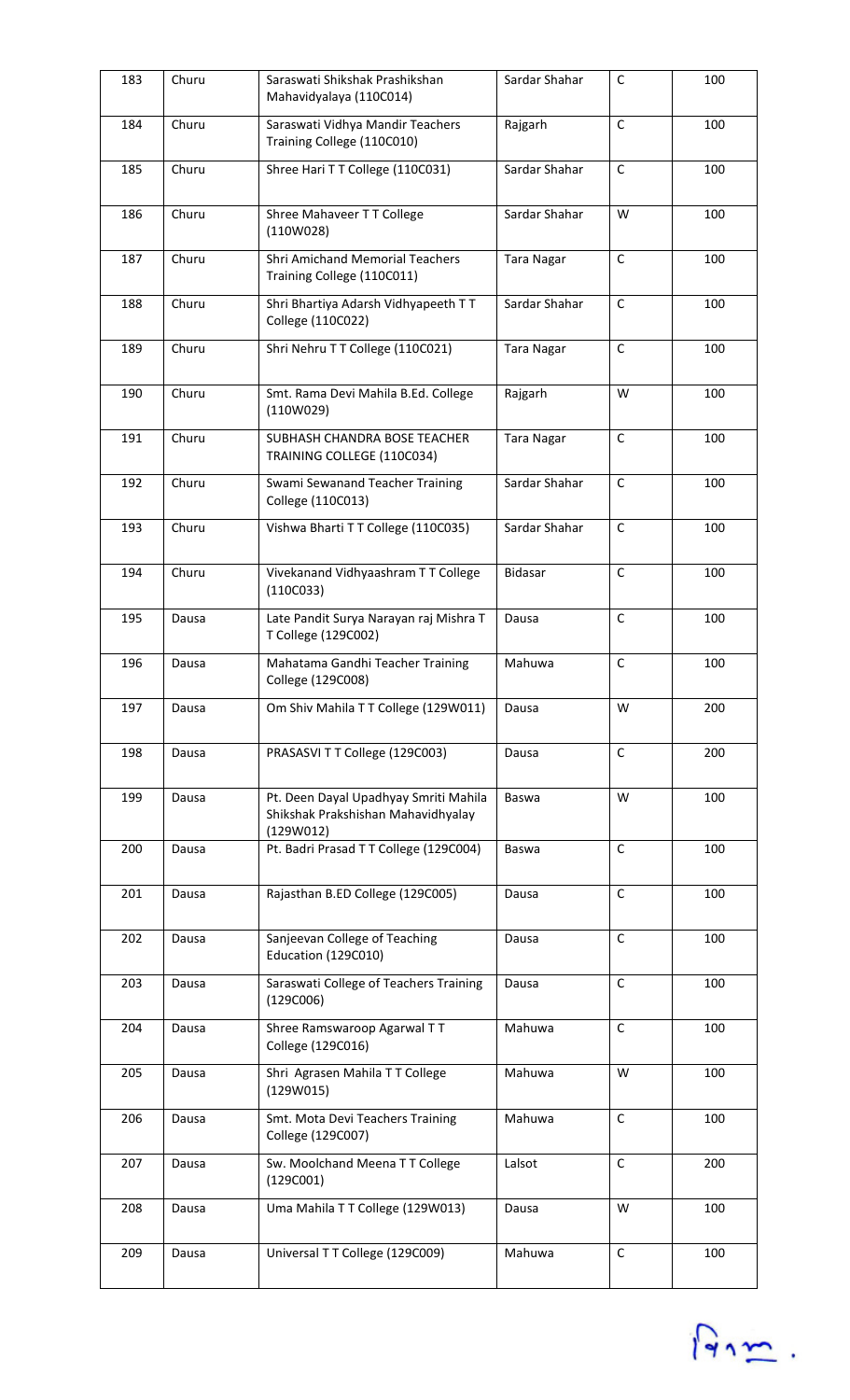| 210 | Dausa          | Vikramaditya Mahila Shikshak<br>Prakshishan Mahavidhyalay (129W014)              | Dausa         | W            | 100 |
|-----|----------------|----------------------------------------------------------------------------------|---------------|--------------|-----|
| 211 | Dholpur        | B R College of Education (127C009)                                               | Dholpur       | $\mathsf{C}$ | 100 |
| 212 | Dholpur        | Brijesh Mahila Shikshak Prakshishan<br>Mahavidhyalay (127W010)                   | Bari          | W            | 100 |
| 213 | Dholpur        | D R M College (127C012)                                                          | Dholpur       | $\mathsf{C}$ | 100 |
| 214 | Dholpur        | GANESHI LAL TIWARI T.T. COLLEGE<br>(127C013)                                     | Dholpur       | $\mathsf{C}$ | 100 |
| 215 | Dholpur        | Kamala Shikshak Prashikshan College                                              | Dholpur       | C            | 100 |
| 216 | Dholpur        | Maharana Pratap TT College<br>(127C001)                                          | Baseri        | $\mathsf{C}$ | 200 |
| 217 | Dholpur        | Prakash Shikshak Prakshishan<br>Mahavidhyalaya (127C002)                         | Dholpur       | $\mathsf C$  | 100 |
| 218 | Dholpur        | Rishi Galav T T College (127C006)                                                | Dholpur       | $\mathsf C$  | 100 |
| 219 | Dholpur        | S.N. College of Education (127C003)                                              | Dholpur       | $\mathsf{C}$ | 300 |
| 220 | Dholpur        | Shri Kanhiya Lal College of Teachers<br>Education (127C004)                      | Dholpur       | C            | 100 |
| 221 | Dholpur        | V K Tyagi T T College (127C007)                                                  | Dholpur       | $\mathsf C$  | 100 |
| 222 | Dholpur        | Vansh Higher Education Institute<br>(127C005)                                    | Dholpur       | $\mathsf C$  | 100 |
| 223 | <b>Dholpur</b> | Vardhman TT College (127C008)                                                    | Dholpur       | $\mathsf C$  | 100 |
| 224 | Dholpur        | Vivekanand Mahila Sikshak<br>Prashikshan Mahavidhyalay (127W011)                 | Dholpur       | W            | 100 |
| 225 | Dungarpur      | Mahant Shree Raghunandan Das<br>Shikshak Prakshishan Mahavidhyalaya<br>(111C001) | Dungarpur     | $\mathsf C$  | 120 |
| 226 | Dungarpur      | M.B. Mahila TT College (111W002)                                                 | Dungarpur     | W            | 100 |
| 227 | Hanumangarh    | Arya College of Education (131C001)                                              | <b>Bhadra</b> | $\mathsf{C}$ | 100 |
| 228 | Hanumangarh    | B R Choudhary T T College (131C027)                                              | Pilibanga     | $\mathsf C$  | 100 |
| 229 | Hanumangarh    | Baby Happy Modern Shikshak<br>Prashikshan Mahavidyalaya (131W022)                | Hanumangarh   | W            | 100 |
| 230 | Hanumangarh    | Bal GangadharTilak Shiksha Sansthan<br>(131W028)                                 | <b>Bhadra</b> | W            | 100 |
| 231 | Hanumangarh    | Choudhary Mani Ram College of B Ed<br>(131W014)                                  | Hanumangarh   | W            | 100 |
| 232 | Hanumangarh    | Choudhary P R Teachers Training<br>College (131C002)                             | Rawatsar      | $\mathsf{C}$ | 100 |
| 233 | Hanumangarh    | Choudhary Parma Ram Godara TT<br>College (131W015)                               | <b>Bhadra</b> | W            | 200 |
| 234 | Hanumangarh    | Choudhary TT College (131C003)                                                   | Rawatsar      | $\mathsf C$  | 100 |
| 235 | Hanumangarh    | D.R. Mahila Shikshak Prakshishan<br>Mahavidhyalay (131W016)                      | Sangaria      | W            | 100 |
| 236 | Hanumangarh    | G V College of Eduation (CTE)<br>(131C004)                                       | Sangaria      | $\mathsf C$  | 180 |

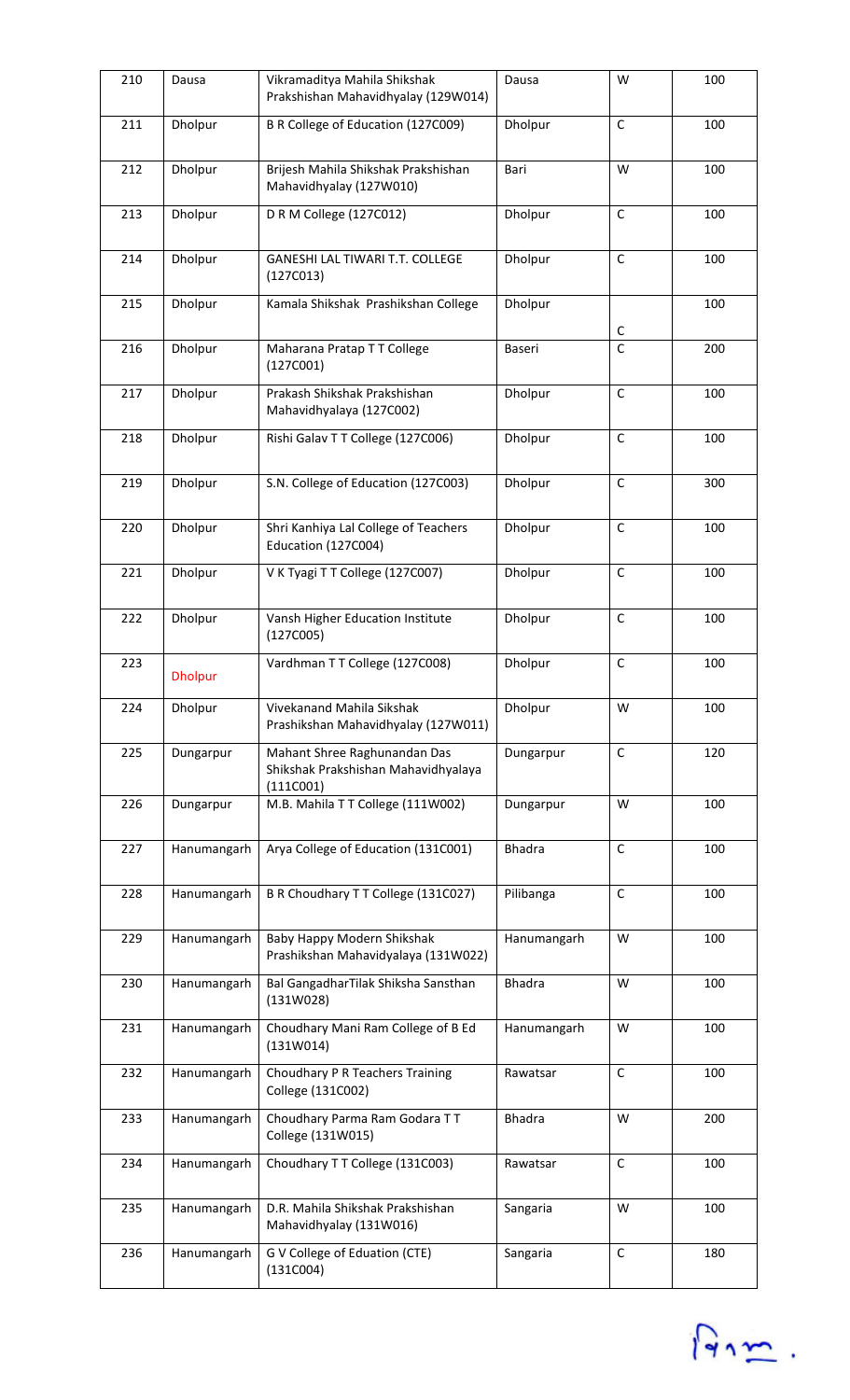| 237 | Hanumangarh | Geeta Jyoti TT College (131C012)                                                 | Pilibanga     | C            | 100 |
|-----|-------------|----------------------------------------------------------------------------------|---------------|--------------|-----|
| 238 | Hanumangarh | Indira Gandhi Memorial B Ed College<br>(131W025)                                 | Pilibanga     | W            | 100 |
| 239 | Hanumangarh | Indra Priyadarshini TT College<br>(131C013)                                      | Rawatsar      | $\mathsf C$  | 100 |
| 240 | Hanumangarh | Karuna TT Mahila College (131W017)                                               | Hanumangarh   | W            | 200 |
| 241 | Hanumangarh | M D B Ed College (131C009)                                                       | Rawatsar      | $\mathsf C$  | 100 |
| 242 | Hanumangarh | M S D College of Education (131W029)                                             | Hanumangarh   | $\mathsf{C}$ | 100 |
| 243 | Hanumangarh | M.R.S. SHRI KRISHNA PRANAMI<br>MAHILA SHIKSHAK PRASHIKSHAN<br><b>COLLEGE</b>     | <b>Bhadra</b> | W            | 100 |
| 244 | Hanumangarh | Manav Mangal Womens College of<br>Education (131W018)                            | Sangaria      | W            | 100 |
| 245 | Hanumangarh | Mohanlal Sahewal Smriti Institution<br>(131C010)                                 | Nohar         | $\mathsf C$  | 100 |
| 246 | Hanumangarh | Sanskar International Mahila TT<br>College (131W019)                             | Hanumangarh   | W            | 200 |
| 247 | Hanumangarh | Sanskar T T College (131C023)                                                    | Nohar         | $\mathsf{C}$ | 100 |
| 248 | Hanumangarh | Saraswati Mahila TT College<br>(131W011)                                         | Hanumangarh   | W            | 100 |
| 249 | Hanumangarh | Sardar Vallabh Bhai Patel Shikshak<br>Prakshishan Mahavidhyalay (131C005)        | <b>Bhadra</b> | $\mathsf{C}$ | 200 |
| 250 | Hanumangarh | Shri Baba Mast Nath Institute of<br>Educational Training & Research<br>(131C006) | Hanumangarh   | $\mathsf C$  | 100 |
| 251 | Hanumangarh | Shri Guru Jhambeshwar Adrash B Ed<br>College (131C026)                           | Rawatsar      | C            | 100 |
| 252 | Hanumangarh | Shri Guru Nanak Khalsa<br>T.T.College(131W020)                                   | Hanumangarh   | W            | 100 |
| 253 | Hanumangarh | Shri Shyam Shikshak Prashikshan<br>Sansthan (131C030)                            | <b>Bhadra</b> | $\mathsf C$  | 100 |
| 254 | Hanumangarh | Shri Shyam TT College (131C007)                                                  | <b>Bhadra</b> | $\mathsf C$  | 200 |
| 255 | Hanumangarh | Swami Vivekanand Shikshak<br>Prakshishan Mahavidhyalay (131C008)                 | Hanumangarh   | $\mathsf C$  | 100 |
| 256 | Hanumangarh | Times Mahila Shiksha Mahavidhyala<br>(131W021)                                   | Hanumangarh   | W            | 100 |
| 257 | Hanumangarh | Vivekanand TT College (131C024)                                                  | <b>Bhadra</b> | $\mathsf{C}$ | 100 |
| 258 | Jaipur      | A N B Ed College (112C125)                                                       | Chomu         | $\mathsf{C}$ | 100 |
| 259 | Jaipur      | A.P.S. Shikshak Prashikshan<br>Mahavidhyalaya                                    | Jaipur        | C            | 100 |
| 260 | Jaipur      | Acharya Chanakya Shiksha Pratishthan<br>(112C001)                                | Kotputli      | $\mathsf C$  | 200 |
| 261 | Jaipur      | Adrash B Ed College (112C128)                                                    | Jamwa Ramgarh | C            | 100 |
| 262 | Jaipur      | Adrash Balshala Mahila TT Kendra<br>(112W065)                                    | Jaipur        | W            | 100 |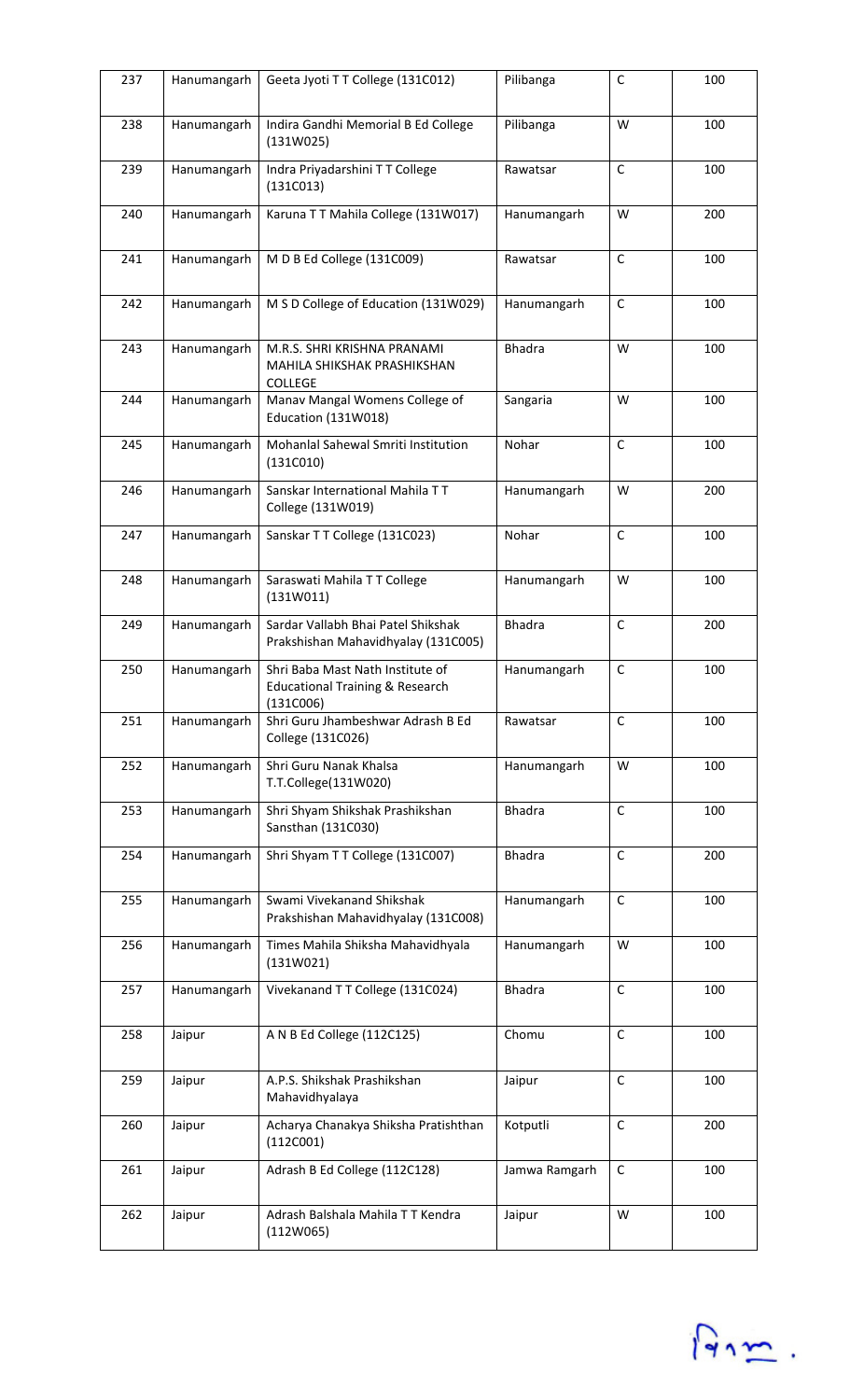| 263 | Jaipur | Agarwal T T College (112C002)                                        | Jaipur               | $\mathsf C$  | 100 |
|-----|--------|----------------------------------------------------------------------|----------------------|--------------|-----|
| 264 | Jaipur | Ahinsa TT College (112C059)                                          | Ambher               | $\mathsf{C}$ | 100 |
| 265 | Jaipur | Akashdeep T T Girls College (112W066)                                | Jaipur               | W            | 100 |
| 266 | Jaipur | Alankar Mahila B.Ed College<br>(112W067)                             | Jaipur               | W            | 200 |
| 267 | Jaipur | Anuradha Mahila TT College<br>(112W068)                              | Sanganer             | W            | 200 |
| 268 | Jaipur | Arya Mahila TT College (112W069)                                     | Kotputli             | W            | 100 |
| 269 | Jaipur | Astha College of Education (112C057)                                 | Kotputli             | $\mathsf{C}$ | 100 |
| 270 | Jaipur | Atma Ram TT College (112C003)                                        | Bassi                | $\mathsf{C}$ | 100 |
| 271 | Jaipur | <b>B D Memorial Kalyan Sansthan</b><br>(112C120)                     | Jaipur               | $\mathsf C$  | 100 |
| 272 | Jaipur | B R Memorial T T College (112W070)                                   | Jaipur               | W            | 100 |
| 273 | Jaipur | Baba Bhagwandas Govt. College,<br>(B.Ed.Faculty) Village Chimanpura, | Shahpura             | $\mathsf C$  | 100 |
| 274 | Jaipur | Baba Narayn Das TT College (112C131)                                 | Viratnagar           | $\mathsf C$  | 100 |
| 275 | Jaipur | Bagru TT College (112C004)                                           | Sanganer             | $\mathsf C$  | 100 |
| 276 | Jaipur | Bharti Vidhypeeth TT College<br>(112C005)                            | Phagi                | $\mathsf C$  | 100 |
| 277 | Jaipur | Biff & Bright TT College (112W071)                                   | Dudu                 | W            | 100 |
| 278 | Jaipur | Biyani Girls B Ed College (B-1)<br>(112W072)                         | Jaipur               | W            | 300 |
| 279 | Jaipur | Bright Future T.T. College (112C132)                                 | Jaipur               | $\mathsf C$  | 100 |
| 280 | Jaipur | Bright Moon TT College (112C006)                                     | Chomu                | $\mathsf C$  | 200 |
| 281 | Jaipur | Cambridge Court College of Education<br>(112W073)                    | Sanganer             | W            | 200 |
| 282 | Jaipur | CHHATRAPATI SHIVAJI B.ED. COLLEGE<br>(112C064)                       | Chomu                | $\mathsf C$  | 100 |
| 283 | Jaipur | Choudhary TT College (112C121)                                       | Kotputli             | $\mathsf C$  | 100 |
| 284 | Jaipur | D C S T T Mahila College (112W074)                                   | Sanganer             | W            | 100 |
| 285 | Jaipur | Deep International College of<br>Education (112W054)                 | Jaipur               | W            | 100 |
| 286 | Jaipur | Deep Shikha TT College (112C047)                                     | Sanganer             | $\mathsf C$  | 100 |
| 287 | Jaipur | Dev B.ED Girls College (112W130)                                     | sanganer             | W            | 100 |
| 288 | Jaipur | Dr Radha Krishna TT College (112C133)                                | Kishangarh<br>Renwal | $\mathsf{C}$ | 100 |
| 289 | Jaipur | EASWARAMMA SHIKSHAK<br>PRASHIKSHAN MAHILA<br>MAHAVIDYALAYA(112W075)  | Jaipur               | W            | 100 |

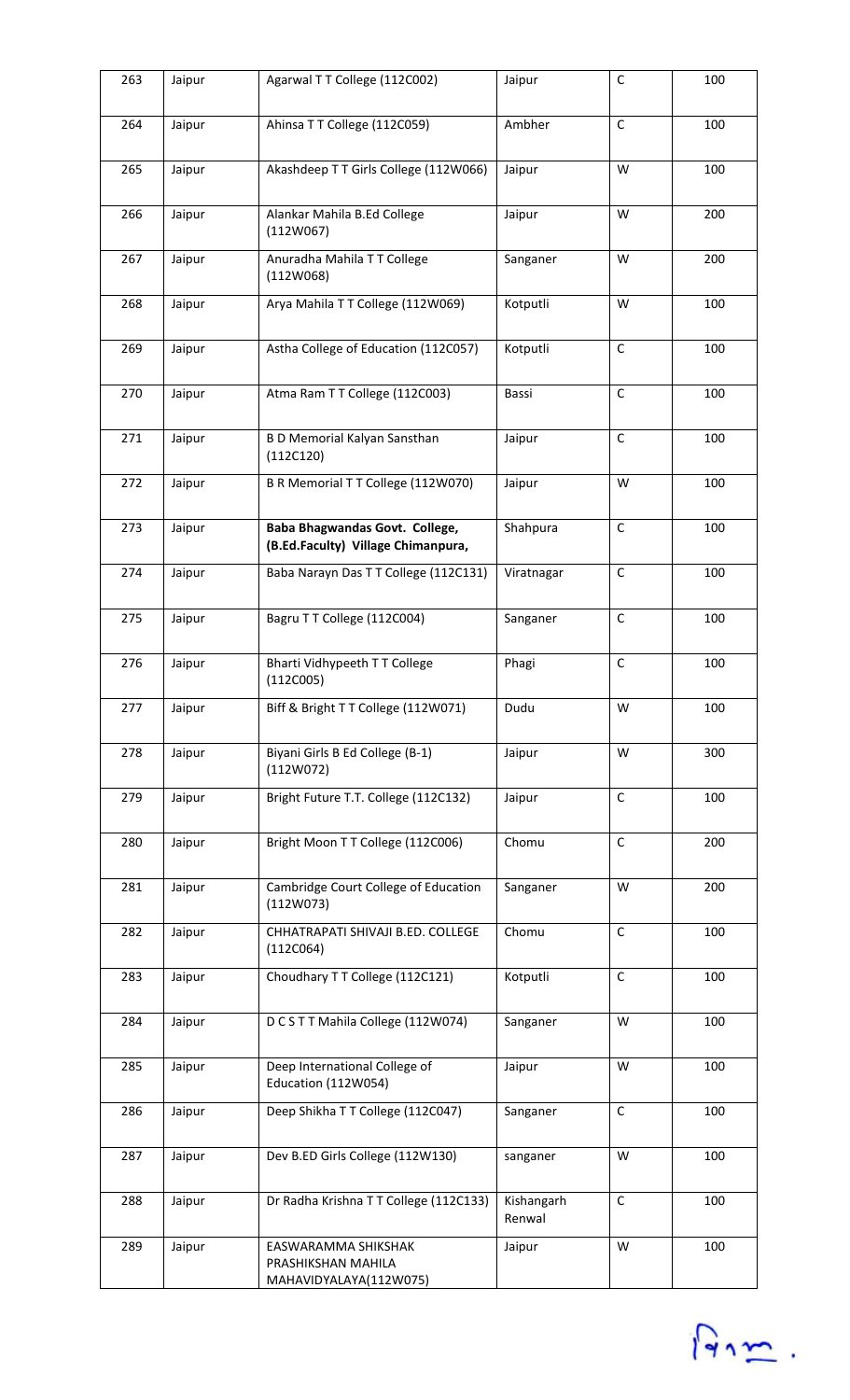| 290 | Jaipur | <b>Ganpati Teachers Training College</b><br>(112W076)            | Chomu         | W            | 100 |
|-----|--------|------------------------------------------------------------------|---------------|--------------|-----|
| 291 | Jaipur | Gaurav College of Edcuation (112C129)                            | Chomu         | $\mathsf{C}$ | 100 |
| 292 | Jaipur | Geeta Bajaj Mahila TT College<br>(112W077)                       | Jaipur        | W            | 120 |
| 293 | Jaipur | Gendi Devi Shikshan Sansthan<br>(112C007)                        | Jamwa Ramgarh | $\mathsf C$  | 100 |
| 294 | Jaipur | Gyan Vihar School of Education<br>(112C139)                      | Sanganer      | $\mathsf C$  | 100 |
| 295 | Jaipur | Hans College of Education (112C008)                              | Kotputli      | $\mathsf C$  | 200 |
| 296 | Jaipur | I.G.M. T T College (112W078)                                     | sangaer       | W            | 100 |
| 297 | Jaipur | ICG Institute of Educational Research<br>& Development (112W079) | sangaer       | W            | 100 |
| 298 | Jaipur | India Overseas College For Educuation<br>(112W126)               | Sanganer      | W            | 100 |
| 299 | Jaipur | Indian Angels Mahila T T College<br>(112W080)                    | Sanganer      | W            | 100 |
| 300 | Jaipur | Jagrati TT College (112C009)                                     | Jaipur        | $\mathsf C$  | 100 |
| 301 | Jaipur | Jasoda Devi TT College (112C010)                                 | Sanganer      | $\mathsf C$  | 100 |
| 302 | Jaipur | K M D Memorial College of Edcuation<br>(112W081)                 | Sanganer      | W            | 200 |
| 303 | Jaipur | Khoj TT College (112C058)                                        | Sanganer      | $\mathsf C$  | 100 |
| 304 | Jaipur | L.B.S. B.Ed. College, Airport Circle,<br>Sanganer, Jaipur        | Sanganer      | C            | 100 |
| 305 | Jaipur | Lal Bahudar Shastri Mahila TT Colleg<br>(112W082)                | Jaipur        | W            | 120 |
| 306 | Jaipur | Late Kumari Laxmi Badhala Mahila<br>B.Ed. College (112W083)      | Chomu         | W            | 100 |
| 307 | Jaipur | Laxmi Bai Teacher Training College<br>(112W084)                  | Jamwa Ramgarh | W            | 100 |
| 308 | Jaipur | Lokesh T T College (112C123)                                     | Jaipur        | $\mathsf{C}$ | 100 |
| 309 | Jaipur | LOKMANYA TILAK T.T. COLLEGE<br>(112C011)                         | Jaipur        | $\mathsf{C}$ | 100 |
| 310 | Jaipur | M K B Mahila TT College (112W085)                                | Jaipur        | W            | 100 |
| 311 | Jaipur | Maharishi Sandipani TT College<br>(112C134)                      | Kotputli      | $\mathsf{C}$ | 100 |
| 312 | Jaipur | Maharshi Dayanand B.ED. College<br>(112C012)                     | Jaipur        | $\mathsf C$  | 100 |
| 313 | Jaipur | Mahatma Gandhi College of Education<br>(112C013)                 | Sanganer      | $\mathsf C$  | 100 |
| 314 | Jaipur | Mahatma Jyoti Ba Phule TT College<br>(112W086)                   | Chomu         | W            | 100 |
| 315 | Jaipur | Mahatma Jyoti Rao Phoole Women's B<br>Ed College (112W112)       | Jaipur        | W            | 100 |
| 316 | Jaipur | Meera Girls College (112W115)                                    | Jaipur        | W            | 100 |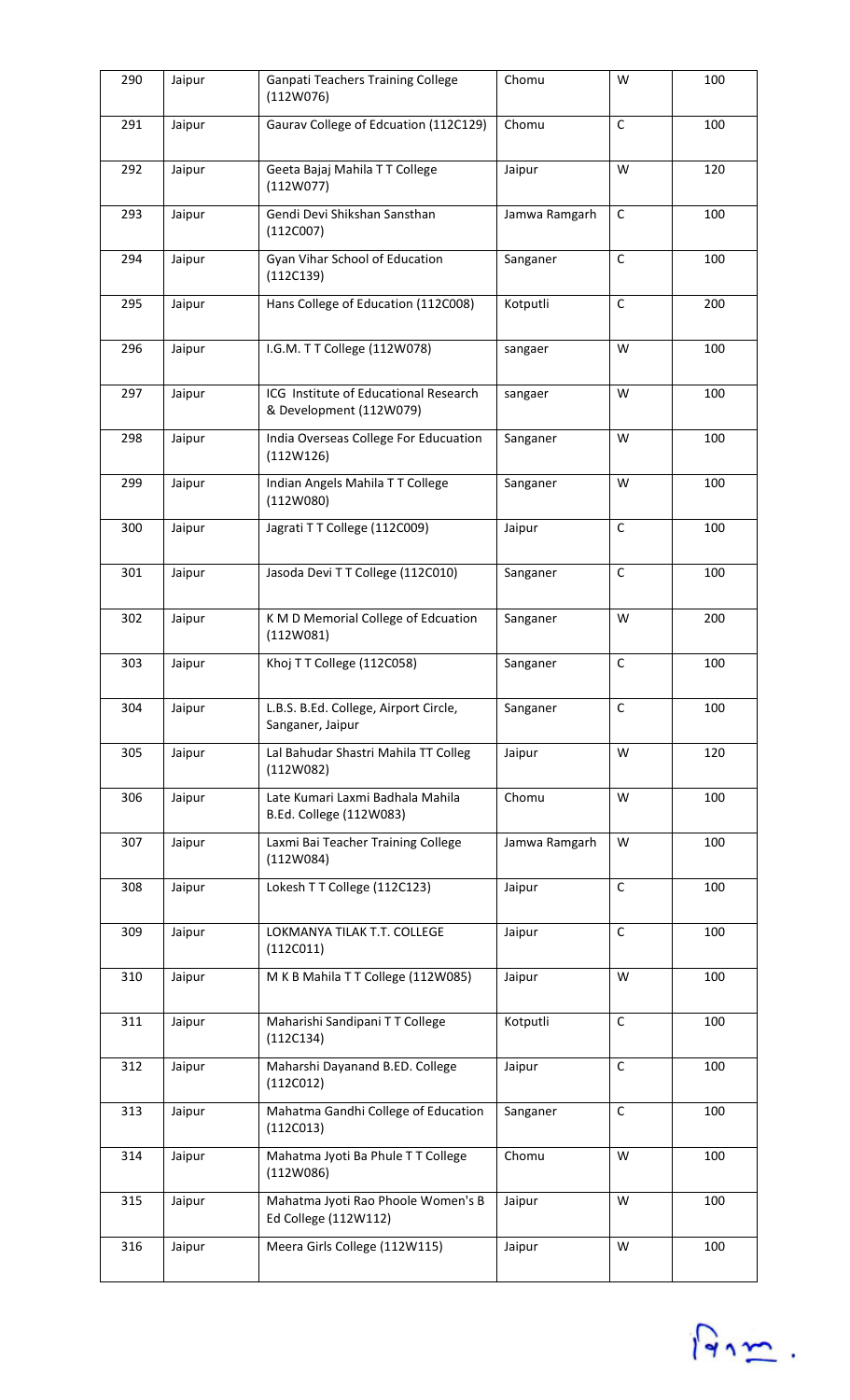| 317 | Jaipur | Meera Keshav Mahila T T College<br>(112W087)                       | Sanganer   | W                 | 100 |
|-----|--------|--------------------------------------------------------------------|------------|-------------------|-----|
| 318 | Jaipur | Mehta TT College (112C053)                                         | Ambher     | $\mathsf{C}$      | 100 |
| 319 | Jaipur | Merry Gold B Ed College (112W088)                                  | Ambher     | W                 | 100 |
| 320 | Jaipur | MJRP College of Education (112C014)                                | Jaipur     | $\mathsf{C}$      | 100 |
| 321 | Jaipur | Modern Education Society Women TT<br>College (112W089)             | sangaer    | W                 | 100 |
| 322 | Jaipur | N.I.M.T. Mahila B.Ed.College                                       | Kotputli   |                   | 100 |
| 323 | Jaipur | N.K. Shikshak Prakshishan<br>Mahavidhyalaya (112C015)              | Jaipur     | W<br>$\mathsf{C}$ | 100 |
| 324 | Jaipur | Nav Bharti Women TT College<br>(112W090)                           | sangaer    | W                 | 200 |
| 325 | Jaipur | Navodoya Mahila TT College<br>(112W116)                            | Jaipur     | W                 | 100 |
| 326 | Jaipur | Navrang Shishak Prashikshan<br>Mahavidalaya (112C016)              | Viratnagar | $\mathsf C$       | 100 |
| 327 | Jaipur | New Adarsh Mahila Sikshak<br>Prashikshan Mahavidhyalay (112W091)   | Jaipur     | W                 | 100 |
| 328 | Jaipur | Parishkar Institute of Education<br>(112C127)                      | sangaer    | $\mathsf C$       | 100 |
| 329 | Jaipur | PRATAP T.T. COLLEGE                                                | Jaipur     | $\mathsf C$       | 100 |
| 330 | Jaipur | Pratibha Mahila T T College (112W124)                              | Sanganer   | W                 | 100 |
| 331 | Jaipur | Princess B.Ed. College (112W092)                                   | Chomu      | W                 | 200 |
| 332 | Jaipur | R.L. Sahariya Govt. College Kaladera,<br>(B.Ed.Faculty)            | Chomu      | $\mathsf C$       | 100 |
| 333 | Jaipur | Raghukul College of Education<br>(112W093)                         | Chaksu     | W                 | 100 |
| 334 | Jaipur | Raj Shree Mahila TT College<br>(112W094)                           | Jaipur     | W                 | 100 |
| 335 | Jaipur | Rajasthan Shiksha Mahavidhya<br>(112C018)                          | Jaipur     | $\mathsf{C}$      | 100 |
| 336 | Jaipur | Rajasthan T T Vidhyapeeth (112C019)                                | Jaipur     | $\mathsf{C}$      | 100 |
| 337 | Jaipur | Ram Krishnan College of Education<br>(112W095)                     | Bassi      | W                 | 100 |
| 338 | Jaipur | Ramakrishna TT College (112W096)                                   | Sanganer   | $\mathsf C$       | 100 |
| 339 | Jaipur | Ravi Shikshak Prashikshan<br>Mahavidhyalaya, Village Newta, Jaipur | Sanganer   | $\mathsf C$       | 100 |
| 340 | Jaipur | Rawat Mahila B Ed College (112W097)                                | Jaipur     | W                 | 200 |
| 341 | Jaipur | Rekha TT College (112C063)                                         | Sanganer   | $\mathsf C$       | 100 |
| 342 | Jaipur | Rose T T College (112C021)                                         | Jaipur     | $\mathsf C$       | 100 |
| 343 | Jaipur | Ryan College of Education and<br>Technology Centre (112C020)       | Sanganer   | $\mathsf C$       | 100 |

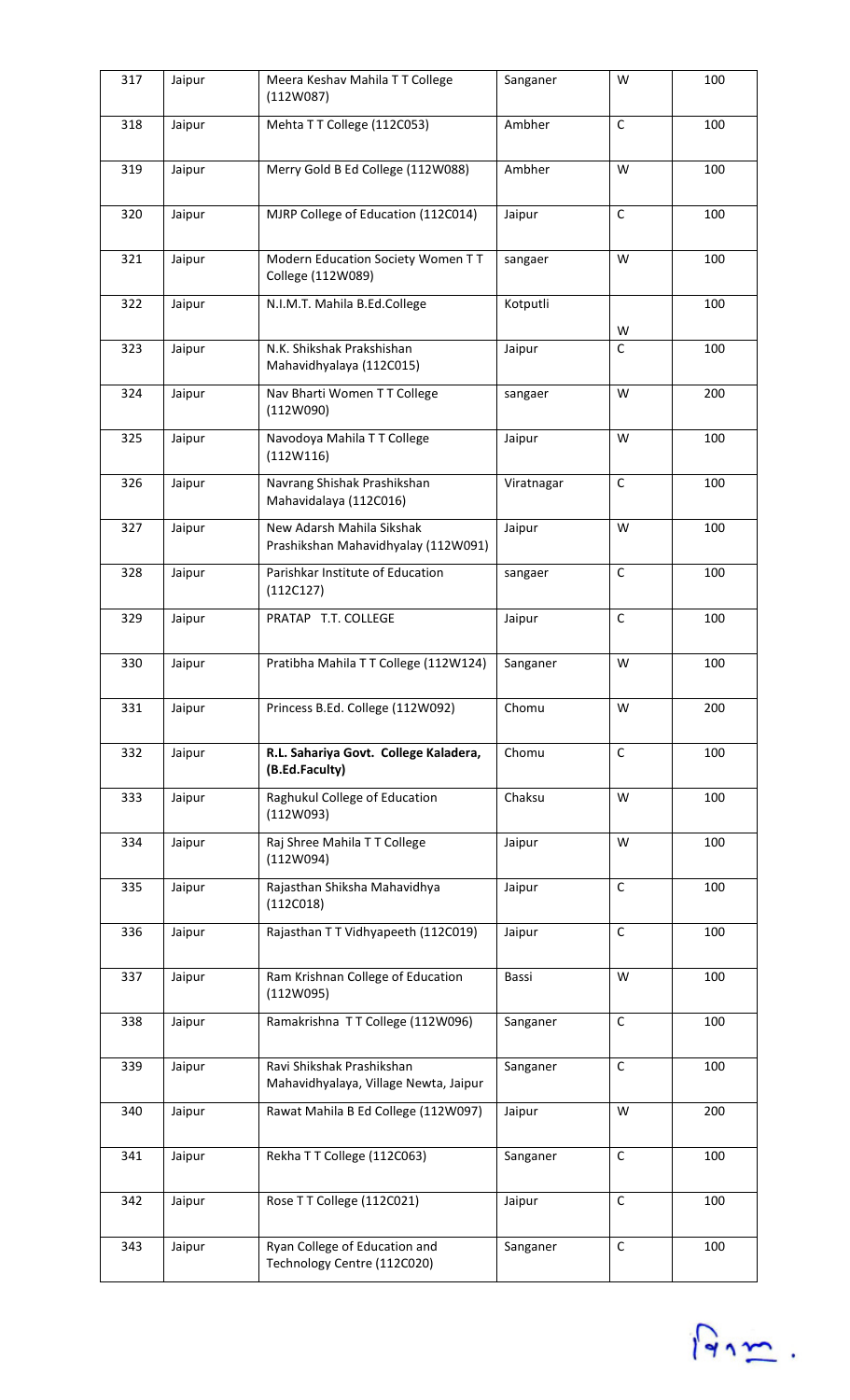| 344 | Jaipur | S S G Pareek P G College of Education<br>(112C022)                       | Jaipur               | C            | 150 |
|-----|--------|--------------------------------------------------------------------------|----------------------|--------------|-----|
| 345 | Jaipur | S S Jain Subodh Mahila T T College<br>(112W098)                          | Sanganer             | W            | 200 |
| 346 | Jaipur | S S S T T College (112C023)                                              | Jamwa Ramgarh        | $\mathsf C$  | 100 |
| 347 | Jaipur | Sadguru Institute of Professional<br>Education (112C051)                 | Sanganer             | $\mathsf{C}$ | 100 |
| 348 | Jaipur | Sahid Bagat Singh Mahila TT College<br>(112W099)                         | Jaipur               | W            | 100 |
| 349 | Jaipur | SAINT J.K.L. TEACHERS TRAINING<br><b>COLLEGE (112C148)</b>               | Sanganer             | $\mathsf C$  | 100 |
| 350 | Jaipur | Saint Joshep TT College (112C137)                                        | Sanganer             | $\mathsf{C}$ | 100 |
| 351 | Jaipur | Sand Dunes B. Ed. College (112C025)                                      | Sanganer             | $\mathsf C$  | 100 |
| 352 | Jaipur | Sanjay T. T. College (112C026)                                           | Jaipur               | $\mathsf C$  | 200 |
| 353 | Jaipur | Sanskar Bharti Mahila TT College<br>(112W100)                            | Sanganer             | W            | 100 |
| 354 | Jaipur | Sant Jogendra Teacher Training College<br>(112C049)                      | Kotputli             | $\mathsf C$  | 100 |
| 355 | Jaipur | Sant Kabeer T T College (112C062)                                        | Dudu                 | $\mathsf C$  | 100 |
| 356 | Jaipur | Mahaveer B Ed College (112C027)                                          | Sanganer             | $\mathsf C$  | 100 |
| 357 | Jaipur | Sarbati Devi Women TT College<br>(112W138)                               | Kotputli             | W            | 100 |
| 358 | Jaipur | Savitri Bai Phule Shikshak Prashikshan<br>Mahila Mahavidyalaya (112W101) | Ambher               | W            | 100 |
| 359 | Jaipur | Seva SikshaK T T College (112C028)                                       | Viratnagar           | $\mathsf C$  | 100 |
| 360 | Jaipur | Shankara Institute of B.Ed. (112C030)                                    | Ambher               | $\mathsf C$  | 200 |
| 361 | Jaipur | Sharda T.T. college (112C135)                                            | Chomu                | $\mathsf{C}$ | 100 |
| 362 | Jaipur | Shiv Saraswati Mahila TT Colege<br>(112W114)                             | Kotputli             | W            | 100 |
| 363 | Jaipur | Shree B L Memorial T T College<br>(112C031)                              | Jamwa Ramgarh        | $\mathsf{C}$ | 100 |
| 364 | Jaipur | Shree Sharma Shikshak TT College<br>(112C032)                            | Sanganer             | $\mathsf C$  | 100 |
| 365 | Jaipur | Shree Sirdi Sai Baba Mahila TT College<br>(112W102)                      | Kishangarh<br>Renwal | W            | 200 |
| 366 | Jaipur | Shri Agrasen PG Education College<br>(112C033)                           | Jaipur               | $\mathsf{C}$ | 300 |
| 367 | Jaipur | Shri Bharti TT College (112W103)                                         | Ambher               | W            | 100 |
| 368 | Jaipur | Shri Bhawani Niketan TT College<br>(112W104)                             | Jaipur               | W            | 200 |
| 369 | Jaipur | Shri Kalyan TT College (112C119)                                         | Phagi                | $\mathsf{C}$ | 100 |
| 370 | Jaipur | Shri Kalyan Teachers Training College<br>(112C034)                       | Jaipur               | $\mathsf C$  | 100 |

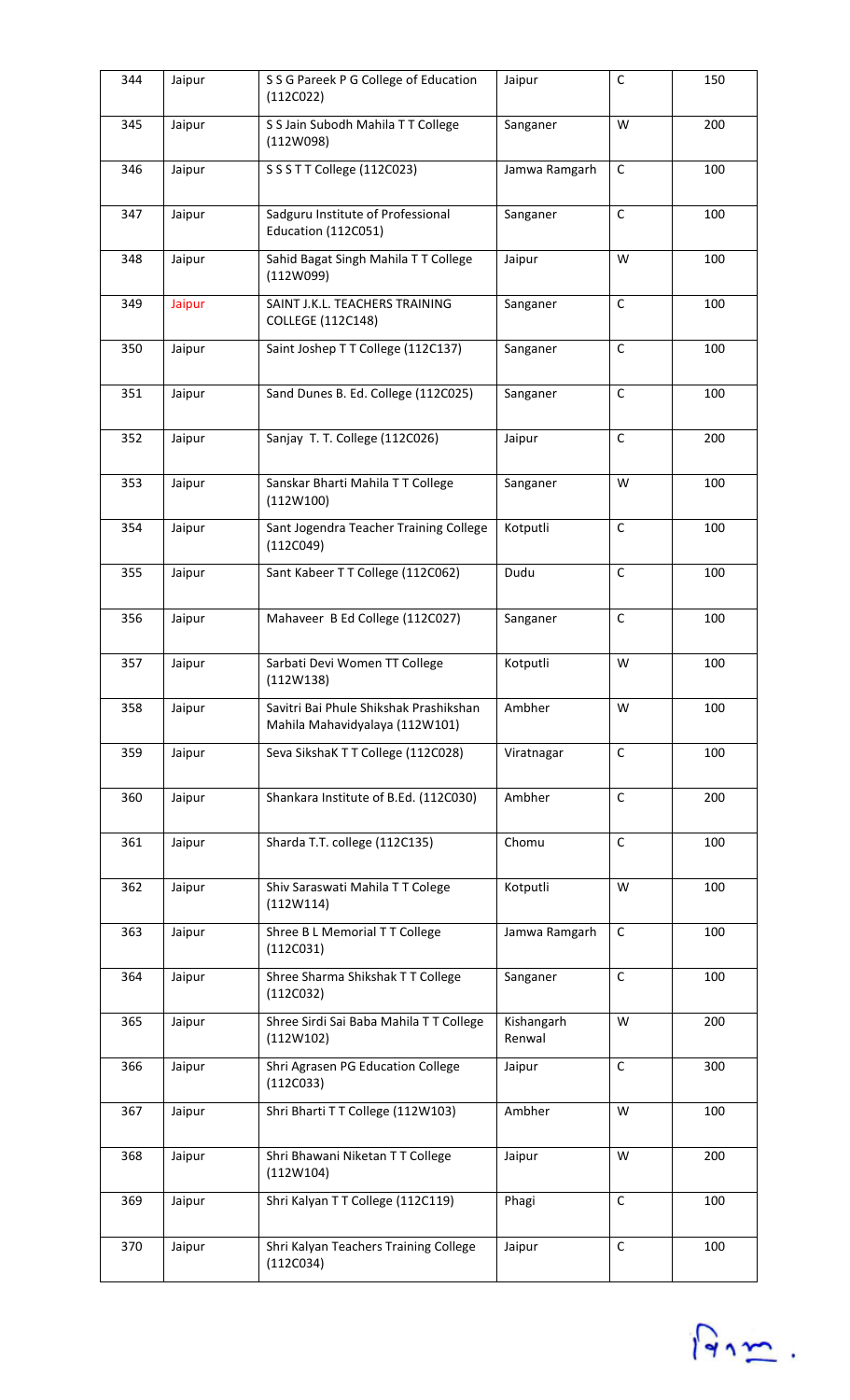| 371 | Jaipur | Shri Krishna TT College (112C029)                                  | Kotputli             | $\mathsf C$  | 100 |
|-----|--------|--------------------------------------------------------------------|----------------------|--------------|-----|
| 372 | Jaipur | Shri Mahaveer Sikshak Prashikshan<br>Mahavidhyalay (112C035)       | Kishangarh<br>Renwal | $\mathsf C$  | 100 |
| 373 | Jaipur | Shri Narayan Singh TT College<br>(112C060)                         | Chomu                | $\mathsf C$  | 100 |
| 374 | Jaipur | Shri Sanskar TT College (112C036)                                  | Bassi                | $\mathsf{C}$ | 100 |
| 375 | Jaipur | Shyam TT College (112C052)                                         | Kotputli             | $\mathsf C$  | 100 |
| 376 | Jaipur | Siddharth Collge of Education<br>(112C037)                         | Sanganer             | $\mathsf C$  | 100 |
| 377 | Jaipur | Siddharth Shiksha Sansthan (112C038)                               | Kotkhawda            | $\mathsf C$  | 100 |
| 378 | Jaipur | Siddhi Vinayak TT College (112C039)                                | Ambher               | $\mathsf{C}$ | 100 |
| 379 | Jaipur | Smt Anar Devi T T College (112C056)                                | Kotputli             | $\mathsf C$  | 100 |
| 380 | Jaipur | Smt Kamla Devi TT Colleg (112W105)                                 | Phulera              | W            | 100 |
| 381 | Jaipur | Sneh TT College (112W106)                                          | Sanganer             | W            | 200 |
| 382 | Jaipur | Sri Balaji T T College (112W107)                                   | Ambher               | W            | 100 |
| 383 | Jaipur | Sri Krishna Sansthan T T College<br>(112W108)                      | Chomu                | W            | 100 |
| 384 | Jaipur | St. Wilfred's TT College (112C040)                                 | Sanganer             | $\mathsf C$  | 200 |
| 385 | Jaipur | St. Xavier T T College (112C041)                                   | Phagi                | $\mathsf{C}$ | 100 |
| 386 | Jaipur | <b>Super King Teachers Training College</b><br>(112C042)           | Sanganer             | $\mathsf C$  | 100 |
| 387 | Jaipur | Supreme Bal Bharti Shikshan<br>Prakshishan Mahavidhyalay (112C043) | Phulera              | $\mathsf C$  | 100 |
| 388 | Jaipur | SWAMI VIVEKANAND TEACHER<br>TRAINING COLLEGE (112C149)             | Bassi                | $\mathsf C$  | 100 |
| 389 | Jaipur | Swroop College of Education<br>(112C061)                           | Chaksu               | $\mathsf C$  | 100 |
| 390 | Jaipur | Tagore B Ed College (112W122)                                      | Sanganer             | W            | 100 |
| 391 | Jaipur | <b>Tagore Teachers Training College</b><br>(112C044)               | Kotputli             | $\mathsf C$  | 100 |
| 392 | Jaipur | Taj Memorial TT College (112C055)                                  | Kotputli             | $\mathsf C$  | 100 |
| 393 | Jaipur | <b>Tilak Teachers Training College</b><br>(112W109)                | Sanganer             | W            | 200 |
| 394 | Jaipur | Triveni Shikshak Prashikshan<br>Mahavidhyalay (112C045)            | Shahpura             | $\mathsf C$  | 100 |
| 395 | Jaipur | Ujas College of Education (112C050)                                | Sanganer             | $\mathsf{C}$ | 100 |
| 396 | Jaipur | UNIVERSE TEACHERS TRAINING<br>COLLEGE (112C146)                    | Sanganer             | $\mathsf C$  | 100 |
| 397 | Jaipur | Vasundhra Mahila TT College<br>(112W110)                           | Ambher               | W            | 100 |

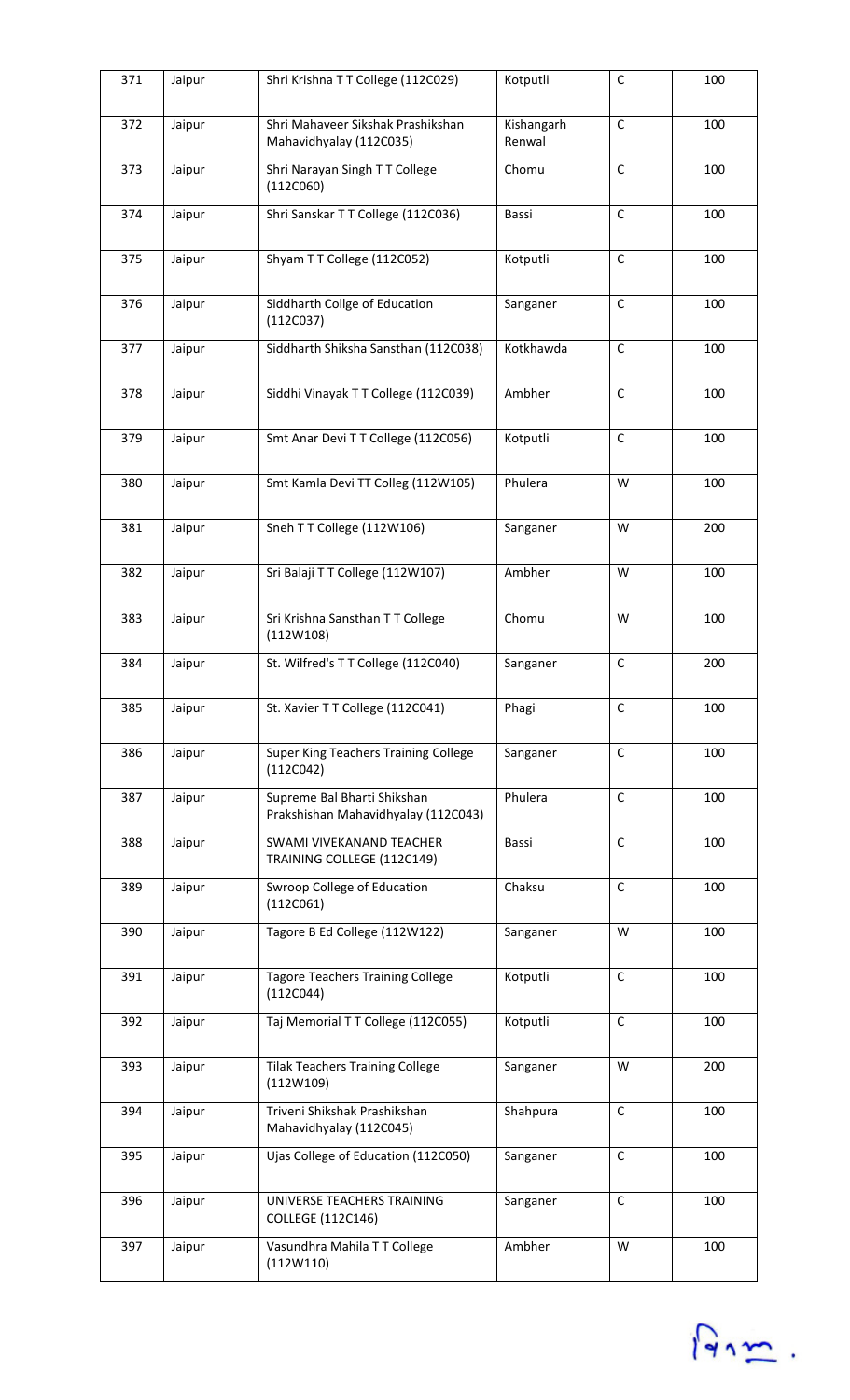| 398 | Jaipur    | Vidhyagram Shikshak Prashikshan<br>Mahavidhalaya (112W113)           | Chomu          | W            | 100 |
|-----|-----------|----------------------------------------------------------------------|----------------|--------------|-----|
| 399 | Jaipur    | Vidyasthali Mahila TT College<br>(112W111)                           | sangaer        | W            | 200 |
| 400 | Jaipur    | Vinayak T.T. College (112C136)                                       | Chomu          | $\mathsf C$  | 100 |
| 401 | Jaipur    | Vivek TT College (112C048)                                           | Jaipur         | $\mathsf{C}$ | 100 |
| 402 | Jaipur    | Poddar Management Training<br>Institute,                             | Chaksu         | C            | 100 |
| 403 | Jaipur    | Swami Ganga Das Shikshak Prashikshan<br>Mahavidhyalaya               | Virat Nagar    |              | 100 |
| 404 | Jaisalmer | Ma Durga Shikshan Sansthan Mahila T<br>T College (113W003)           | Jaisalmer      | C<br>W       | 100 |
| 405 | Jaisalmer | Pokran TT College (113C002)                                          | Pokaran        | $\mathsf{C}$ | 100 |
| 406 | Jaisalmer | Ramdev T T College (113C001)                                         | Jaisalmer      | $\mathsf C$  | 100 |
| 407 | Jalore    | Lord Shiva Girls Teachers Training<br>College (114W004)              | <b>Bhinmal</b> | W            | 100 |
| 408 | Jalore    | Munni Shri Kamal Vijay Ji M Sa TT<br>College (114C007)               | <b>Bhinmal</b> | $\mathsf{C}$ | 100 |
| 409 | Jalore    | Shree BhagwanMahaveer B Ed College<br>(114C006)                      | Sanchore       | $\mathsf C$  | 100 |
| 410 | Jalore    | Shri Shanti Nath Vidhya Bharti TT<br>College (114C001)               | Jalore         | $\mathsf{C}$ | 100 |
| 411 | Jalore    | Sundha Mata Mahila TT College<br>(114W005)                           | <b>Bhinmal</b> | W            | 100 |
| 412 | Jalore    | UK Singh Dewal Memorial Teacher<br>Training Sansthan (114C002)       | <b>Bhinmal</b> | $\mathsf{C}$ | 100 |
| 413 | Jhalawar  | Darshan T T College (116C009)                                        | Jhalarapatan   | $\mathsf C$  | 100 |
| 414 | Jhalawar  | Dr Jakir Hussain M M Shikshak<br>Prakshishan Mahavidhyalay (116C001) | Jhalarapatan   | $\mathsf C$  | 100 |
| 415 | Jhalawar  | <b>Great India Teachers Training College</b><br>(116C002)            | Khanpur        | $\mathsf C$  | 200 |
| 416 | Jhalawar  | Millenium Shikshak Prashikshan<br>Mahavidhalaya (116C005)            | Aklera         | C            | 100 |
| 417 | Jhalawar  | Sigma Mahila B Ed College (116W006)                                  | Jhalarapatan   | W            | 100 |
| 418 | Jhalawar  | Swami Vivekanand Shishak TT College<br>(116C003)                     | Pachpahar      | $\mathsf C$  | 100 |
| 419 | Jhalawar  | Tagore B Ed College (116C008)                                        | Aklera         | $\mathsf C$  | 100 |
| 420 | Jhalawar  | Vardhaman Shikshak Mahavidalaya<br>(116C004)                         | Pidawa         | $\mathsf{C}$ | 100 |
| 421 | Jhalawar  | Vijayaraje Mahila TT College<br>(116W007)                            | Aklera         | W            | 100 |
| 422 | Jhunjhunu | J.M. B.Ed. College, Buhana, Jhunjhunu                                | <b>Bhuhana</b> | $\mathsf C$  | 100 |
| 423 | Jhunjhunu | Ambika Teachers Training College<br>(115C054)                        | Malsisar       | $\mathsf{C}$ | 100 |
| 424 | Jhunjhunu | Amman Teachers Training College<br>(115C001)                         | Udaipurwati    | $\mathsf C$  | 100 |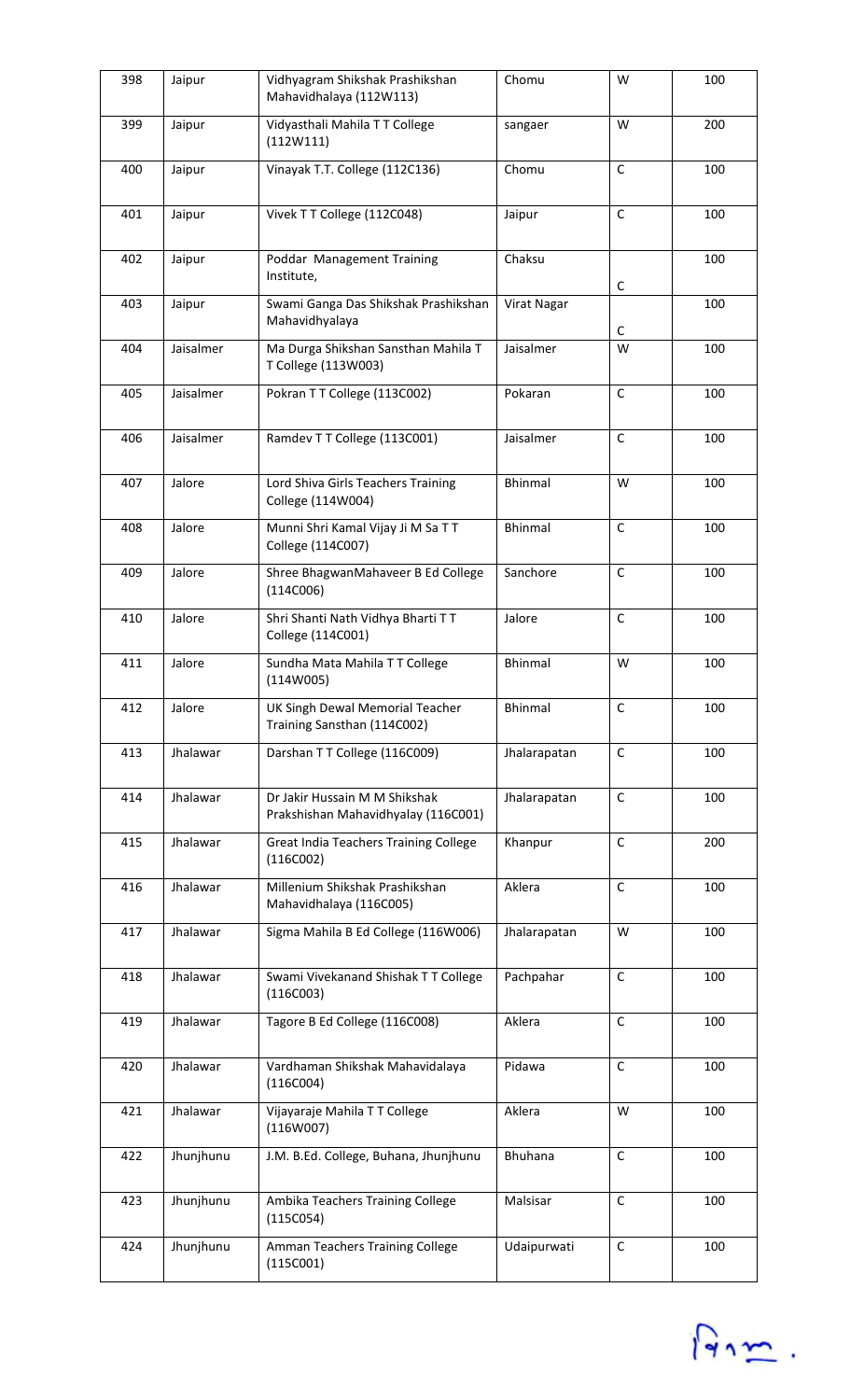| 425 | Jhunjhunu | Baba Ganganath T.T. college (115C050)                                             | Nawalgarh      | C            | 100 |
|-----|-----------|-----------------------------------------------------------------------------------|----------------|--------------|-----|
| 426 | Jhunjhunu | Balajee TT College (115C002)                                                      | Udaipurwati    | $\mathsf{C}$ | 100 |
| 427 | Jhunjhunu | Bhanwar Kanwar Sugan Singh Shiksha<br>Mahavidhyalaya (115C055)                    | Udaipurwati    | $\mathsf C$  | 100 |
| 428 | Jhunjhunu | Bhom Singh Mahila Shikshak<br>Prashikshan College                                 | Nawalgarh      | W            | 100 |
| 429 | Jhunjhunu | Bhom Singh Teacher Training College,<br>Ghodiwala Kalan, Nawalgarh,<br>Mukandgarh | Nawalgarh      | C            | 100 |
| 430 | Jhunjhunu | Career T T College (115C003)                                                      | Jhunjhunu      | $\mathsf C$  | 100 |
| 431 | Jhunjhunu | <b>Dhatarwal Teachers Training College</b><br>(115C056)                           | Chirawa        | $\mathsf C$  | 100 |
| 432 | Jhunjhunu | Gangadhar Teachers Training College<br>(115C057)                                  | Chirawa        | $\mathsf C$  | 100 |
| 433 | Jhunjhunu | Gopi Krishan Piramal TT College<br>(115C004)                                      | Jhunjhunu      | $\mathsf C$  | 120 |
| 434 | Jhunjhunu | Indian Girls College of Education<br>(115W043)                                    | Jhunjhunu      | W            | 200 |
| 435 | Jhunjhunu | Indra Gandhi Bal Niketan TT College<br>(115W032)                                  | Chirawa        | W            | 170 |
| 436 | Jhunjhunu | Jiwani B Ed College (115C005)                                                     | Chirawa        | $\mathsf{C}$ | 100 |
| 437 | Jhunjhunu | Kanoria B.Ed. College (115C006)                                                   | Nawalgarh      | $\mathsf{C}$ | 100 |
| 438 | Jhunjhunu | Kanoria Girls B.Ed. College, (115W049)                                            | Nawalgarh      | W            | 100 |
| 439 | Jhunjhunu | Maa Bharti TT College (115C026)                                                   | Nawalgarh      | $\mathsf C$  | 100 |
| 440 | Jhunjhunu | Manu Oxford TT College (115C030)                                                  | Nawalgarh      | C            | 100 |
| 441 | Jhunjhunu | Mata Keshri Devi TT College (115C007)                                             | Khetri         | C            | 200 |
| 442 | Jhunjhunu | Modern TT College (115W048)                                                       | Nawalgarh      | W            | 100 |
| 443 | Jhunjhunu | Mrs Helena Kaushik Womens<br>Education College (115W033)                          | Malsisar       | W            | 100 |
| 444 | Jhunjhunu | Naresh T T College (115C028)                                                      | <b>Bhuhana</b> | C            | 100 |
| 445 | Jhunjhunu | Neelkanth Teachers Training College<br>(115C058)                                  | Jhunjhunu      | $\mathsf C$  | 100 |
| 446 | Jhunjhunu | New Indian TT College (115C046)                                                   | Jhunjhunu      | C            | 100 |
| 447 | Jhunjhunu | New Rajasthan TT College (115C029)                                                | Malsisar       | $\mathsf C$  | 100 |
| 448 | Jhunjhunu | New Rajasthan Women TT College<br>(115W034)                                       | Jhunjhunu      | W            | 100 |
| 449 | Jhunjhunu | Norang Ram Dayanand Dhukia TT<br>College (115C008)                                | Jhunjhunu      | $\mathsf{C}$ | 100 |
| 450 | Jhunjhunu | Prof. S.Karan Mahila Shikshak<br>Prashikshan College,                             | Nawalgarh      | W            | 100 |
| 451 | Jhunjhunu | Raj Shikshak Prashikshan Mahila<br>Mahavidhyalay (115W035)                        | Udaipurwati    | W            | 100 |

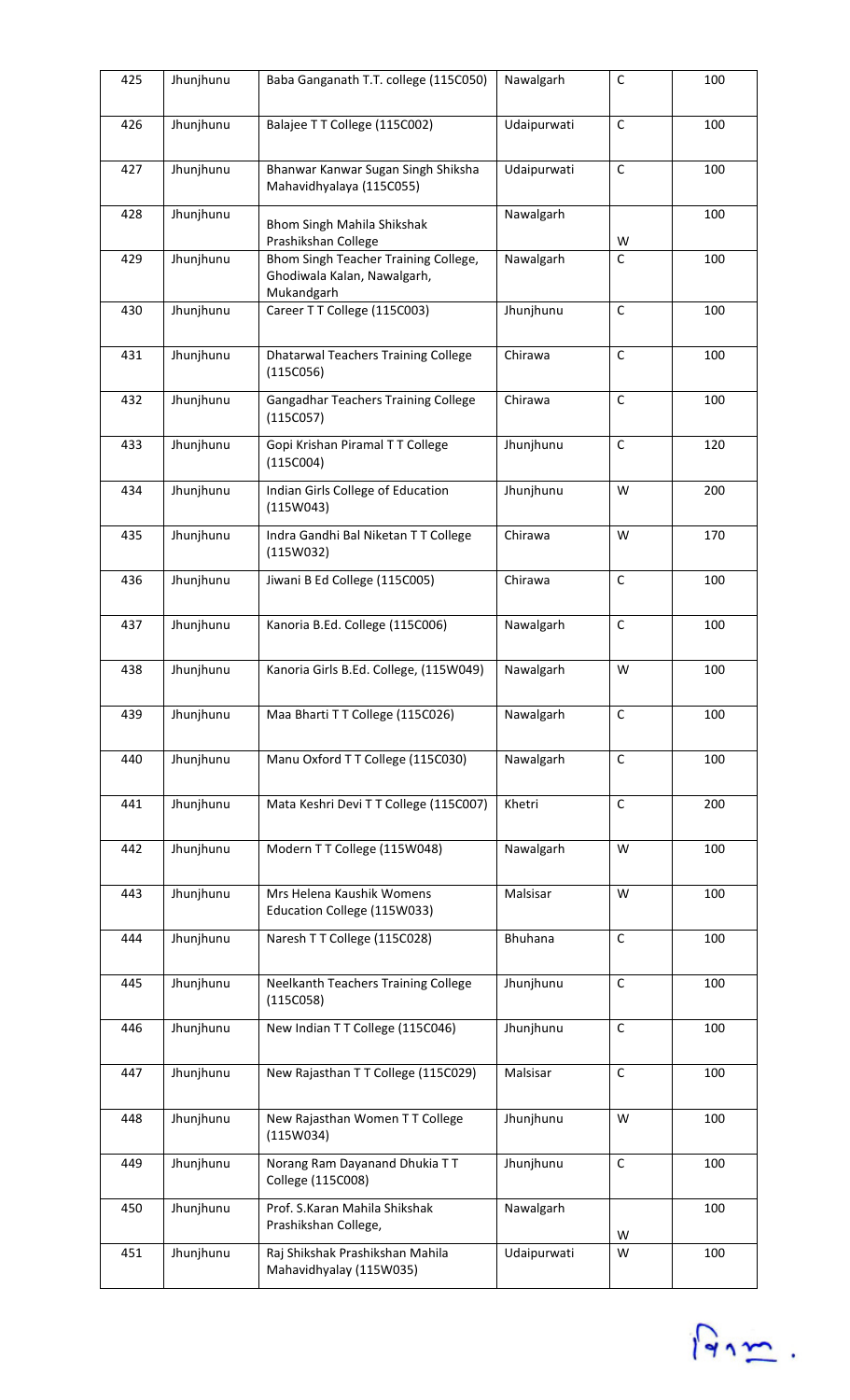| 452 | Jhunjhunu | Rajasthan T T College (115C009)                                         | Jhunjhunu      | $\mathsf C$  | 100 |
|-----|-----------|-------------------------------------------------------------------------|----------------|--------------|-----|
| 453 | Jhunjhunu | Rajasthan TT College (115C010)                                          | Chirawa        | $\mathsf{C}$ | 100 |
| 454 | Jhunjhunu | Rajasthan TT College (115W036)                                          | Malsisar       | W            | 100 |
| 455 | Jhunjhunu | Rakesh Teacher's Training College<br>(115C011)                          | Chirawa        | $\mathsf{C}$ | 100 |
| 456 | Jhunjhunu | Ram Prasad Bohara B Ed College<br>(115C012)                             | <b>Bhuhana</b> | $\mathsf{C}$ | 100 |
| 457 | Jhunjhunu | Rama Devi Mahila Teacher Training<br>College (115W037)                  | Jhunjhunu      | W            | 200 |
| 458 | Jhunjhunu | S.N. Girls B.Ed. College (115W053)                                      | Nawalgarh      | W            | 100 |
| 459 | Jhunjhunu | Saraswati Vidya Mandir B Ed College,<br>(115C024)                       | Surajgarh      | $\mathsf{C}$ | 100 |
| 460 | Jhunjhunu | Sarvani Devi Mahila B Ed College<br>(115W031)                           | Chirawa        | W            | 100 |
| 461 | Jhunjhunu | SATGURU TEACHER TRAINING<br>COLLEGE 9115C063)                           | Bhuhana        | $\mathsf{C}$ | 100 |
| 462 | Jhunjhunu | Seth Gyani Ram Bansidhar Poddar TT<br>College (115C013)                 | Nawalgarh      | $\mathsf C$  | 200 |
| 463 | Jhunjhunu | Seth Moti Lal T Education College<br>(115C014)                          | Jhunjhunu      | $\mathsf{C}$ | 100 |
| 464 | Jhunjhunu | Shadi Lal Kataria Memorial Womens<br>Teacher Training College (115W038) | Chirawa        | W            | 100 |
| 465 | Jhunjhunu | Shekhawati TT College (115C017)                                         | Nawalgarh      | $\mathsf C$  | 200 |
| 466 | Jhunjhunu | Shekhawati Teachers Training College<br>(115C016)                       | Udaipurwati    | $\mathsf{C}$ | 100 |
| 467 | Jhunjhunu | Shikshak Prakshishan Mahavidhyalay<br>(115C018)                         | Udaipurwati    | $\mathsf C$  | 100 |
| 468 | Jhunjhunu | Shravani Jhajdiya Institutte of<br>Education (115C045)                  | <b>Bhuhana</b> | $\mathsf C$  | 100 |
| 469 | Jhunjhunu | Shree B B M Mahila TT College<br>(115W039)                              | <b>Bhuhana</b> | W            | 100 |
| 470 | Jhunjhunu | Shree Ganesh College of Edcuation<br>(115C019)                          | Bhuhana        | C            | 100 |
| 471 | Jhunjhunu | Shri Govind TT College (115C015)                                        | Malsisar       | $\mathsf C$  | 100 |
| 472 | Jhunjhunu | Shri R.K. B.Ed. College (115C052)                                       | Malsisar       | $\mathsf C$  | 100 |
| 473 | Jhunjhunu | Shri Rama Kant Vyas Women B Ed<br>College (115W042)                     | Chirawa        | W            | 100 |
| 474 | Jhunjhunu | Shri Shraddha Nath Teachers Education<br>College (115C020)              | Udaipurwati    | $\mathsf{C}$ | 100 |
| 475 | Jhunjhunu | Smt Harkori Devi Mahila TT College<br>(115W040)                         | Jhunjhunu      | W            | 100 |
| 476 | Jhunjhunu | Smt Jyanki Devi TT College (115C044)                                    | Nawalgarh      | $\mathsf{C}$ | 100 |
| 477 | Jhunjhunu | Smt Kunani Devi Mahila TT College<br>(115W041)                          | Nawalgarh      | W            | 100 |
| 478 | Jhunjhunu | Smt Ramkumari Shikshak Prakshishan<br>Mahavidhyalay (115C022)           | Nawalgarh      | $\mathsf C$  | 200 |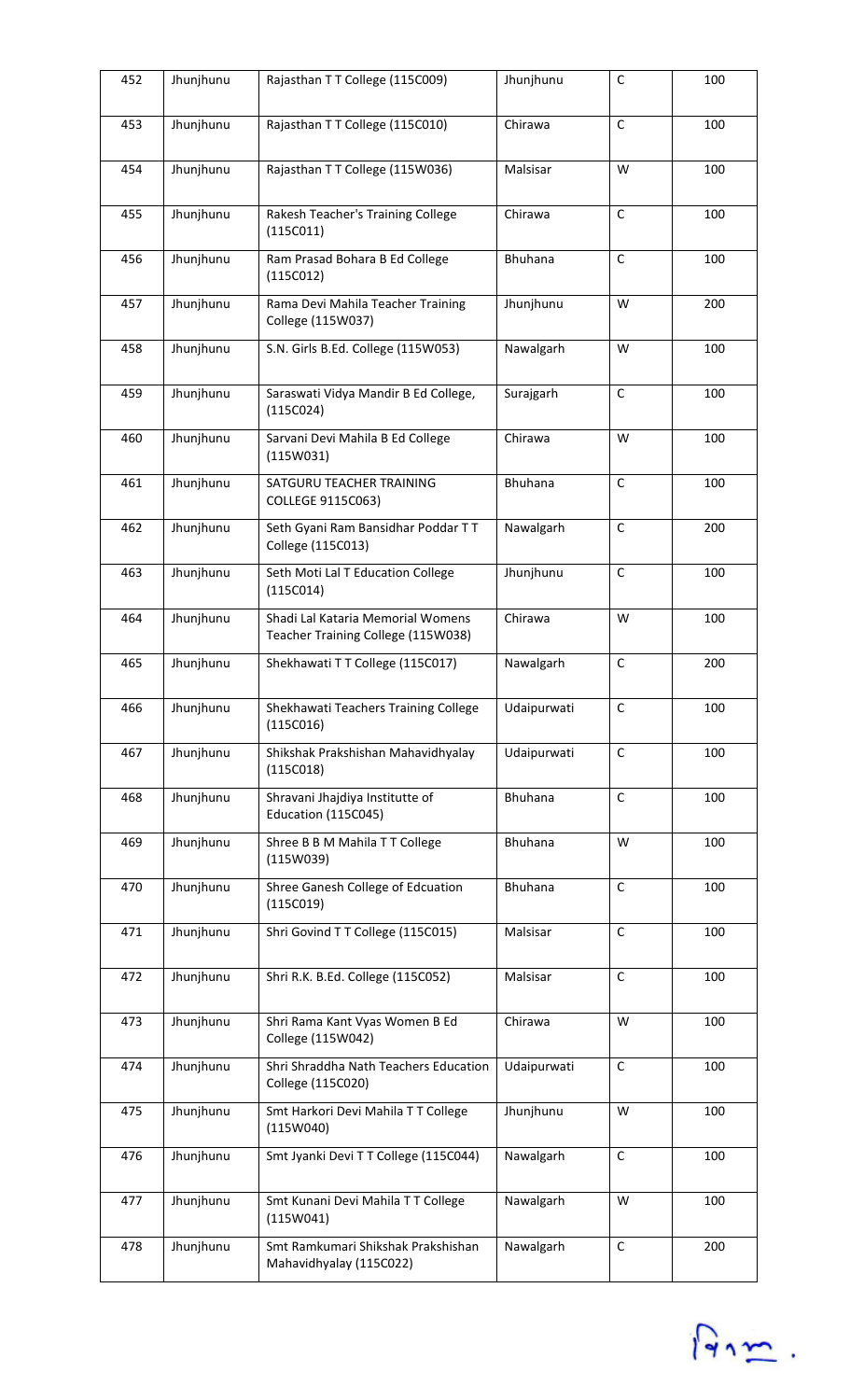| 479 | Jhunjhunu | Smt. Gomti Devi TT College (115C027)                                                           | Udaipurwati | $\mathsf C$  | 100 |
|-----|-----------|------------------------------------------------------------------------------------------------|-------------|--------------|-----|
| 480 | Jhunjhunu | Smt. Manbhari Devi Teachers Training<br>College (115C021)                                      | Chirawa     | $\mathsf{C}$ | 100 |
| 481 | Jhunjhunu | Smt. Vinod College of Education, Plot<br>No. 89, Ganpati Nagar, Ward No.1,<br>Jhunjhunu (Raj.) | Jhunjhunu   | $\mathsf C$  | 100 |
| 482 | Jhunjhunu | Tagore B Ed College (115C025)                                                                  | Udaipurwati | $\mathsf C$  | 100 |
| 483 | Jhunjhunu | Varsha Teachers Training College<br>(115C059)                                                  | Jhunjhunu   | $\mathsf{C}$ | 100 |
| 484 | Jhunjhunu | Vishwa Bharti B Ed College (115C047)                                                           | Bhuhana     | $\mathsf{C}$ | 100 |
| 485 | Jhunjhunu | Yaduvanshi College of Education<br>(115C023)                                                   | Bhuhana     | $\mathsf C$  | 200 |
| 486 | Jodhpur   | Adrash Mahila TT College (117W019)                                                             | Bilara      | W            | 100 |
| 487 | Jodhpur   | Aman TT College (117W045)                                                                      | Jodhpur     | W            | 100 |
| 488 | Jodhpur   | Ambika TT College (117C042)                                                                    | Jodhpur     | $\mathsf C$  | 100 |
| 489 | Jodhpur   | Atmanand TT College (117C016)                                                                  | Jodhpur     | $\mathsf C$  | 100 |
| 490 | Jodhpur   | Bharat Women B.Ed. College<br>(117W020)                                                        | Jodhpur     | W            | 200 |
| 491 | Jodhpur   | CENTRAL MODERN TEACHER TRAINING<br>COLLEGE(117C021)                                            | Jodhpur     | $\mathsf{C}$ | 200 |
| 492 | Jodhpur   | Chopasani TT College (117C001)                                                                 | Jodhpur     | $\mathsf C$  | 100 |
| 493 | Jodhpur   | Dr Radha Krishan Women TT College<br>(117W022)                                                 | Jodhpur     | W            | 100 |
| 494 | Jodhpur   | G S Jangid T T College (117W023)                                                               | Luni        | W            | 200 |
| 495 | Jodhpur   | Gomi devi Women T T College<br>(117W024)                                                       | Jodhpur     | W            | 100 |
| 496 | Jodhpur   | <b>GOVT. COLLEGE BHOPALGARH</b><br>(B.Ed.Faculty) (117C049)                                    | Bhopalgarh  | $\mathsf{C}$ | 100 |
| 497 | Jodhpur   | Gyan deep Shodh Teachers Training<br>College (117C002)                                         | Jodhpur     | $\mathsf C$  | 100 |
| 498 | Jodhpur   | Jai Narain Vyas University (B.Ed.<br>Course) (117C003)                                         | Jodhpur     | $\mathsf{C}$ | 100 |
| 499 | Jodhpur   | Keru Mahila Shikshak Prashikshan<br>Mahavidyalya (117W025)                                     | Jodhpur     | W            | 100 |
| 500 | Jodhpur   | Kumodini Mahila Shikshak Prakshishan<br>Mahavidhyalay (117W026)                                | Jodhpur     | W            | 100 |
| 501 | Jodhpur   | Lucky Institute of Professional Studies<br>(117W027)                                           | Jodhpur     | W            | 100 |
| 502 | Jodhpur   | Maa Saraswati B Ed College (117C028)                                                           | Jodhpur     | $\mathsf{C}$ | 100 |
| 503 | Jodhpur   | Mahila Teachers Training College<br>(117W029)                                                  | Jodhpur     | W            | 100 |
| 504 | Jodhpur   | Mahipal TT College (117C004)                                                                   | Teewari     | $\mathsf{C}$ | 100 |
| 505 | Jodhpur   | Marwar T T College (117C005)                                                                   | Jodhpur     | $\mathsf C$  | 100 |

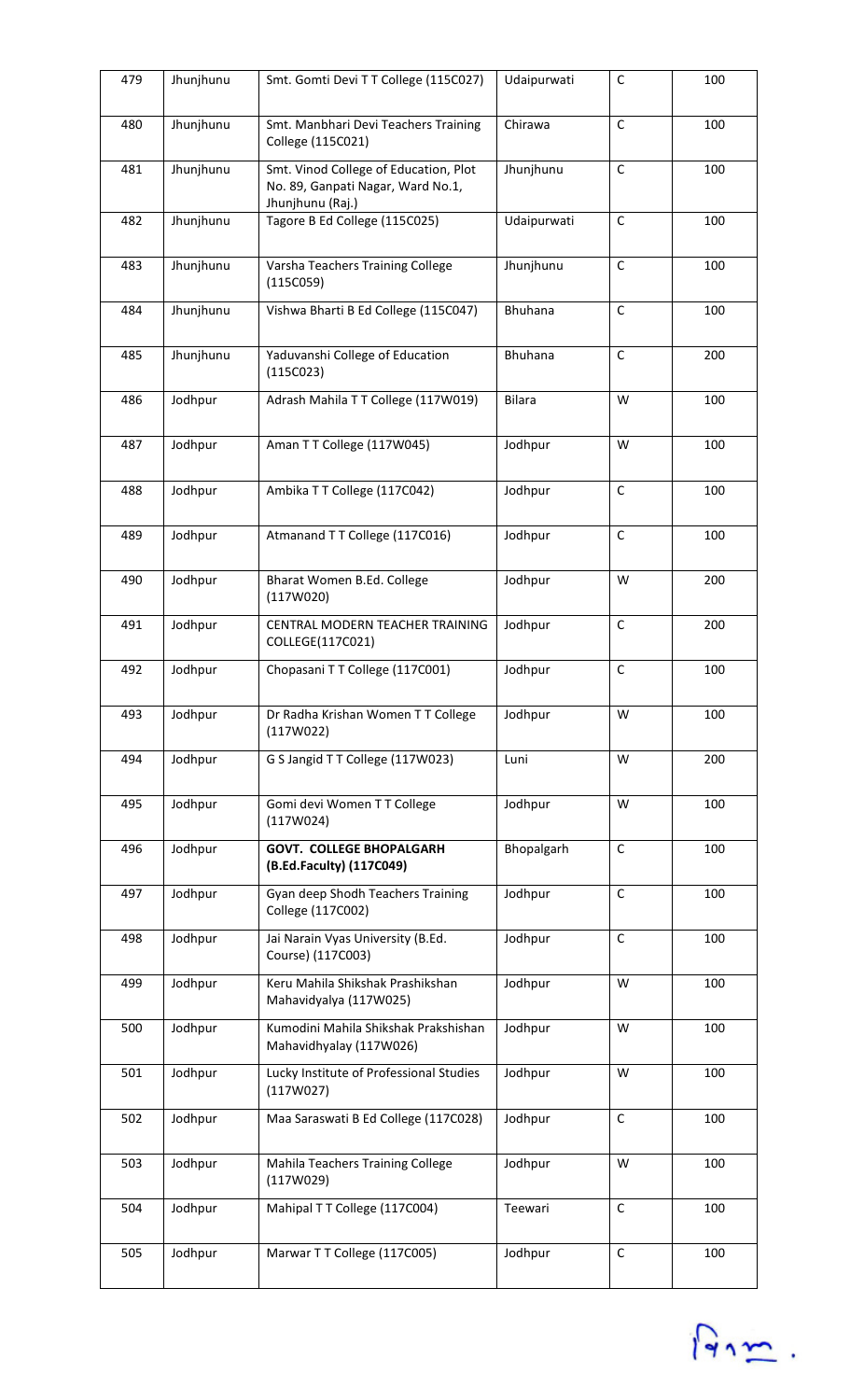| 506 | Jodhpur | Maulana Azad Muslim GirlsTeachers<br>Training College (117W037)           | Jodhpur        | W            | 200 |
|-----|---------|---------------------------------------------------------------------------|----------------|--------------|-----|
| 507 | Jodhpur | Maulana Azad Muslim Teachers<br>Training College (117C006)                | Jodhpur        | $\mathsf{C}$ | 200 |
| 508 | Jodhpur | Mayurakshi Women TT College<br>(117W038)                                  | Jodhpur        | W            | 100 |
| 509 | Jodhpur | PIPAR TEACHER TRAINING COLLEGE<br>(117C007)                               | Pipar City     | $\mathsf{C}$ | 100 |
| 510 | Jodhpur | R.S. T.T. college (117W046)                                               | Jodhpur        | W            | 100 |
| 511 | Jodhpur | Rajasthan Teachers Training College<br>(117C008)                          | <b>Balesar</b> | $\mathsf{C}$ | 200 |
| 512 | Jodhpur | Rajmata Vijayaraje Sindhiya TT College<br>(117C009)                       | Jodhpur        | $\mathsf{C}$ | 100 |
| 513 | Jodhpur | Sanghmitra Shikshak Prashikshan<br>Mahavidyalya (117W039)                 | Jodhpur        | W            | 100 |
| 514 | Jodhpur | Sanskar Mahila TT College (117W030)                                       | Jodhpur        | W            | 100 |
| 515 | Jodhpur | Shah Goverdhan Lal Kabra Teachers<br>College (117C010)                    | Jodhpur        | $\mathsf C$  | 180 |
| 516 | Jodhpur | Shanti Devi Teachers Training College<br>(117C011)                        | Jodhpur        | C            | 100 |
| 517 | Jodhpur | Shree Mahalaxmi Mahila TT College<br>(117W032)                            | Jodhpur        | W            | 100 |
| 518 | Jodhpur | Shree R N Memorial Mahila T T College<br>(117W033)                        | Jodhpur        | W            | 100 |
| 519 | Jodhpur | Shree Umrao B Ed College (117C041)                                        | Jodhpur        | $\mathsf C$  | 100 |
| 520 | Jodhpur | Shri Kheteshwar TT College (117C012)                                      | Jodhpur        | C            | 100 |
| 521 | Jodhpur | Shri Lal Bahadur Shastri B.Ed. College<br>(117W034)                       | Jodhpur        | W            | 100 |
| 522 | Jodhpur | Shri Sabal Mahila TT College<br>(117W035)                                 | Pipar City     | W            | 280 |
| 523 | Jodhpur | Shri Sainath Mahila Shikshak Sansthan<br>(117W043)                        | <b>Bilara</b>  | W            | 100 |
| 524 | Jodhpur | Shri Shiva Adarsh Shikshan Prashikshan<br>Evam Shodh Sansthan, Bhopalgarh | Bhopalgarh     | $\mathsf C$  | 100 |
| 525 | Jodhpur | Sucheta Kraplani T.T. College<br>(117C044)                                | Jodhpur        | $\mathsf{C}$ | 100 |
| 526 | Jodhpur | Thomas Kangan Memorial College<br>(117C017)                               | Jodhpur        | $\mathsf C$  | 100 |
| 527 | Jodhpur | <b>Trinity Womens Teachers Training</b><br>College (117W036)              | Jodhpur        | W            | 100 |
| 528 | Jodhpur | Vidhya Ashram Institute of Teachers<br><b>Training (117C013)</b>          | Jodhpur        | $\mathsf{C}$ | 100 |
| 529 | Jodhpur | Vyas B Ed College (117C014)                                               | Jodhpur        | $\mathsf C$  | 200 |
| 530 | Karauli | Bhagwan Mahaveer T T College<br>(132C007)                                 | Hindaun        | $\mathsf{C}$ | 100 |
| 531 | Karauli | Mother Teresa Shikshak Prakshishan<br>Maavidhyalaya (132C001)             | Hindaun        | $\mathsf{C}$ | 100 |
| 532 | Karauli | Nehru B Ed College (132C002)                                              | Hindaun        | $\mathsf C$  | 120 |

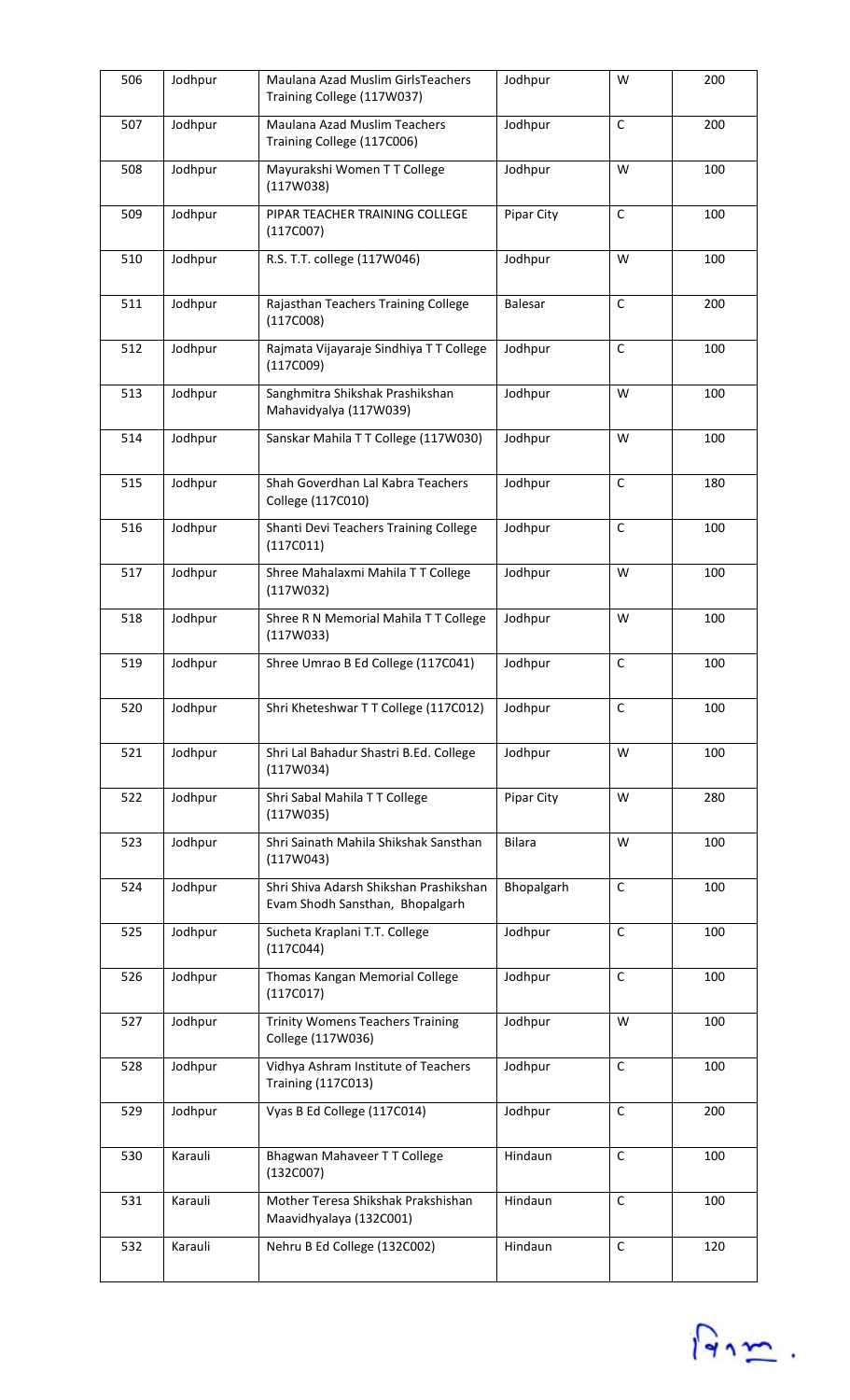| 533 | Karauli | Nirmal Teachers Traning College<br>(132C003)              | Hindaun        | $\mathsf C$  | 100 |
|-----|---------|-----------------------------------------------------------|----------------|--------------|-----|
| 534 | Karauli | Rajasthan College of TT (132C008)                         | Hindaun        | $\mathsf{C}$ | 100 |
| 535 | Karauli | Ramdulari Girls T T College (132W009)                     | Hindaun        | W            | 100 |
| 536 | Karauli | SHRI AGRASEN MAHILA T.T. COLLEGE<br>(132W010)             | Hindaun        | W            | 200 |
| 537 | Karauli | Sorabh College for Teachers Training<br>(132C004)         | Hindaun        | $\mathsf C$  | 200 |
| 538 | Karauli | Veena Memorial College of Education<br>(132C005)          | Karauli        | $\mathsf C$  | 200 |
| 539 | Karauli | Vivekananad TT College (132C006)                          | Hindaun        | $\mathsf{C}$ | 100 |
| 540 | Kota    | AKLANK COLLEGE OF EDUCATION,<br>BASANT VIHAR (118C025)    | Ladpura (Kota) | $\mathsf C$  | 100 |
| 541 | Kota    | Albert Einstien Women TT College<br>(118W012)             | Ladpura (Kota) | W            | 100 |
| 542 | Kota    | Balaji Institute of Education (118W013)                   | Ladpura (Kota) | W            | 100 |
| 543 | Kota    | Bharti TT College (118C024)                               | Ladpura (Kota) | $\mathsf C$  | 100 |
| 544 | Kota    | Children T T College (118W014)                            | Ladpura (Kota) | W            | 200 |
| 545 | Kota    | Gopeshwar T T College (118C023)                           | Digod          | $\mathsf C$  | 100 |
| 546 | Kota    | Hitkari Sahakari Mahila Shiksha<br>Mahavidhalya (118W015) | Ladpura (Kota) | W            | 120 |
| 547 | Kota    | Jawahar Lal Nehru TT College<br>(118C001)                 | Ladpura (Kota) | C            | 120 |
| 548 | Kota    | Jawahar Lal Nehru TT College<br>(118C002)                 | Sangod         | $\mathsf C$  | 100 |
| 549 | Kota    | Kautilya Women TT College for<br>Women (118W016)          | Ladpura (Kota) | W            | 200 |
| 550 | Kota    | LBS Women TT College (118W017)                            | Ladpura (Kota) | W            | 100 |
| 551 | Kota    | Ma Bharti T T College (118C004)                           | Ladpura (Kota) | $\mathsf C$  | 100 |
| 552 | Kota    | Maharishi Gautam TT College<br>(118W024)                  | Ladpura (Kota) | W            | 100 |
| 553 | Kota    | Om Kothari Institute of TT College<br>(118C011)           | Ladpura (Kota) | $\mathsf C$  | 100 |
| 554 | Kota    | P L Dubey Memorial College (118C006)                      | Ladpura (Kota) | $\mathsf C$  | 100 |
| 555 | Kota    | Pragati T T College (118W007)                             | Ladpura (Kota) | W            | 100 |
| 556 | Kota    | Prashanti College of Education For<br>Women (118W021)     | Ladpura (Kota) | W            | 100 |
| 557 | Kota    | R M Memorial Womens T T College<br>(118W018)              | Ladpura (Kota) | W            | 100 |
| 558 | Kota    | Ramanand T T College (118C008)                            | Ladpura (Kota) | $\mathsf C$  | 100 |
| 559 | Kota    | SKTT College (118C026)                                    | Ladpura (Kota) | $\mathsf C$  | 100 |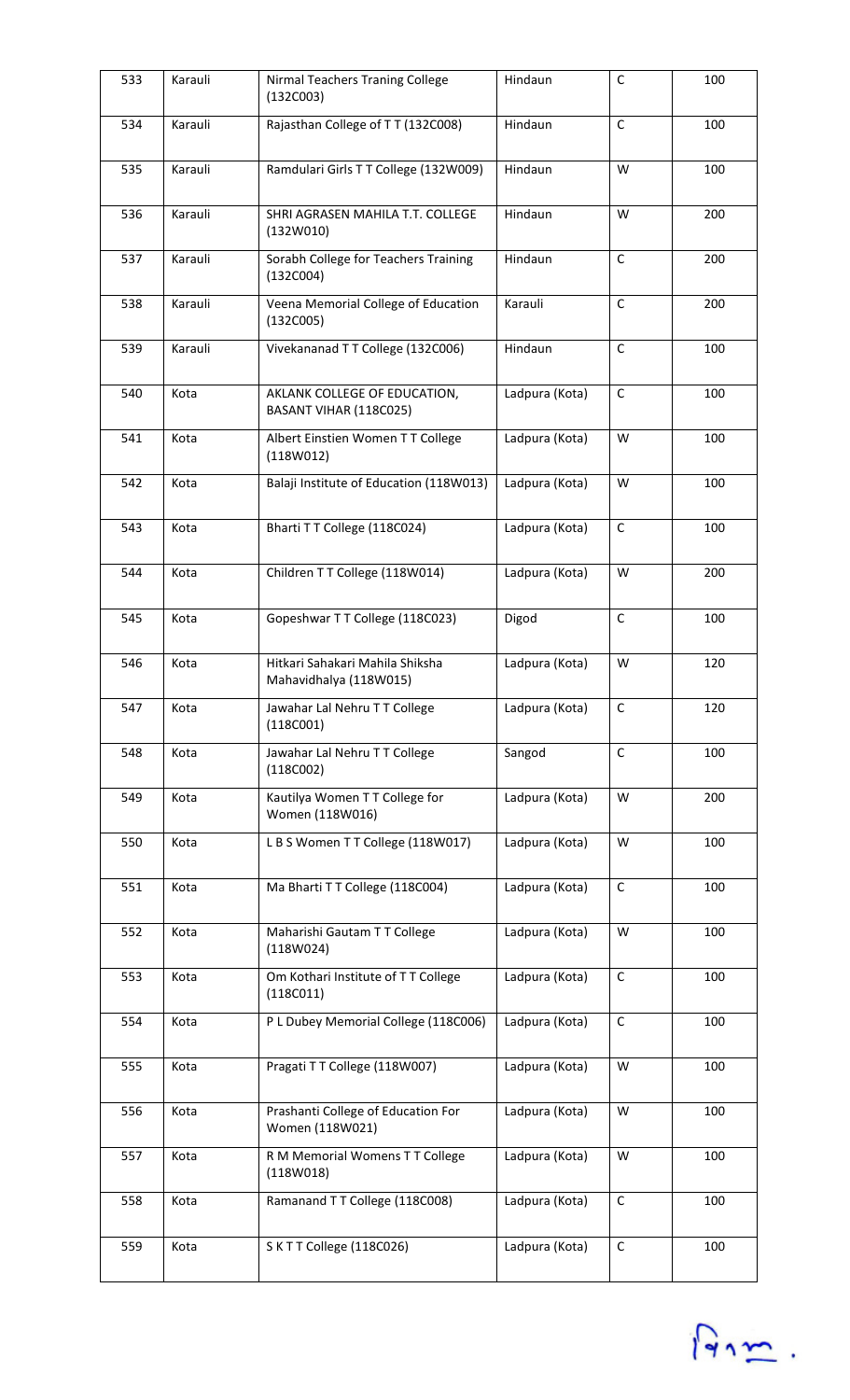| 560 | Kota   | Sarvodya Mahila TT College<br>(118W022)                                              | Ladpura (Kota) | W            | 100 |
|-----|--------|--------------------------------------------------------------------------------------|----------------|--------------|-----|
| 561 | Kota   | Sarvodya TT College (118C009)                                                        | Ladpura (Kota) | $\mathsf{C}$ | 100 |
| 562 | Kota   | SHRI ANASAGAR GIRLS T.T. COLLEGE<br>(118W019)                                        | Ladpura (Kota) | W            | 100 |
| 563 | Kota   | Shri Krishna TT College (118C010)                                                    | Ladpura (Kota) | $\mathsf{C}$ | 100 |
| 564 | Kota   | Shri Ramakrishan Paramhans Mahila<br>Shikshak Prakshishan Mahavidhyalay<br>(118W020) | Ladpura (Kota) | W            | 100 |
| 565 | Kota   | Uma Shiv Memorial College of<br>Education (118W023)                                  | Ladpura (Kota) | W            | 100 |
| 566 | Nagaur | Adarsh Shikshak Prashikshan<br>Mahavidhyalaya, VPO Deu, Nagaur                       | Khinwsar       | $\mathsf{C}$ | 100 |
| 567 | Nagaur | <b>Adarsh Teachers Training College</b><br>(119C001)                                 | Merta City     | $\mathsf C$  | 100 |
| 568 | Nagaur | Agarwal Girls TT College (119W024)                                                   | Merta City     | W            | 100 |
| 569 | Nagaur | Agarwal Sikshak Prashikshan<br>Mahavidhyalay (119C002)                               | Merta City     | $\mathsf{C}$ | 100 |
| 570 | Nagaur | B R Kabra Kuchaman Mahila Shikshak<br>Prakshishan Mahavidhyalay (119W025)            | Kuchaman City  | W            | 100 |
| 571 | Nagaur | <b>B R Khokhar Memorial T T College</b><br>(119C022)                                 | Kuchaman City  | $\mathsf C$  | 100 |
| 572 | Nagaur | Bala Ji T T College (119C018)                                                        | Kuchaman City  | $\mathsf{C}$ | 100 |
| 573 | Nagaur | Bhartiya TT College (119C036)                                                        | Ladnun         | $\mathsf C$  | 100 |
| 574 | Nagaur | Choti Devi Memorial Girls B.Ed. College<br>(119W026)                                 | Didwana        | W            | 200 |
| 575 | Nagaur | Dr Radha Krishan T T College (119C003)                                               | Kuchaman City  | $\mathsf{C}$ | 100 |
| 576 | Nagaur | Geetanjali B Ed College (119W027)                                                    | Makrana        | W            | 200 |
| 577 | Nagaur | Gramothan Vidhyapeeth Sansthan<br>(119W023)                                          | Nagour         | W            | 100 |
| 578 | Nagaur | Gurukul B Ed College (119C038)                                                       | Merta City     | $\mathsf C$  | 100 |
| 579 | Nagaur | <b>Hind Teachers Training College</b><br>(119C004)                                   | Nagour         | $\mathsf{C}$ | 100 |
| 580 | Nagaur | Jai Marudhar Kesri B.Ed. College<br>(119C037)                                        | Merta City     | $\mathsf{C}$ | 100 |
| 581 | Nagaur | Jain Vishva Bharti Institute (119W028)                                               | Ladnun         | W            | 200 |
| 582 | Nagaur | Kuchaman College of Education<br>(119C032)                                           | Kuchaman City  | $\mathsf{C}$ | 100 |
| 583 | Nagaur | Maa Durga Mata B Ed College<br>(119C031)                                             | Riyan Bari     | C            | 100 |
| 584 | Nagaur | Maa Sharda B.Ed. College (119C019)                                                   | Jayal          | $\mathsf C$  | 100 |
| 585 | Nagaur | Madi Devi Memorial B.Ed. College<br>(119C005)                                        | Riyan Bari     | $\mathsf{C}$ | 100 |
| 586 | Nagaur | Mahadev B Ed College (119C006)                                                       | Didwana        | $\mathsf C$  | 100 |

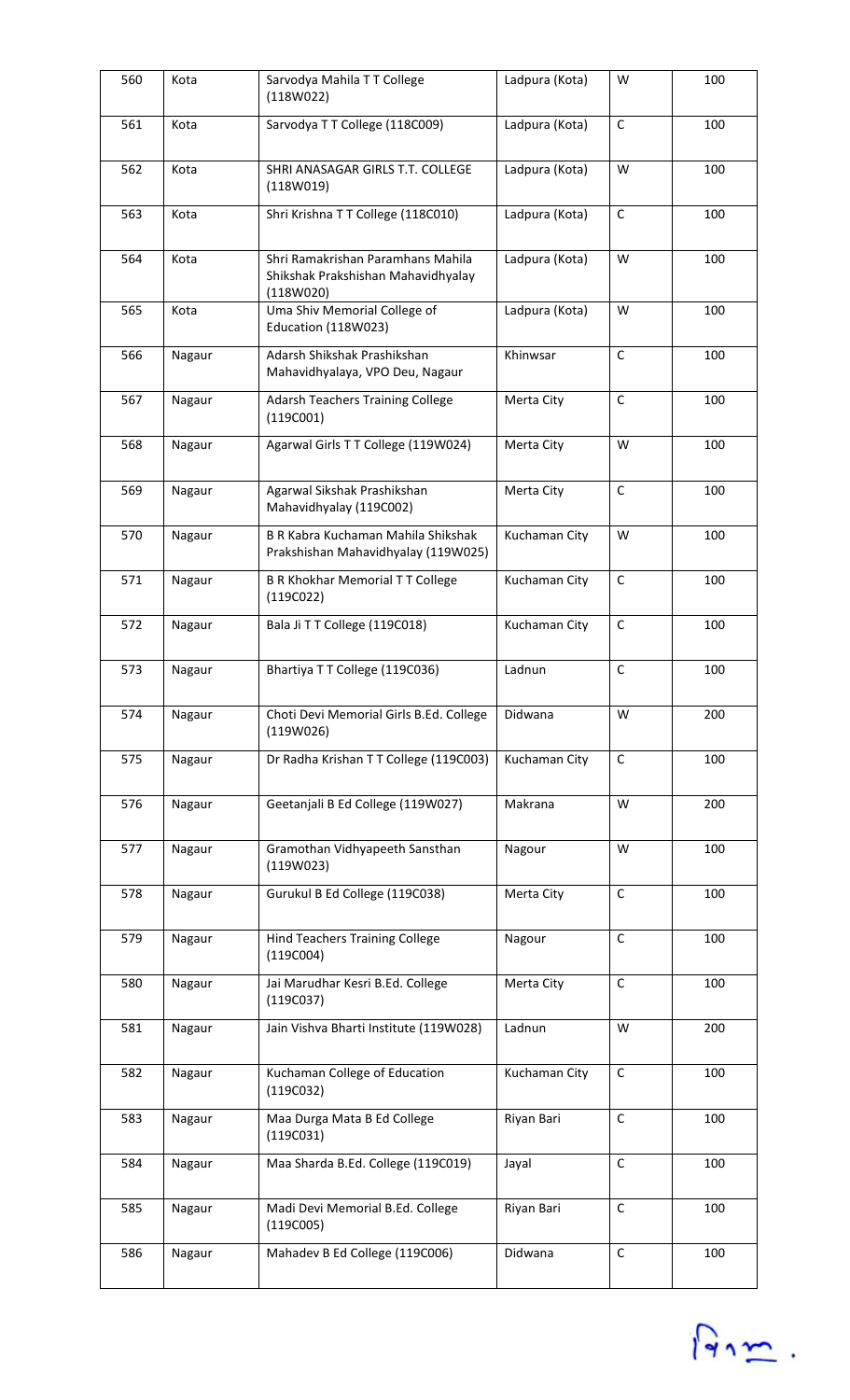| 587 | Nagaur | Makrana TT College (119C007)                                            | Makrana         | С            | 100 |
|-----|--------|-------------------------------------------------------------------------|-----------------|--------------|-----|
| 588 | Nagaur | Naveen Vidhypeeth T T College<br>(119C035)                              | Ladnun          | $\mathsf C$  | 100 |
| 589 | Nagaur | Ravindra Nath Tagore T T College<br>(119C033)                           | Didwana         | $\mathsf C$  | 100 |
| 590 | Nagaur | S K Greenwood T T College (119C008)                                     | Didwana         | $\mathsf C$  | 100 |
| 591 | Nagaur | Saraswati Shikshak Prakshishsn<br>Mahavidhyalay (119C009)               | Didwana         | $\mathsf C$  | 100 |
| 592 | Nagaur | Sarvodaya TT College (119W029)                                          | Nagour          | W            | 100 |
| 593 | Nagaur | SATGURU TEACHER TRAINING<br>COLLEGE 9119C040)                           | Nawan           | $\mathsf{C}$ | 100 |
| 594 | Nagaur | Seema Memorial B Ed College<br>(119C010)                                | Parbatsar       | $\mathsf C$  | 100 |
| 595 | Nagaur | Shahid Bhagat Singh Shikshak<br>Prakshishan Mahavidhyalaya<br>(119C011) | Nawan           | $\mathsf C$  | 100 |
| 596 | Nagaur | Shree Ganesh Chandra TT College<br>(119C034)                            | Riyan Bari      | $\mathsf C$  | 100 |
| 597 | Nagaur | Shree Madhav T T College (119C012)                                      | Didwana         | $\mathsf C$  | 100 |
| 598 | Nagaur | Shree Rana Mahila Teachers Training<br>College (119W013)                | Makrana         | W            | 100 |
| 599 | Nagaur | Shree Sainath TT College (119C017)                                      | Riyan Bari      | $\mathsf C$  | 120 |
| 600 | Nagaur | Shree Sawai Teachers Training College<br>(119C014)                      | Didwana         | $\mathsf C$  | 100 |
| 601 | Nagaur | Shri Narayan TT College (119C020)                                       | Kuchaman City   | $\mathsf C$  | 100 |
| 602 | Nagaur | SHRI TAGORE TEACHER TRAINING<br>COLLEGE (119C041)                       | Kuchaman City   | $\mathsf C$  | 100 |
| 603 | Nagaur | Tagore TT College (119C015)                                             | Kuchaman City   | $\mathsf C$  | 100 |
| 604 | Nagaur | Vaidanti Shiksha Mahavidalaya<br>(119C016)                              | Degana          | $\mathsf C$  | 100 |
| 605 | Nagaur | Veer Teja Ji Mahila TT College<br>(119W030)                             | Mundwa          | W            | 100 |
| 606 | Pali   | Bhartiya Vidhya Mandir Mahila TT<br>College (120W004)                   | Pali            | W            | 100 |
| 607 | Pali   | Guman Singh Memorial Mahila TT<br>College (120W005)                     | Sumerpur        | W            | 100 |
| 608 | Pali   | Kanku VijayT T College (120C009)                                        | Pali            | $\mathsf C$  | 100 |
| 609 | Pali   | Kasturba Gandhi Mahila TT College<br>(120W006)                          | Jaitaran        | W            | 100 |
| 610 | Pali   | Keshav Vidhyapeeth T T College<br>(120C010)                             | Sumerpur        | $\mathsf C$  | 100 |
| 611 | Pali   | Marwar Shikshak Prakshishan<br>Mahavidhyalay (120C011)                  | Pali            | $\mathsf{C}$ | 100 |
| 612 | Pali   | R.C. Memorial Shikshak Prakshishan<br>Mahavidhyalay (120C001)           | Marwar Junction | $\mathsf{C}$ | 100 |
| 613 | Pali   | Sajjan Shikshak TT College (120C002)                                    | Pali            | $\mathsf C$  | 100 |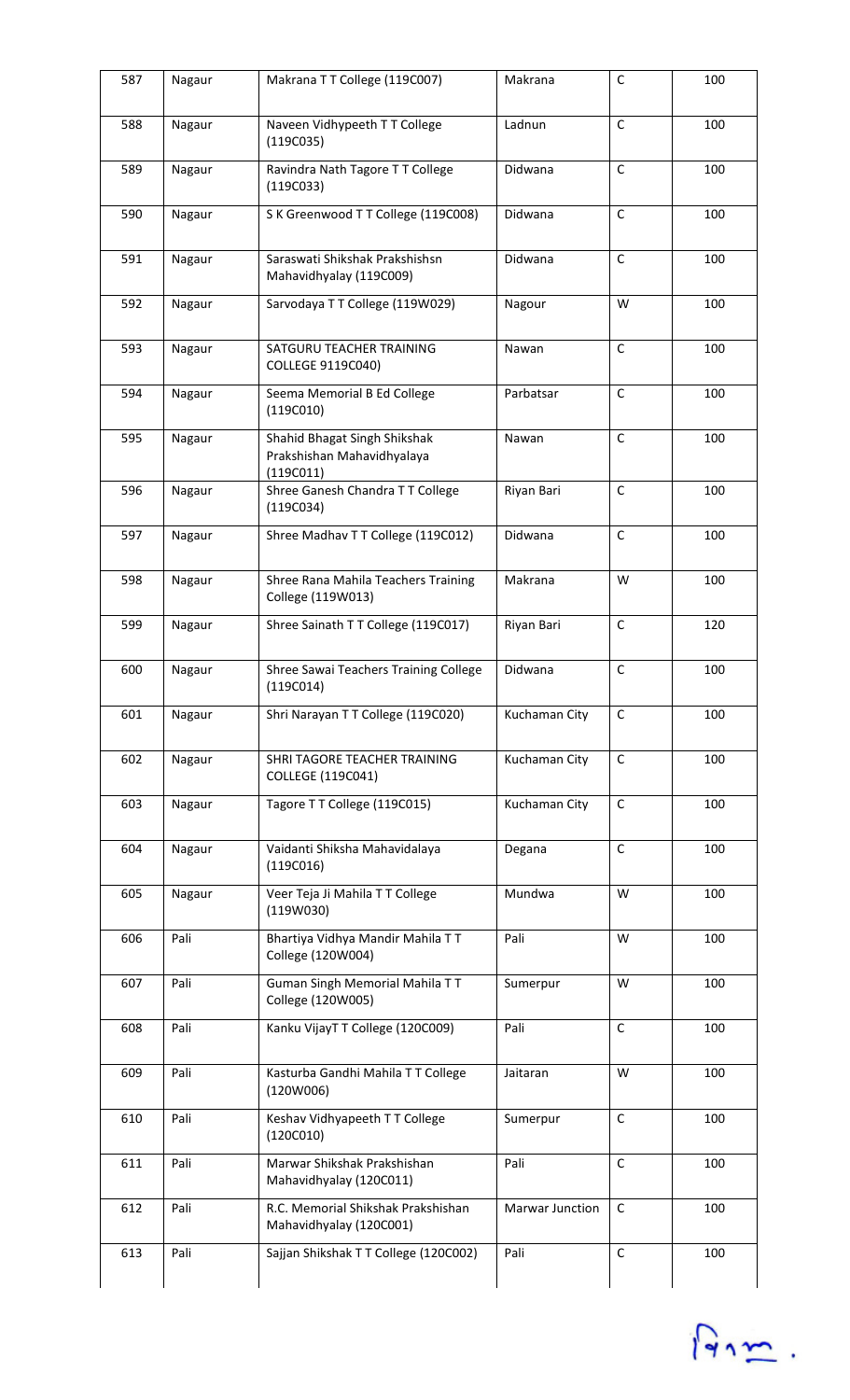| 614 | Pali               | Saraswati Teachers Training College<br>(120C003)                                            | Pali            | C            | 100 |
|-----|--------------------|---------------------------------------------------------------------------------------------|-----------------|--------------|-----|
| 615 | Pali               | Shri Jain Shwetambar Terapanthi<br>Manav Hitkari Sang (120W008)                             | Marwar Junction | W            | 100 |
| 616 | Pali               | Smt. Rukma Devi Mahila Shikshak<br>Prakshishan Mahavidhyalay (120W007)                      | Pali            | W            | 100 |
| 617 | Pratapgarh         | Mahila Vidhya Mandir TT College<br>(133W001)                                                | Pratapgarh      | W            | 120 |
| 618 | Pratapgarh         | <b>MODERN SAVALIYA T.T.</b><br>COLLEGE(133C003)                                             | Choti Sadri     | $\mathsf{C}$ | 100 |
| 619 | Pratapgarh         | Sideshwar Vinayak TT College<br>(133C002)                                                   | Dhariyawad      | $\mathsf{C}$ | 100 |
| 620 | Rajsamand          | Mahabalidani Pannadhay Mahila TT<br>College (130W003)                                       | Nathdwara       | W            | 100 |
| 621 | Rajsamand          | Maharishi Mahila TT College<br>(130W004)                                                    | Rajsmand        | W            | 100 |
| 622 | Rajsamand          | Sant. Meera Mahila T T College<br>(130W005)                                                 | Nathdwara       | W            | 100 |
| 623 | Rajsamand          | Shree Dwarkadheesh T T College<br>(130C002)                                                 | Rajsmand        | $\mathsf C$  | 100 |
| 624 | Rajsamand          | The Ankur B.Ed. College (130C001)                                                           | Nathdwara       | $\mathsf{C}$ | 100 |
| 625 | Sawai-<br>Madhopur | Acharya Nanesh Shikshak Shiksha<br>Mahavidhyalaya, Near Gorhi, Bhowri,<br>Alanpur           | S.Madhopur      | W            | 100 |
| 626 | Sawai-<br>Madhopur | Agarwal Mahila TT College (121W005)                                                         | Gangapur City   | W            | 200 |
| 627 | Sawai-<br>Madhopur | Anand Shikshak Prashikshan<br>Mahavidhyalaya, Purohit Bhawan,<br>Cinema Gali, Sawaimadhopur | S.Madhopur      | $\mathsf C$  | 100 |
| 628 | Sawai-<br>Madhopur | Bhagwati T T College (121C003)                                                              | Gangapur City   | $\mathsf C$  | 200 |
| 629 | Sawai-<br>Madhopur | KBM T T College (121C008)                                                                   | Bonli           | $\mathsf C$  | 100 |
| 630 | Sawai-<br>Madhopur | Mahila Shiksha Gramin Mahila<br>Vidhyapeeth (121W006)                                       | S.Madhopur      | W            | 100 |
| 631 | Sawai-<br>Madhopur | Radha Krishan T T College (121C004)                                                         | S.Madhopur      | $\mathsf C$  | 300 |
| 632 | Sawai-<br>Madhopur | Saraswati Mahila TT College<br>(121W007)                                                    | S.Madhopur      | W            | 100 |
| 633 | Sikar              | A.N. T T College (122C001)                                                                  | Sikar           | $\mathsf{C}$ | 100 |
| 634 | Sikar              | Aakash Deep Teacher Training<br>College, Sanwali                                            | Laxman Garh     | $\mathsf C$  | 100 |
| 635 | Sikar              | Adarsh Shikshak Prashikshan<br>Mahavidhyalay (122C070)                                      | Laxman Garh     | $\mathsf C$  | 100 |
| 636 | Sikar              | Annpurna T T College (122C057)                                                              | Neem Ka Thana   | $\mathsf C$  | 100 |
| 637 | Sikar              | Aravali T T College (122C002)                                                               | Neem Ka Thana   | $\mathsf{C}$ | 200 |
| 638 | Sikar              | Arjun Ram TT College (122C067)                                                              | Sikar           | $\mathsf C$  | 100 |
| 639 | Sikar              | Arya TT College (122C003)                                                                   | Sikar           | $\mathsf C$  | 100 |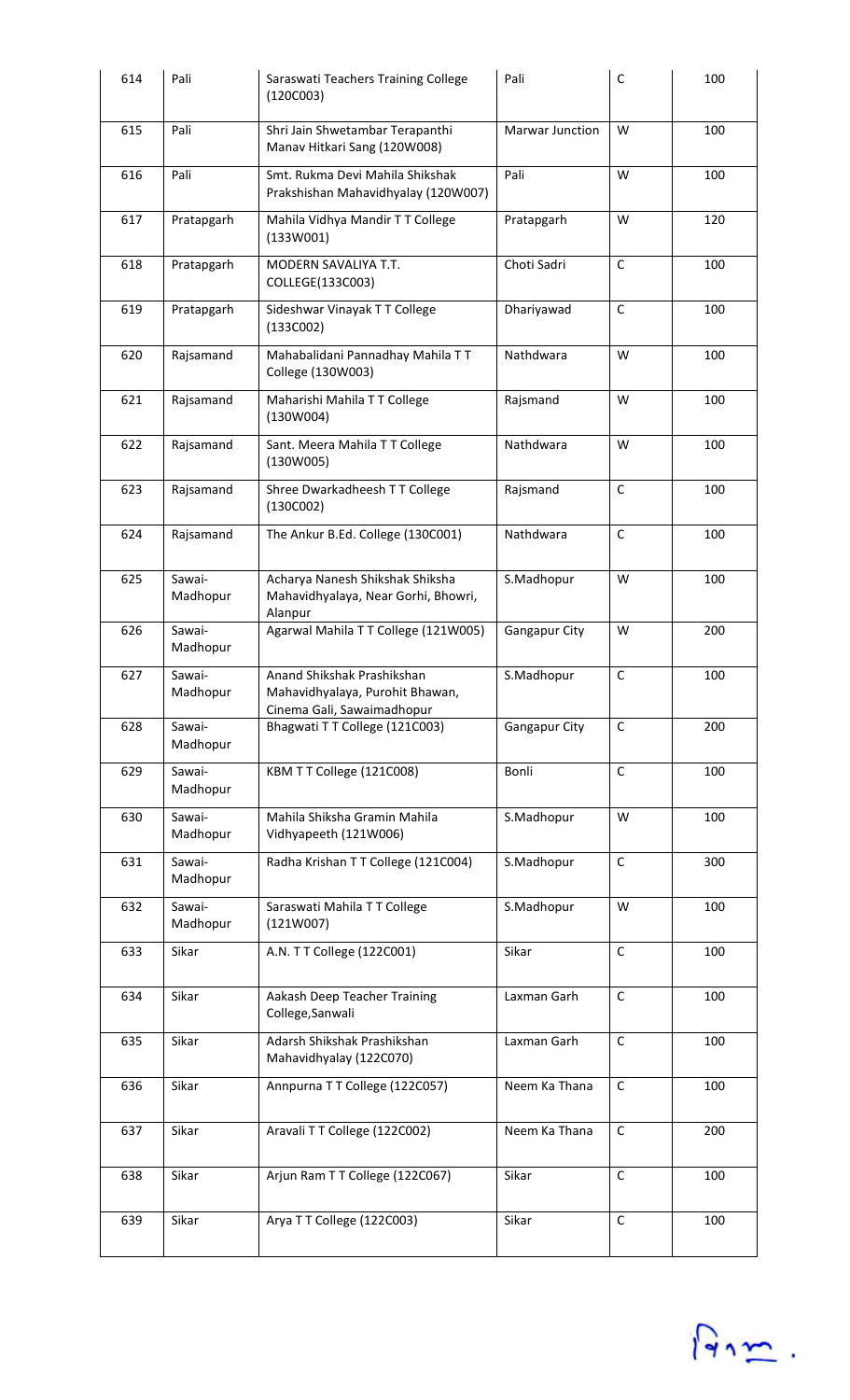| 640 | Sikar | BPSTTCollege (122C063)                                           | Sri Madhopur  | C            | 100 |
|-----|-------|------------------------------------------------------------------|---------------|--------------|-----|
| 641 | Sikar | B S Memorial B.Ed. College (122C071)                             | Danta Ramgarh | $\mathsf{C}$ | 100 |
| 642 | Sikar | BABA NARAYANDAS MAHILA SHIKSHAK<br>PRASHIKSHAN SANSTHAN(122W041) | Neem Ka Thana | W            | 100 |
| 643 | Sikar | Baba Narsinghdas Mahila TT College<br>(122W042)                  | Laxman Garh   | W            | 100 |
| 644 | Sikar | Baba Shyam T T College (122C004)                                 | Sri Madhopur  | $\mathsf C$  | 100 |
| 645 | Sikar | Bagaria B.Ed College (122C072)                                   | Laxman Garh   | $\mathsf C$  | 100 |
| 646 | Sikar | Bhartiya Balika TT College (122W043)                             | Sikar         | W            | 200 |
| 647 | Sikar | Bhartiya T T College (122C035)                                   | Neem Ka Thana | C            | 100 |
| 648 | Sikar | Bhartiya T T College (122C061)                                   | Sri Madhopur  | $\mathsf{C}$ | 100 |
| 649 | Sikar | Bhartiya T T College (122C062)                                   | Sikar         | C            | 100 |
| 650 | Sikar | Choudhary Charan Singh Shiksha Samiti<br>(122C059)               | Danta Ramgarh | C            | 100 |
| 651 | Sikar | Deen Dayal T T College (122C064)                                 | Fatehpur      | $\mathsf C$  | 100 |
| 652 | Sikar | <b>Excellence Girls Education College</b><br>(122W052)           | Sikar         | W            | 100 |
| 653 | Sikar | Gandhi Vidya Mandir Mahila Teacher<br>Training College (122W040) | Neem Ka Thana | W            | 100 |
| 654 | Sikar | Gokulpura B Ed College (122C005)                                 | Sikar         | C            | 100 |
| 655 | Sikar | Jagan TT College (122C055)                                       | Danta Ramgarh | $\mathsf C$  | 100 |
| 656 | Sikar | Jai Shree Dayal T T College (122C036)                            | Neem Ka Thana | $\mathsf{C}$ | 100 |
| 657 | Sikar | Jamna Girls B.Ed. College (122W045)                              | Sikar         | W            | 200 |
| 658 | Sikar | L.N Institute of Teacher Education<br>(122C037)                  | Neem Ka Thana | $\mathsf{C}$ | 100 |
| 659 | Sikar | MAHALA TEACHERS TRAINING<br>INSTITUTE (122C029)                  | Sri Madhopur  | $\mathsf{C}$ | 200 |
| 660 | Sikar | Mahtama Gandhi T T College<br>(122C006)                          | Sri Madhopur  | $\mathsf C$  | 100 |
| 661 | Sikar | Mandiya TT College (122C056)                                     | Neem Ka Thana | $\mathsf C$  | 100 |
| 662 | Sikar | Marudhara Shikshak Prakshishan<br>Mahavidhyalay (122C007)        | Laxman Garh   | $\mathsf{C}$ | 200 |
| 663 | Sikar | Mohini Devi Goenka Girls TT College<br>(122W046)                 | Laxman Garh   | W            | 200 |
| 664 | Sikar | Naveen Bharti B.Ed. College (122C031)                            | Danta Ramgarh | $\mathsf C$  | 100 |
| 665 | Sikar | Navjyoti Sikshak Prashikshan<br>Mahavidhyalay (122C008)          | Sikar         | $\mathsf{C}$ | 200 |
| 666 | Sikar | Prince Academy of Higher Education<br>(122C073)                  | Sikar         | $\mathsf C$  | 100 |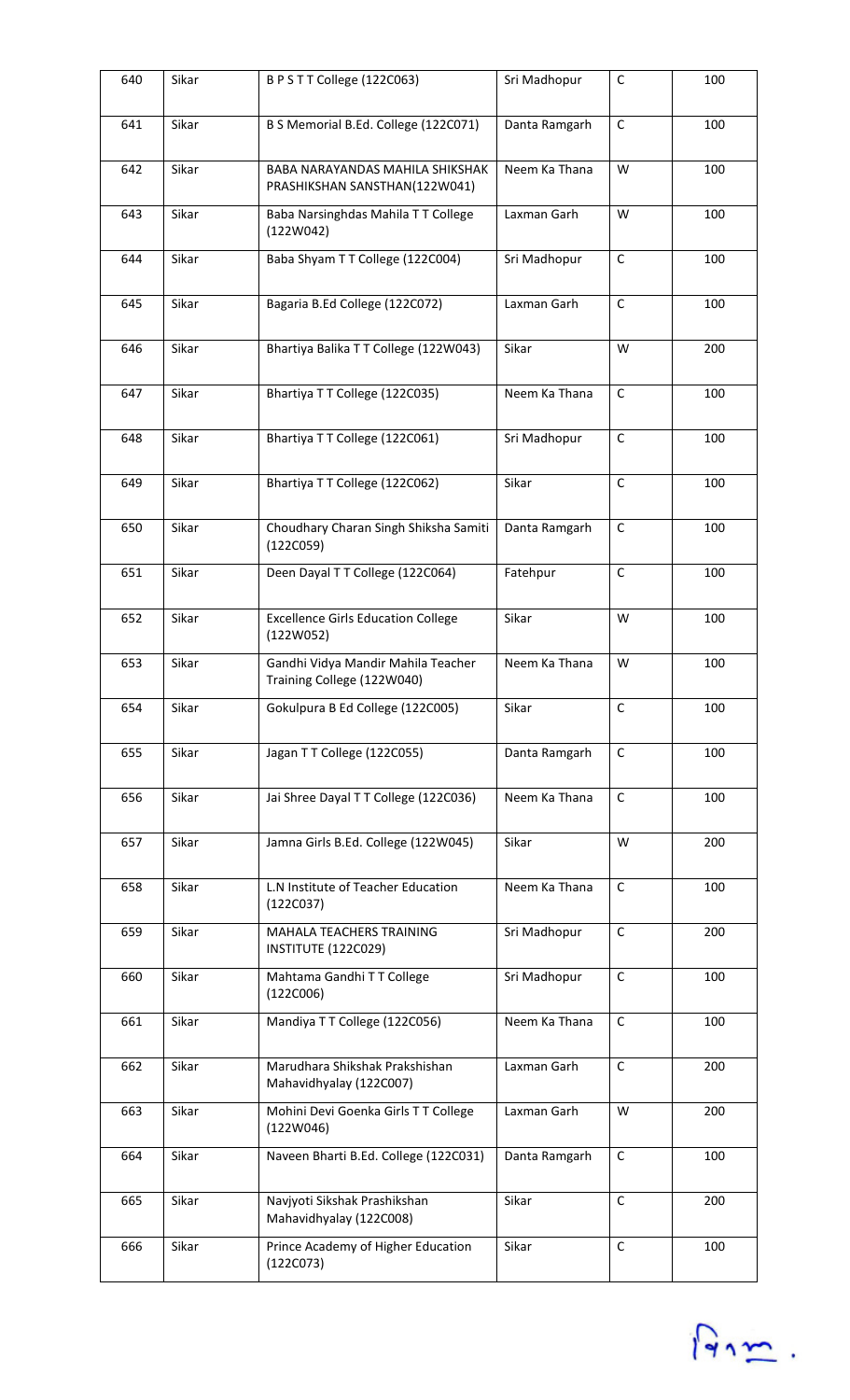| 667 | Sikar | Prince Shikshak Prashikshan<br>Mahavidhyalay (122C074)                               | Sikar                 | $\mathsf C$  | 100 |
|-----|-------|--------------------------------------------------------------------------------------|-----------------------|--------------|-----|
| 668 | Sikar | Priya TT College (122C060)                                                           | Sikar                 | $\mathsf C$  | 100 |
| 669 | Sikar | Rajasthan TT College (122C069)                                                       | Danta Ramgarh         | $\mathsf C$  | 100 |
| 670 | Sikar | S B S Memorial T T College (122C039)                                                 | Sikar                 | $\mathsf{C}$ | 100 |
| 671 | Sikar | S.B.N.COLLEGE OF EDUCATION                                                           | SHRIMADHOPUR          | $\mathsf{C}$ | 100 |
| 672 | Sikar | S V P B.Ed College (122C075)                                                         | Danta Ramgarh         | $\mathsf C$  | 100 |
| 673 | Sikar | Salasar Balaji B Ed College (122C009)                                                | Sikar                 | $\mathsf{C}$ | 100 |
| 674 | Sikar | Sambal College of Education (122C010)                                                | Sikar                 | $\mathsf{C}$ | 200 |
| 675 | Sikar | Sant Radha Raman Teachers Training<br>College, Patan Road, Manpura, Neem<br>Ka Thana | Neem Ka Thana         | $\mathsf{C}$ | 100 |
| 676 | Sikar | SARASWATI SHIKSHAK PRASHIKSHAN<br>SANSTHAN (122C085)                                 | Fatehpur              | $\mathsf C$  | 100 |
| 677 | Sikar | Saraswati TT College (122C011)                                                       | Sikar                 | $\mathsf{C}$ | 200 |
| 678 | Sikar | Saraswati TT College (122C032)                                                       | Neem Ka Thana         | C            | 100 |
| 679 | Sikar | Saraswati TT College (122C065)                                                       | Danta Ramgarh         | $\mathsf{C}$ | 100 |
| 680 | Sikar | Sarda Sadan College of Education<br>(122C068)                                        | Neem Ka Thana         | C            | 100 |
| 681 | Sikar | Sardar Patel Shikshak Prakshishan<br>Mahavidhyalay (122C012)                         | Sikar                 | $\mathsf{C}$ | 100 |
| 682 | Sikar | Sardar Patel T T College (122C034)                                                   | Danta Ramgarh         | $\mathsf{C}$ | 100 |
| 683 | Sikar | Savitri Bai Phule Mahial TT College<br>(122W048)                                     | Sikar                 | W            | 100 |
| 684 | Sikar | Shekhawati B.ED. College (122C014)                                                   | Sikar                 | $\mathsf C$  | 200 |
| 685 | Sikar | Shekhawati College For Education<br>(122C013)                                        | Danta Ramgarh         | $\mathsf{C}$ | 100 |
| 686 | Sikar | Shekhawati Mahila TT College<br>(122W050)                                            | Laxman Garh           | W            | 100 |
| 687 | Sikar | Shekhawati T T College (122C033)                                                     | Sikar                 | $\mathsf{C}$ | 100 |
| 688 | Sikar | Shree Kesa Balaji TT College (122C066)                                               | Sikar                 | $\mathsf C$  | 100 |
| 689 | Sikar | Shree Ram Mahila T T College<br>(122W054)                                            | Neem Ka Thana         | W            | 100 |
| 690 | Sikar | Shree Ram Teachers Training College<br>(122C015)                                     | Neem Ka Thana         | $\mathsf{C}$ | 100 |
| 691 | Sikar | Shri Adarsh Mahila TT College<br>(122W049)                                           | Sri Madhopur          | W            | 100 |
| 692 | Sikar | SHRI B.L. INDORIA MEMORIAL<br><b>COLLEGE OF EDUCATION (122C086</b>                   | Ramgarh<br>Shekhawati | $\mathsf{C}$ | 100 |
| 693 | Sikar | Shri Nathmal Todi B Ed College<br>(122C016)                                          | Laxman Garh           | $\mathsf C$  | 100 |

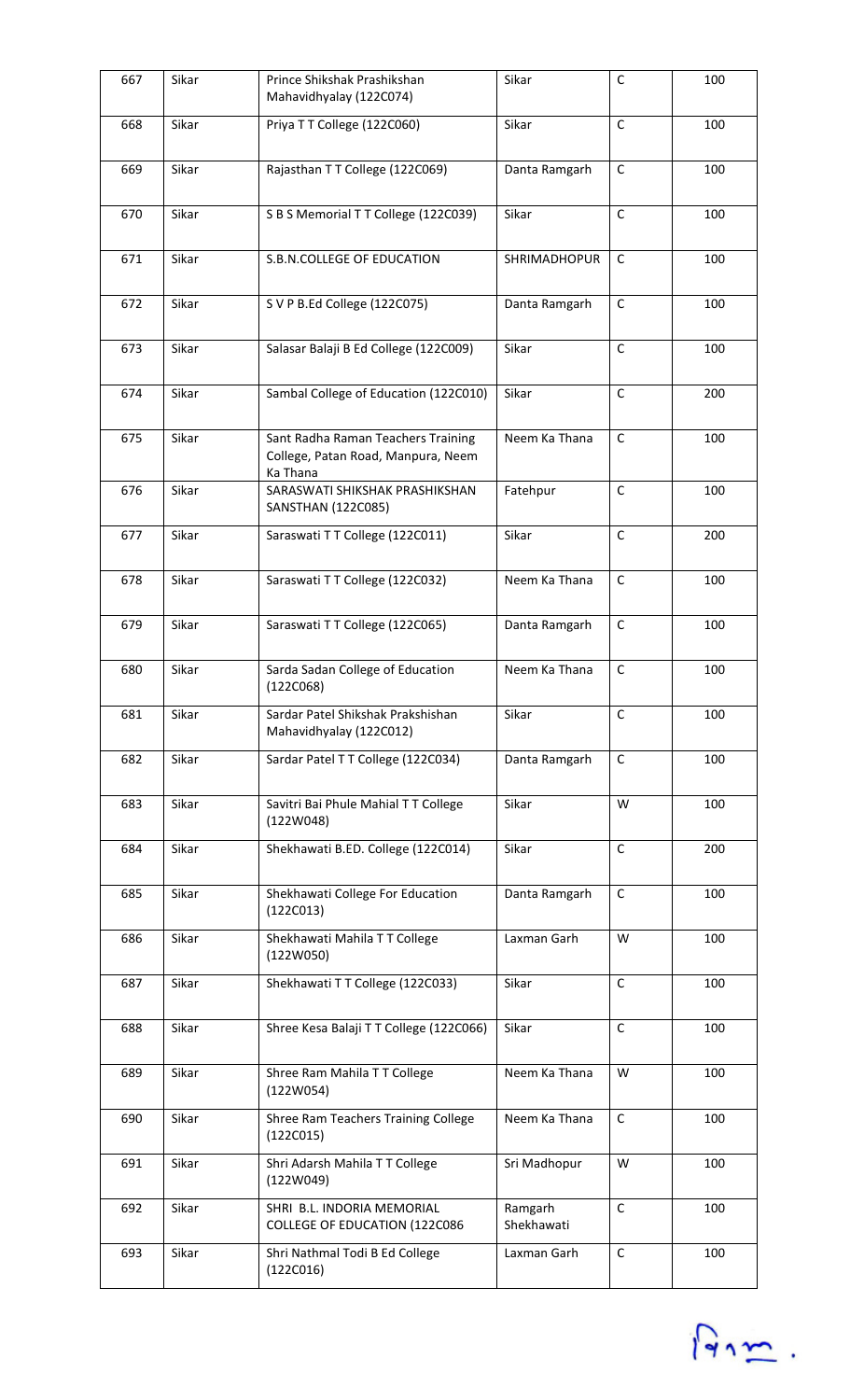| 694 | Sikar  | Shri Raghu Nath Sikshak Prashikshan<br>Mahavidhyalay (122C017)                                   | Danta Ramgarh         | $\mathsf C$  | 100 |
|-----|--------|--------------------------------------------------------------------------------------------------|-----------------------|--------------|-----|
| 695 | Sikar  | Shri Ram Teacher Training College,<br>Police Line Road, Radhakishan Pura,<br>Chidiya Tiba, Sikar | Sikar                 | $\mathsf{C}$ | 100 |
| 696 | Sikar  | Shri Rishikul B Ed College (122C018)                                                             | Laxman Garh           | $\mathsf C$  | 100 |
| 697 | Sikar  | Shri Shastri Mahila Teachers Training<br>College (122W051)                                       | Dhod                  | W            | 200 |
| 698 | Sikar  | Shri Shastri T.T. College (122C076)                                                              | Sri Madhopur          | $\mathsf{C}$ | 100 |
| 699 | Sikar  | Shri Taijal Teacher Training College<br>(122C030)                                                | Sri Madhopur          | $\mathsf C$  | 100 |
| 700 | Sikar  | Smt. Parmeshwari Devi Dhanraj Khetan<br>Mahila B.Ed. College (122W080)                           | Ramgarh<br>Shekhawati | W            | 100 |
| 701 | Sikar  | Subhash Vidhya Mandir TT College<br>(122C019)                                                    | Dhod                  | $\mathsf C$  | 100 |
| 702 | Sikar  | Subodh B Ed College (122C020)                                                                    | Sikar                 | $\mathsf{C}$ | 100 |
| 703 | Sikar  | <b>Sumitra Memorial Teacher Training</b><br>College (122C021)                                    | Danta Ramgarh         | C            | 100 |
| 704 | Sikar  | Sunrise Gurukul T T College (122C022)                                                            | Sikar                 | $\mathsf C$  | 100 |
| 705 | Sikar  | Tagore Shikshak Prashikshan Sansthan<br>(122C023)                                                | Sri Madhopur          | C            | 200 |
| 706 | Sikar  | Tagore T.T. College (122C077)                                                                    | Sri Madhopur          | $\mathsf{C}$ | 100 |
| 707 | Sikar  | Trilok Singh TT College (122C078)                                                                | Laxman Garh           | C            | 100 |
| 708 | Sikar  | Varda College of Education (122C024)                                                             | Neem Ka Thana         | $\mathsf C$  | 200 |
| 709 | Sikar  | Vardhman TT College (122C025)                                                                    | Sikar                 | $\mathsf{C}$ | 100 |
| 710 | Sikar  | Vasundhara Mahila TT College<br>(122W053)                                                        | Laxman Garh           | W            | 100 |
| 711 | Sikar  | <b>VIDYA BHARTI B.ED. COLLEGE</b><br>(122C026)                                                   | Sikar                 | $\mathsf{C}$ | 200 |
| 712 | Sikar  | Vikas Teachers Training Colege, N.H.11,<br>Jaipur Bikaner Road, Sikar (122C081)                  | Dhod                  | $\mathsf C$  | 100 |
| 713 | Sikar  | Vinayak B. Ed. College (122C027)                                                                 | Laxman Garh           | $\mathsf{C}$ | 100 |
| 714 | Sikar  | Vishwa Bharti B.Ed. College (122C028)                                                            | Sikar                 | $\mathsf C$  | 200 |
| 715 | Sikar  | Vivek Bharti TT College (122C058)                                                                | Laxman Garh           | C            | 100 |
| 716 | Sikar  | Vivekanand T.T. college (122C079)                                                                | Sikar                 | C            | 100 |
| 717 | Sirohi | Dr Rajendra Munni B Ed College<br>(123C001)                                                      | Abu Road              | C            | 100 |
| 718 | Sirohi | Gurukul Mahila B Ed College<br>(123W005)                                                         | Sirohi                | W            | 100 |
| 719 | Sirohi | Sanskar T.T. College (123C002)                                                                   | Sheoganj              | $\mathsf C$  | 100 |
| 720 | Sirohi | Shree Nath B Ed College (123C007)                                                                | Abu Road              | $\mathsf C$  | 100 |

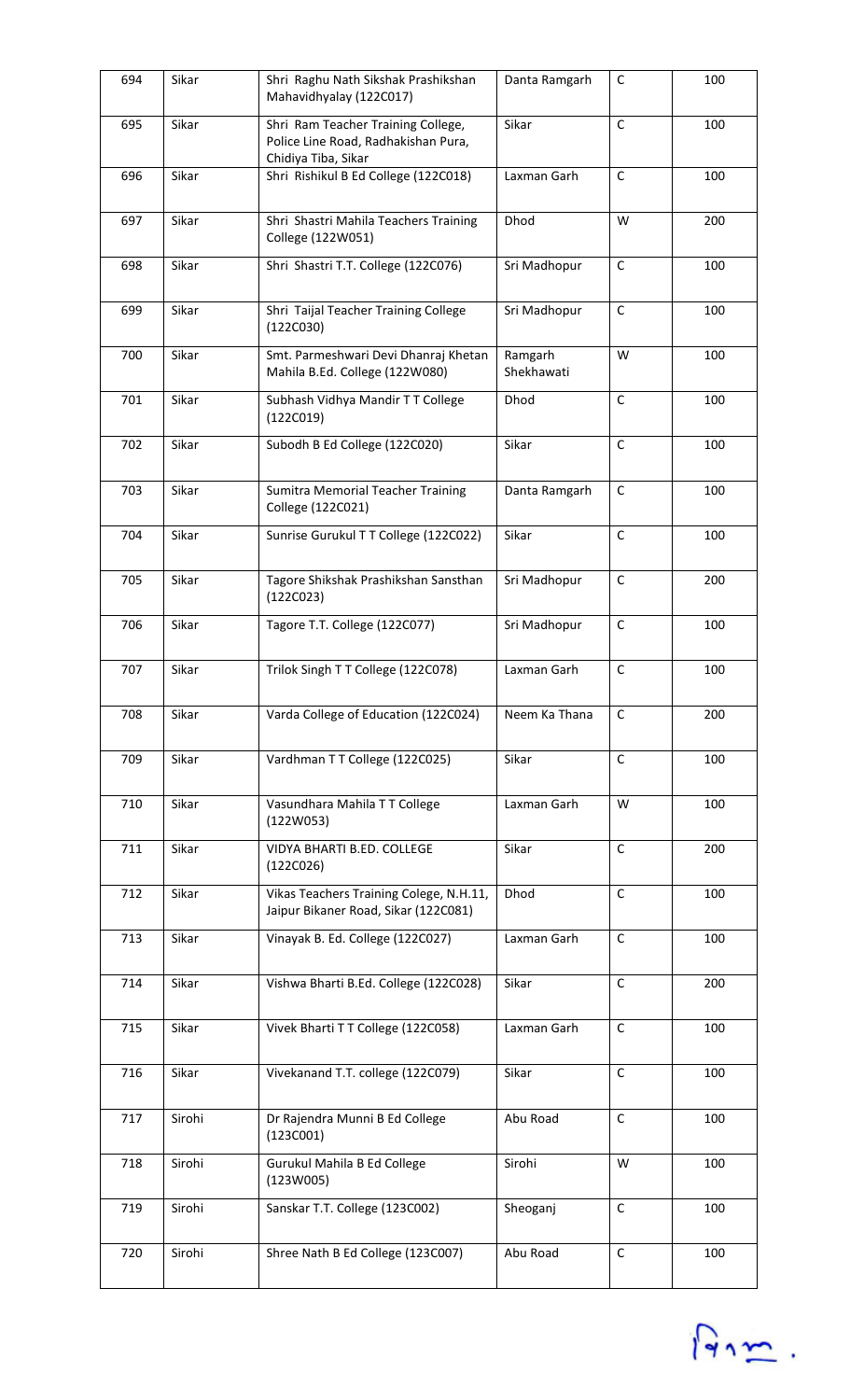| 721 | Sirohi            | Smt Chanderawal Gupta Mahila TT<br>College (123W006)                  | Abu Road       | W            | 200 |
|-----|-------------------|-----------------------------------------------------------------------|----------------|--------------|-----|
| 722 | Sirohi            | Tajendra Prasad Secondry T T College<br>(123C004)                     | Abu Road       | $\mathsf{C}$ | 100 |
| 723 | Sirohi            | U.S.B. College of Teacher Education,<br>Abu Road                      | Abu Road       | $\mathsf C$  | 100 |
| 724 | Sri<br>Ganganagar | Bharti Shikshak Prashikshan Sansthan<br>(124W027)                     | Sri Ganganagar | W            | 200 |
| 725 | Sri<br>Ganganagar | Choudhary Mota Ram Meel Memorial<br>College of Education (124C001)    | Sri Ganganagar | $\mathsf C$  | 100 |
| 726 | Sri<br>Ganganagar | D.A.V. Teachers Training College<br>(124C002)                         | Raisinghnagar  | $\mathsf C$  | 100 |
| 727 | Sri<br>Ganganagar | Dadhimathi Mahila TT College<br>(124W020)                             | Sri Ganganagar | W            | 120 |
| 728 | Sri<br>Ganganagar | <b>Geeta Co-Education Teachers Training</b><br>College (124C003)      | Gharsana       | $\mathsf{C}$ | 200 |
| 729 | Sri<br>Ganganagar | Gurmeet Singh Ghanshyam Dass B Ed<br>Girls College (124W021)          | Padampur       | W            | 100 |
| 730 | Sri<br>Ganganagar | Guru Hargovind Sahiba College of<br>Education (124C031)               | Padampur       | $\mathsf{C}$ | 100 |
| 731 | Sri<br>Ganganagar | <b>Gurukul Institute of Teachers Training</b><br>& Research (124C004) | Suratgarh      | C            | 100 |
| 732 | Sri<br>Ganganagar | Harnam Das Lekhraj Institute of<br>Education (124C018)                | Padampur       | $\mathsf{C}$ | 100 |
| 733 | Sri<br>Ganganagar | J B T T Institute (124C005)                                           | Sadul Shahar   | $\mathsf C$  | 200 |
| 734 | Sri<br>Ganganagar | M B M B Ed College (124W022)                                          | Sri Ganganagar | W            | 200 |
| 735 | Sri<br>Ganganagar | M D M Co-Education B ed College<br>(124C015)                          | Raisinghnagar  | C            | 100 |
| 736 | Sri<br>Ganganagar | Maa Saraswati TT College (124W029)                                    | Padampur       | W            | 100 |
| 737 | Sri<br>Ganganagar | Maharshi Dayanand B.ED. College<br>(124C006)                          | Sri Ganganagar | $\mathsf{C}$ | 100 |
| 738 | Sri<br>Ganganagar | Mata Gujari Khalsa T T College<br>(124W026)                           | Sri Ganganagar | W            | 100 |
| 739 | Sri<br>Ganganagar | Mata Mohani Devi Bedi Mahila TT<br>college (124W023)                  | Anupgarh       | W            | 100 |
| 740 | Sri<br>Ganganagar | Moorti Devi Memorial B.EdCollege<br>(124C007)                         | Sadul Shahar   | $\mathsf{C}$ | 200 |
| 741 | Sri<br>Ganganagar | Parmanand Degree College for B Ed<br>(124C008)                        | Raisinghnagar  | $\mathsf C$  | 100 |
| 742 | Sri<br>Ganganagar | Patel Co-Education Teacher Training<br>College (124C013)              | Gharsana       | C            | 100 |
| 743 | Sri<br>Ganganagar | Sanatan Dharm Mahila B Ed College<br>(124W028)                        | Sri Ganganagar | W            | 100 |
| 744 | Sri<br>Ganganagar | Sant Sri Pran Nath Parnami Teachers<br>Training College (124C009)     | Padampur       | $\mathsf C$  | 200 |
| 745 | Sri<br>Ganganagar | Saraswati Shikshan Sadan Mahila TT<br>College (124W024)               | Sri Ganganagar | W            | 200 |
| 746 | Sri<br>Ganganagar | Seth Dharm Chand Institute of<br>Teachers Trainig (124C019)           | Raisinghnagar  | $\mathsf C$  | 100 |
| 747 | Sri<br>Ganganagar | Seth Sushil Kumar Bihani Sanathan<br>Dhram Siksha College (124C010)   | Sri Ganganagar | $\mathsf C$  | 100 |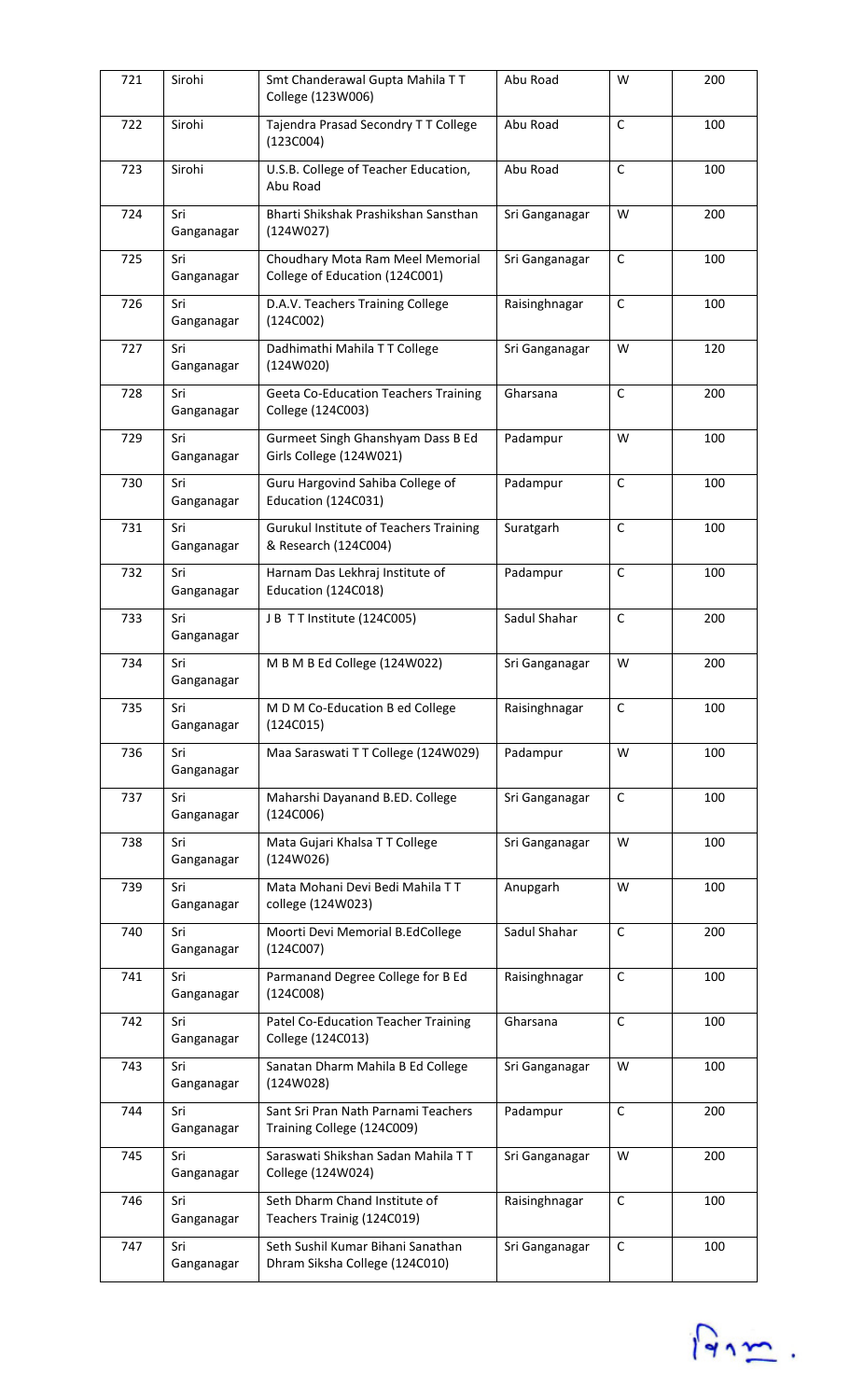| 748 | Sri<br>Ganganagar | Shiva College of Education (124C030)                               | Sadul Shahar         | $\mathsf C$  | 100 |
|-----|-------------------|--------------------------------------------------------------------|----------------------|--------------|-----|
| 749 | Sri<br>Ganganagar | Shree Shiv Co-education (124C014)                                  | Gharsana             | $\mathsf{C}$ | 100 |
| 750 | Sri<br>Ganganagar | Shri Guru Teg Bahadur College of<br>Education 15A, Anoopgarh       | Anupgarh             | $\mathsf C$  | 100 |
| 751 | Sri<br>Ganganagar | Shri S R T T College (124C017)                                     | Anupgarh             | $\mathsf C$  | 100 |
| 752 | Sri<br>Ganganagar | Sriganganagar TT College (124C011)                                 | Sri Ganganagar       | $\mathsf{C}$ | 200 |
| 753 | Sri<br>Ganganagar | Suratgarh B Ed College (124C012)                                   | Suratgarh            | $\mathsf C$  | 200 |
| 754 | Sri<br>Ganganagar | Surendra Kaur Memorial Teacher<br>Training College (124C016)       | Padampur             | $\mathsf{C}$ | 100 |
| 755 | Sri<br>Ganganagar | Tagore Mahila TT College (124W025)                                 | Suratgarh            | W            | 100 |
| 756 | Tonk              | Adrash TT College (125W014)                                        | Deoli                | W            | 100 |
| 757 | Tonk              | Dev Kanya TT College (125W008)                                     | Deoli                | W            | 100 |
| 758 | Tonk              | Dev Shikshak Prashikshan<br>Mahavidhyalay (125C001)                | Tonk                 | $\mathsf C$  | 100 |
| 759 | Tonk              | Dr. Ambedkar T T College (125C002)                                 | Tonk                 | $\mathsf C$  | 300 |
| 760 | Tonk              | Eklavya TT College (125C003)                                       | Tonk                 | $\mathsf C$  | 200 |
| 761 | Tonk              | Eminent TT Girls College (125W009)                                 | Malpura              | W            | 200 |
| 762 | Tonk              | Motherland Girls TT College<br>(125W010)                           | Tonk                 | W            | 200 |
| 763 | Tonk              | Pannadhay Women TT College<br>(125W011)                            | Tonk                 | W            | 100 |
| 764 | Tonk              | Pt. J.P. Upadhyay T T College (125C004)                            | Tonk                 | $\mathsf C$  | 100 |
| 765 | Tonk              | Rajeev Gandhi T T College (125C007)                                | <b>Toda Raisingh</b> | $\mathsf C$  | 100 |
| 766 | Tonk              | Rekha Devi Memorial TT College<br>(125C006)                        | Malpura              | $\mathsf C$  | 100 |
| 767 | Tonk              | Saint Soilders Women TT College<br>(125W012)                       | Tonk                 | W            | 200 |
| 768 | Tonk              | Shri Kalyan Mahila Shikshak<br>Prashikshan Mahavidhyalay (125W013) | Tonk                 | W            | 100 |
| 769 | Tonk              | Shri Kalyan TT College (125C005)                                   | Newai                | $\mathsf{C}$ | 200 |
| 770 | Udaipur           | Aishwarya College of Education<br>Sansthan (126C001)               | Girwa                | $\mathsf C$  | 100 |
| 771 | Udaipur           | Aravali Shikshak Prakshishan<br>Mahavidhyalay (126C002)            | Girwa                | $\mathsf C$  | 200 |
| 772 | Udaipur           | Aravali T T College (126C003)                                      | Girwa                | $\mathsf C$  | 100 |
| 773 | Udaipur           | Arihant Mahila Teachers Training<br>College (126W023)              | Girwa                | W            | 100 |
| 774 | Udaipur           | Asian College of Education (126C046)                               | Girwa                | $\mathsf C$  | 100 |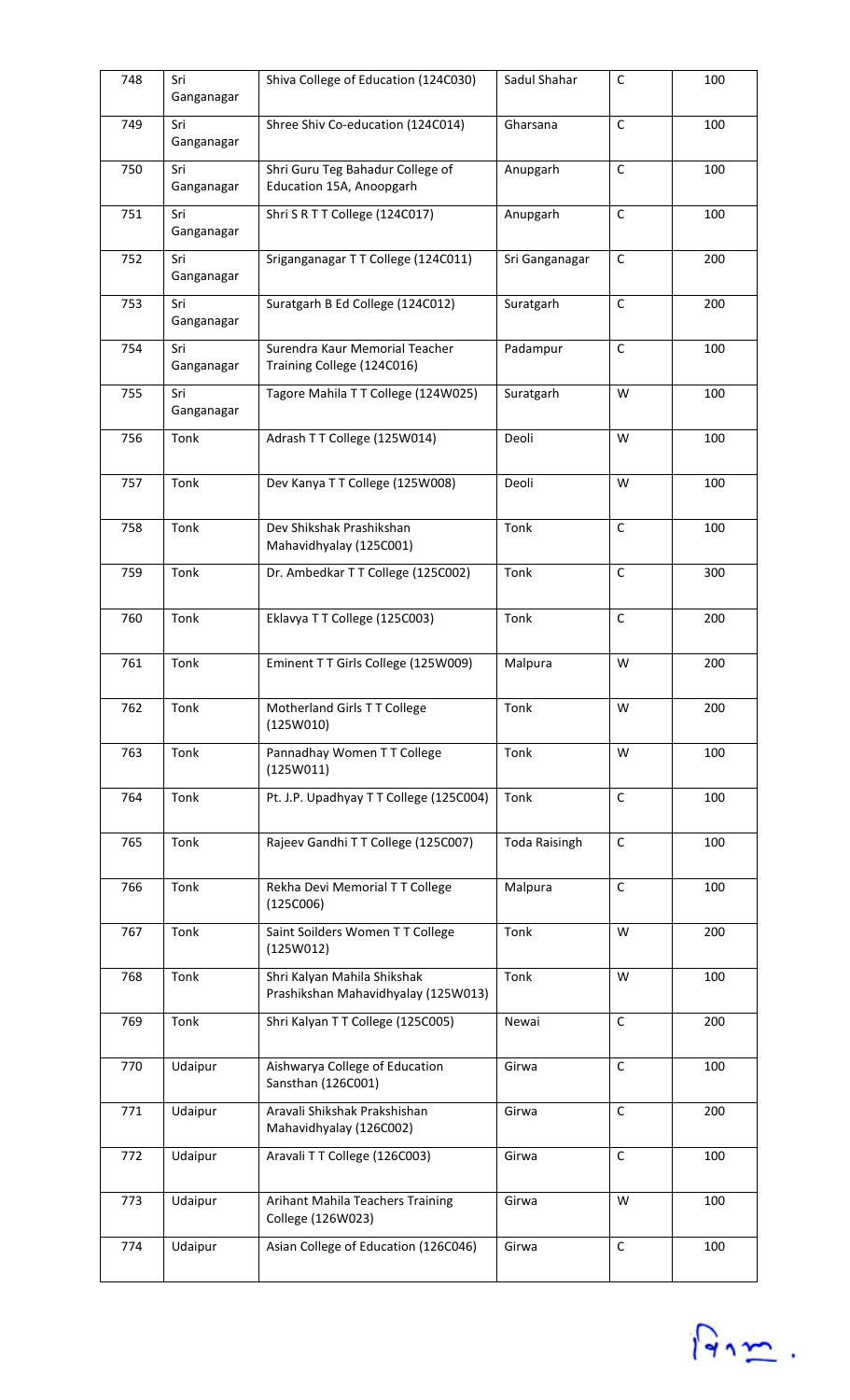| 775 | Udaipur | Chankya College of TT (126C004)                              | Girwa        | $\mathsf C$  | 100 |
|-----|---------|--------------------------------------------------------------|--------------|--------------|-----|
| 776 | Udaipur | CHUNDA MAHILA T. T. COLLEGE,<br><b>UDAIPUR (126W032)</b>     | Girwa        | W            | 100 |
| 777 | Udaipur | <b>Government College</b><br>Kherwara(B.Ed.Faculty)          | Kherwara     | $\mathsf C$  | 100 |
| 778 | Udaipur | Hadi Rani T.T. College (126C047)                             | Girwa        | $\mathsf{C}$ | 100 |
| 779 | Udaipur | Indo American Institute (126C005)                            | Girwa        | $\mathsf{C}$ | 100 |
| 780 | Udaipur | J R Sharma Girl's T T College<br>(126W024)                   | Jhadol       | W            | 100 |
| 781 | Udaipur | Jyoti Ba Phule Teachers Training<br>College (126C007)        | Girwa        | $\mathsf{C}$ | 100 |
| 782 | Udaipur | Kala Ashram College of Teachers<br><b>Training (126C008)</b> | Girwa        | $\mathsf{C}$ | 100 |
| 783 | Udaipur | Krishna Mahila T T College (126W021)                         | Girwa        | W            | 100 |
| 784 | Udaipur | Lokmanya Tilak T T College (126C009)                         | Mavli        | $\mathsf C$  | 300 |
| 785 | Udaipur | Maa Viashno Teachers Training College<br>(126C040)           | Girwa        | C            | 100 |
| 786 | Udaipur | Maharaja College of Arts & Education<br>(126C010)            | Girwa        | $\mathsf{C}$ | 100 |
| 787 | Udaipur | Maharani Girls B.Ed. College<br>(126W030)                    | Girwa        | W            | 100 |
| 788 | Udaipur | Maharishi Institute of Education and<br>Reserch (126C036)    | Girwa        | $\mathsf C$  | 100 |
| 789 | Udaipur | Mahaveer Jain Vidhyalay Sansthan<br>(126C011)                | Girwa        | $\mathsf{C}$ | 100 |
| 790 | Udaipur | Mantram TT College (126C012)                                 | Girwa        | $\mathsf C$  | 200 |
| 791 | Udaipur | Mateshwari TT College (126C048)                              | Girwa        | $\mathsf C$  | 100 |
| 792 | Udaipur | Nimbark T T College (126C013)                                | Girwa        | $\mathsf C$  | 120 |
| 793 | Udaipur | Prem Shanti Niketan TT College<br>(126C044)                  | Girwa        | $\mathsf C$  | 100 |
| 794 | Udaipur | Rajasthan Mahila TT College<br>(126W026)                     | Girwa        | W            | 180 |
| 795 | Udaipur | Rajdev T T College (126C039)                                 | Girwa        | $\mathsf C$  | 100 |
| 796 | Udaipur | Ramkishan TT College (126C043)                               | Girwa        | $\mathsf{C}$ | 100 |
| 797 | Udaipur | Rana Pratap Mahila TT College<br>(126W027)                   | Vallabhnagar | W            | 100 |
| 798 | Udaipur | Ravindra Nath Thakur College of B.Ed<br>(126C049)            | Girwa        | $\mathsf C$  | 100 |
| 799 | Udaipur | S S College of Education (126W041)                           | Girwa        | W            | 100 |
| 800 | Udaipur | S.S. College of Education (126W014)                          | Girwa        | W            | 100 |
| 801 | Udaipur | Sagar B.Ed. College (126C015)                                | Kherwara     | $\mathsf C$  | 100 |